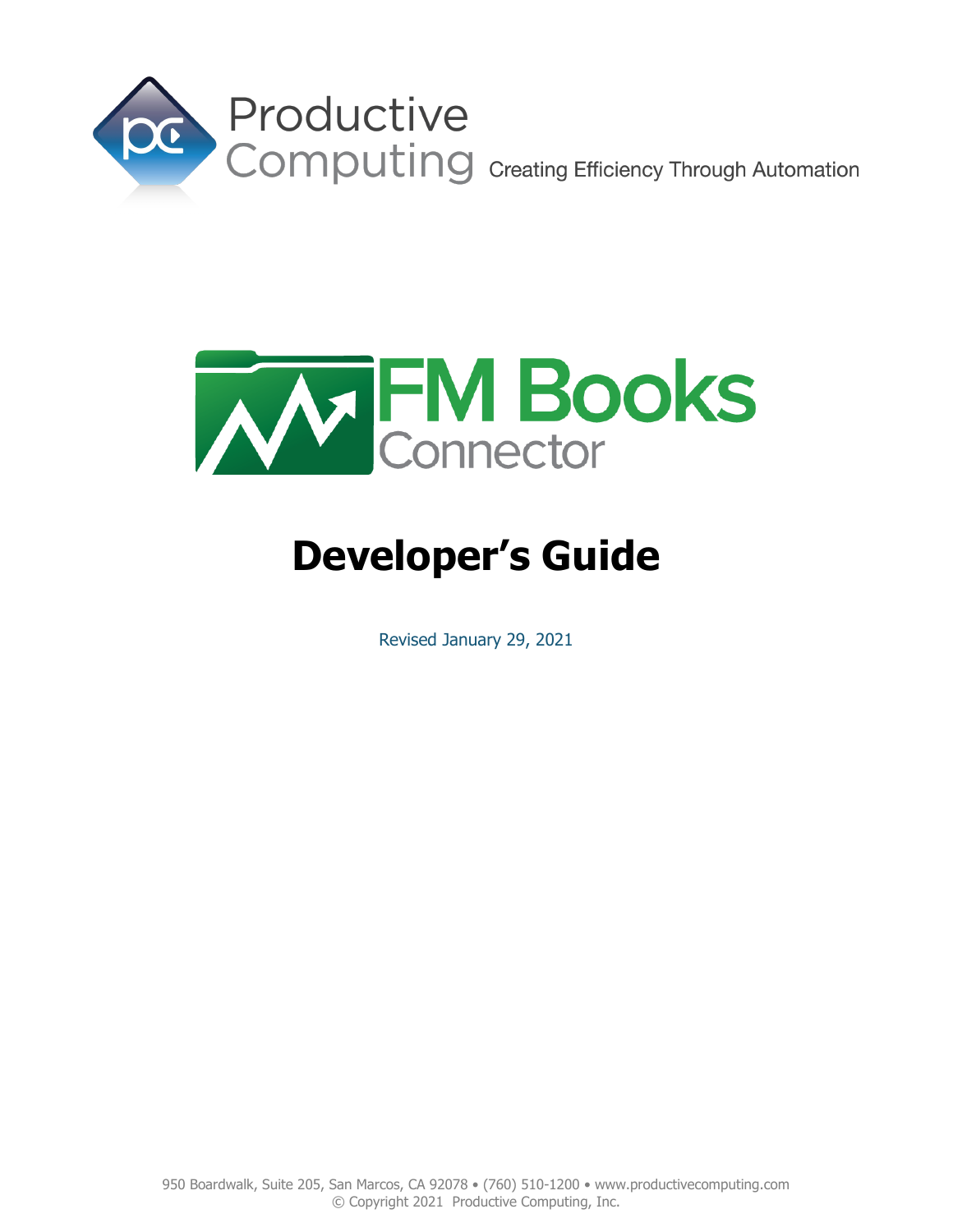## **Table of Contents**

| FileMaker Plug-in Function Script Step with PCQB_BeginSession's "Connection Mode" Parameter  41 |  |
|-------------------------------------------------------------------------------------------------|--|
|                                                                                                 |  |
|                                                                                                 |  |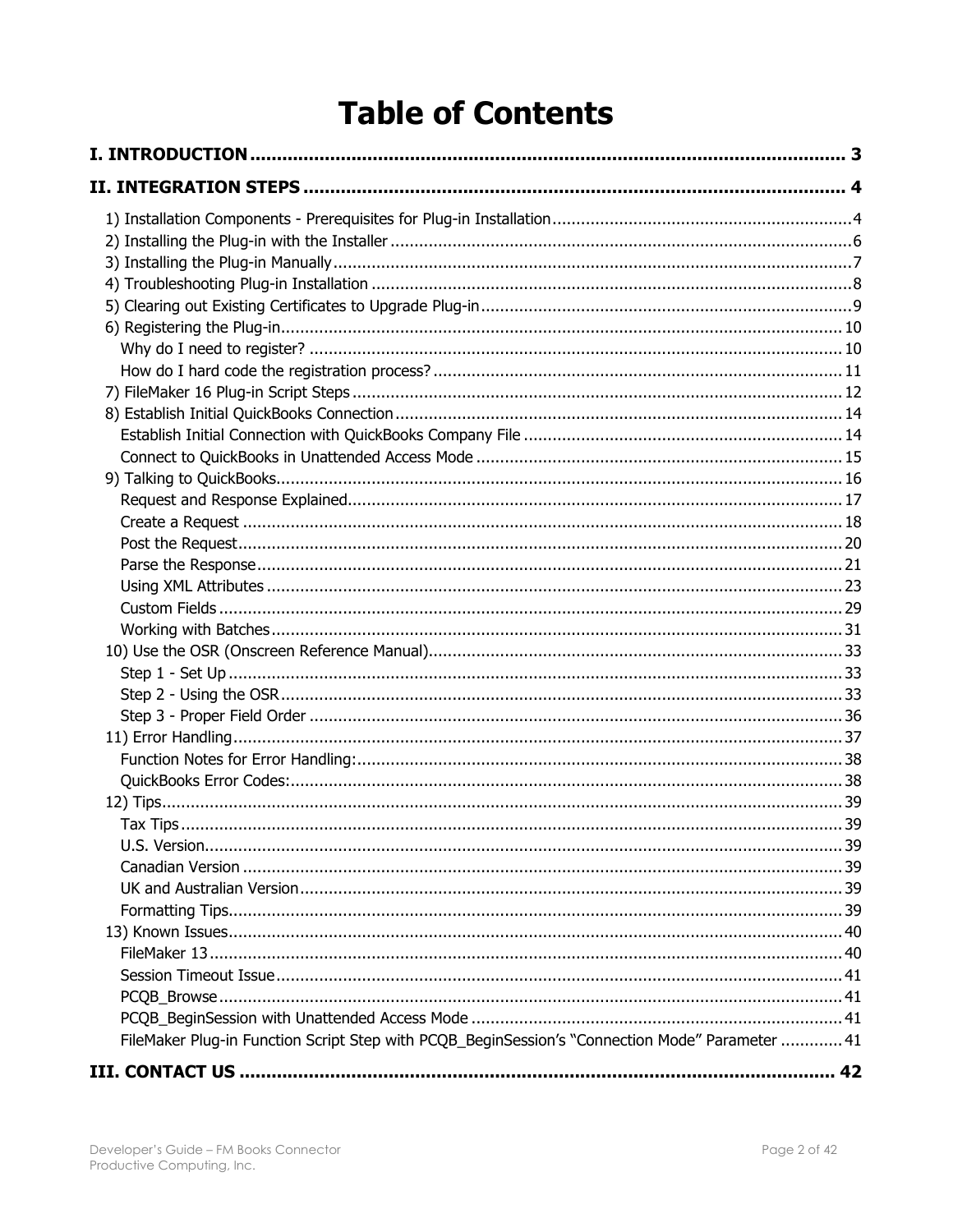## <span id="page-2-0"></span>I. Introduction

#### **Description:**

The FM Books Connector plug-in is a powerful tool used to move data between FileMaker® Pro and Intuit® QuickBooks applications. The Developer's Guide will explain the necessary integration steps, how the plug-in "talks" to QuickBooks and the concept of how to create your FileMaker scripts which can be applied to any area in QuickBooks. Understanding the concept of the script construction and how the data exchange functions will save a tremendous amount of time and confusion during the plug-in integration process.

#### **Product Version History:**

The version history can be found at the bottom of the product page on our website: <https://www.productivecomputing.com/products/filemaker-quickbooks-integration/>

#### **Intended Audience:**

Intermediate to advanced developers or persons with knowledge of FileMaker Pro or FileMaker Pro Advanced, especially in the areas of scripting, calculations and relationships as proper use of the plug-in requires that FileMaker integration scripts be created in your FileMaker solution.

#### **Successful Integration Practices:**

Familiarize yourself with basic accounting practices and QuickBooks Read the Developer's Guide: [https://www.productivecomputing.com/documents/FM\\_Books\\_Connector/Developers\\_Guide\\_FM\\_Books\\_Connec](https://www.productivecomputing.com/documents/FM_Books_Connector/Developers_Guide_FM_Books_Connector.pdf) [tor.pdf](https://www.productivecomputing.com/documents/FM_Books_Connector/Developers_Guide_FM_Books_Connector.pdf)

Read the Functions Guide:

[https://www.productivecomputing.com/documents/FM\\_Books\\_Connector/Functions\\_Guide\\_FM\\_Books\\_Connecto](https://www.productivecomputing.com/documents/FM_Books_Connector/Functions_Guide_FM_Books_Connector.pdf) [r.pdf](https://www.productivecomputing.com/documents/FM_Books_Connector/Functions_Guide_FM_Books_Connector.pdf)

Review articles in our help center:

<https://help.productivecomputing.com/help/fm-books-connector>

Download the demo:

<https://www.productivecomputing.com/products/filemaker-quickbooks-integration/>

Watch our video tutorials on YouTube for installing the plug-in and using the demo file:

<https://www.youtube.com/watch?v=zSEh8MerdSw&list=PLF9936A5DB331BCF2>

Purchase our training course for more detailed instructions:

<https://www.productivecomputinguniversity.com/courses/fm-books-connector-for-quickbooks-desktop>

Use the OSR (Intuit's Onscreen Reference Manual):

OSR:<https://static.developer.intuit.com/qbSDK-current/common/newosr/index.html>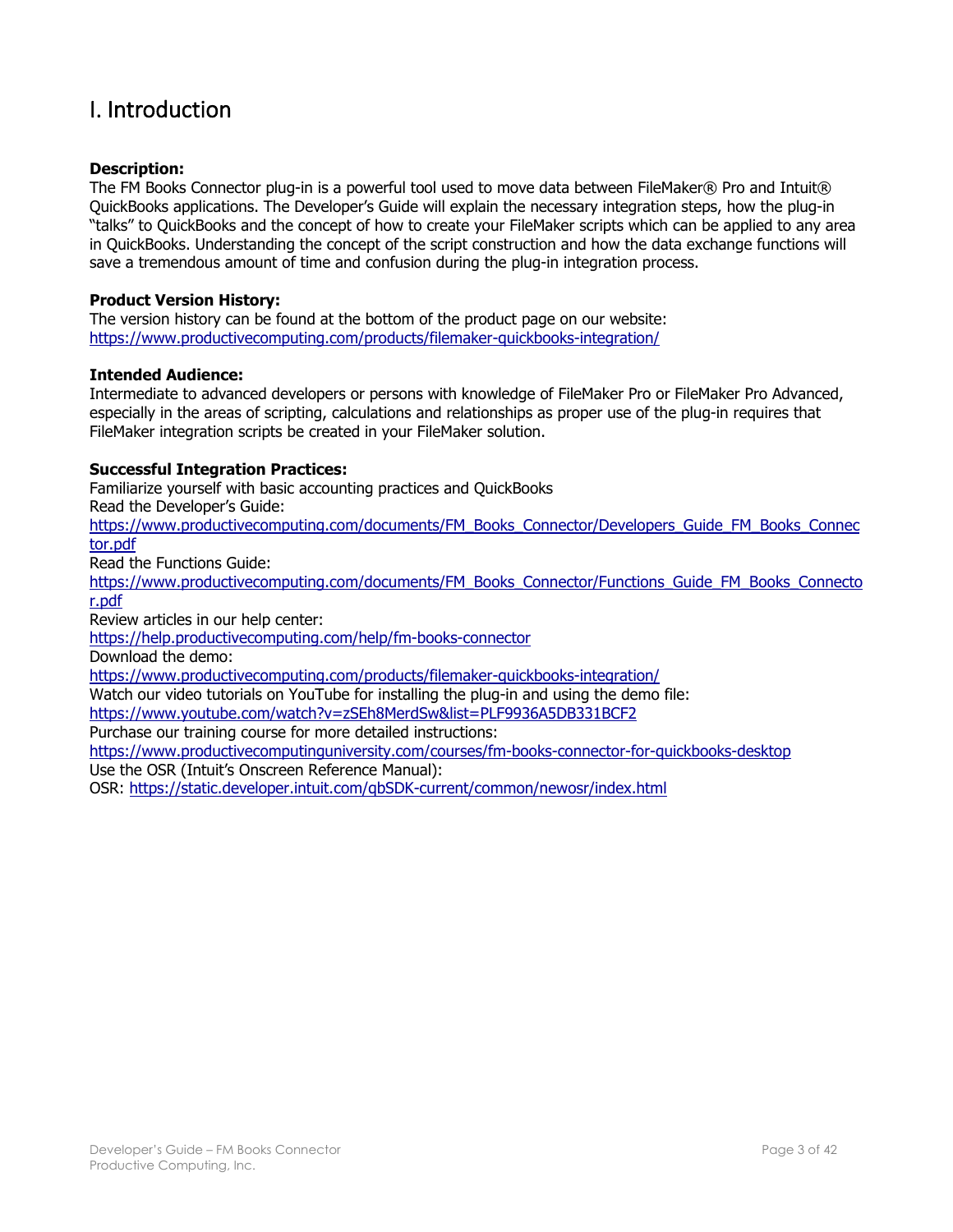## <span id="page-3-0"></span>II. Integration Steps

Accessing and using the plug-in functions involve the following steps.

### <span id="page-3-1"></span>**1) Installation Components - Prerequisites for Plug-in Installation**

#### **32-Bit and 64-bit**

FM Books Connector is compatible with the 32-bit and 64-bit versions of FileMaker and QuickBooks, where applicable. 64-bit versions of FileMaker will require an additional component, the "QB Bridge", to be installed alongside the plug-in; this is handled during the installation process

#### **QuickBooks Prerequisites**

You will need to install various components in order to establish a connection with a QuickBooks file.

If you are using QuickBooks Online, please see FM Books Connector Online edition at [https://www.fmbooksconnectoronline.com/.](https://www.fmbooksconnectoronline.com/)

#### **Installing the QB Bridge File:**

This installer is found in the FM Books Connector Extras folder. If you are installing the plug-in using the "Install FM Books Connector" installer package, this step can be ignored; otherwise, simply unzip the "Install FM Books QB Bridge" zip package and run the resulting "setup.exe" file to initiate the installation process.

Important note: As of version 9.0.0.2, the FM QB Bridge will only be utilized by the 64-bit version of the FM Books Connector plug-in. For more information on this, please review the version history for FM Books Connector v9.0.0.2.

#### **Installing the Microsoft XML Processor:**

Included in the package is a download link for all Windows users.

The name of the link is: "Install MSXML processor update from Microsoft (Required Install)"

This link will direct you to install version 6 of the MSXML Processor from Microsoft. We use version 6 of the MSXML processor in the plug-in and require that you install his processor. Please save the file to your desktop and then run the file locally from your machine in order to ensure proper installation.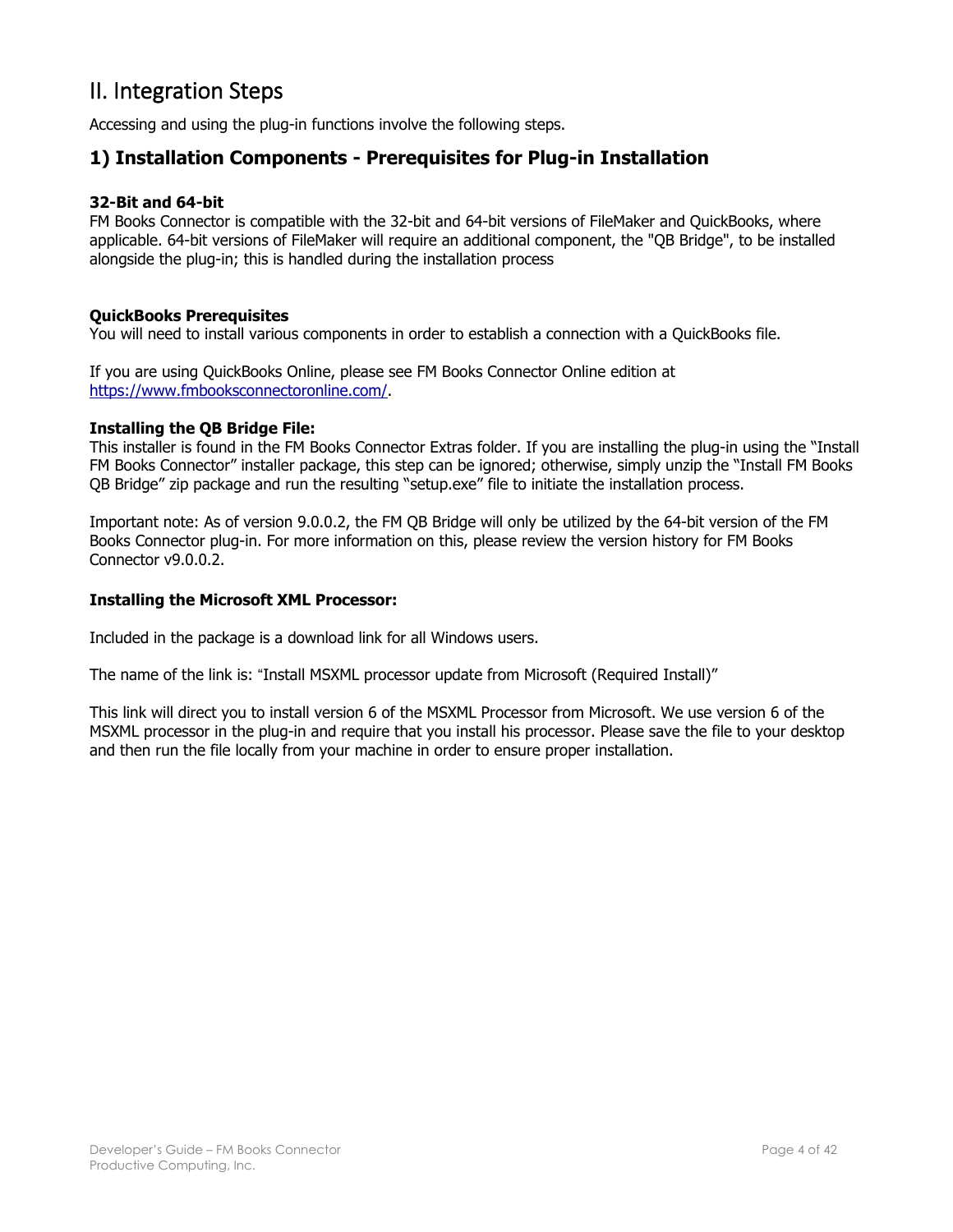#### **Installing the Microsoft Visual C++ 2013 Redistributable Package:**

Included in the package is a download link. The name of the link is: "Download Microsoft Visual C++ 2013 Redistributable Package (x86)"

This link will direct you to download the Microsoft Visual C++ Redistributable Package (x86). Some systems do not have a Visual C++ 2013 Redistributable Package installed by default. However, certain programs may have added it to your machine during their installation process.

If the plug-in fails to be recognized by FileMaker after installation (i.e. does not show up in the Edit > Preferences > Plug-ins section), then please install the included redistributable package. Machines running 64 bit versions of Windows need to install the 64-bit ("x64") version of the redistributable package, which is also available from Microsoft.

Please note: For older versions, use the 2008 redistributable package.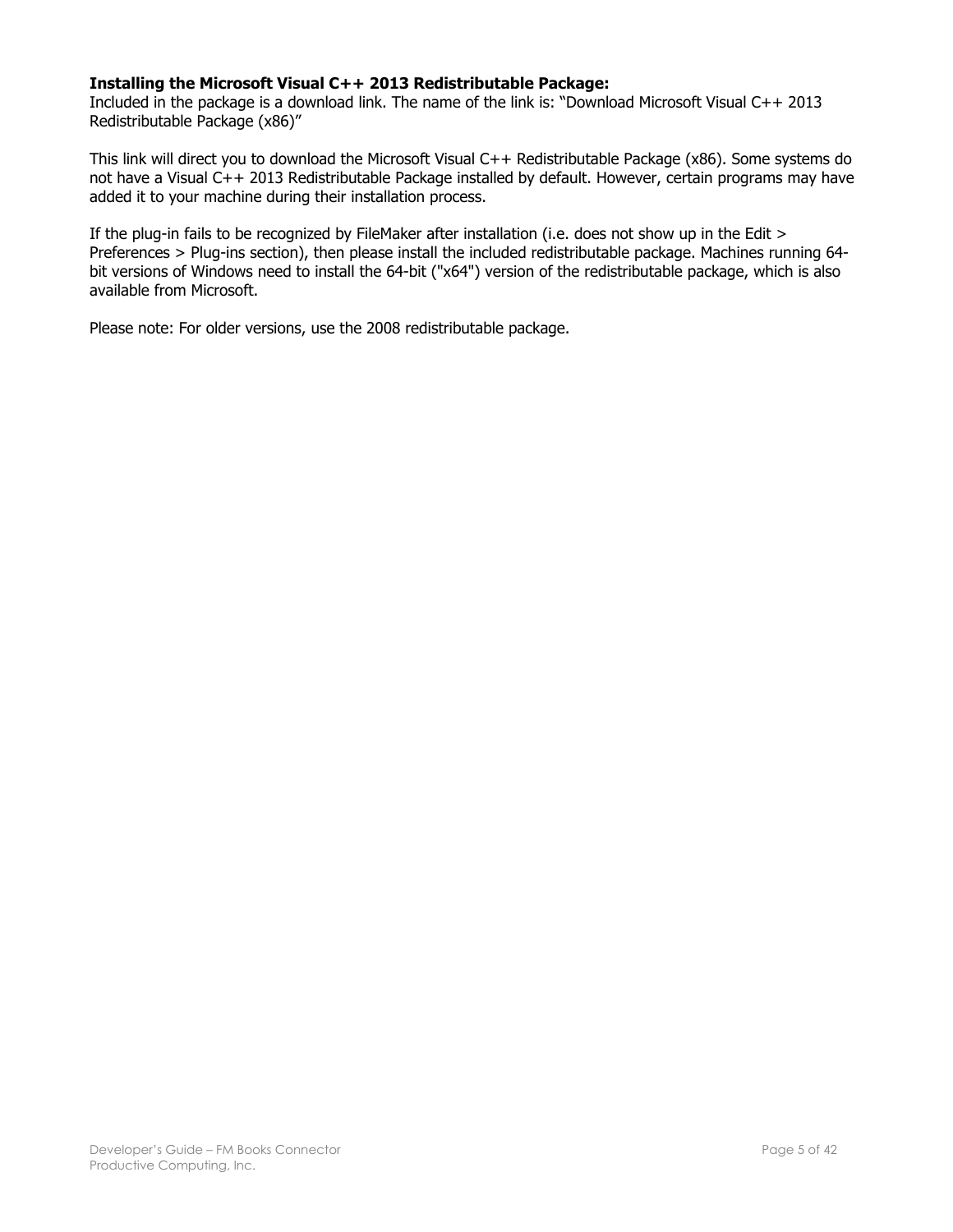## <span id="page-5-0"></span>**2) Installing the Plug-in with the Installer**

We have introduced installers to make installation of our plug-ins even easier. These installers will not only install the FileMaker plug-in file but will also install any third party software needed for the plug-in to function, the demo file, and additional resources you may need. We recommend using the installers to ensure that all components necessary for the plug-in to function are properly installed.

Contents of the FM Books Connector installation zip package:

| Name                             | Date modified     | <b>I</b> vpe      | Size      |
|----------------------------------|-------------------|-------------------|-----------|
| <b>FM Books Connector Extras</b> | 9/9/2016 11:34 AM | File folder       |           |
| FMBooksInstaller                 | 9/7/2016 5:57 PM  | Windows Installer | 45,825 KB |
| Setup                            | 9/7/2016 5:57 PM  | Application       | 456 KB    |

Once you download the FM Books Connector installation zip package, simply extract the package and open the resulting folder. Install the FM Books Connector with the following steps:

- 1) Run the "setup.exe" file
- 2) If prompted, install the Visual C++ 2008 or 2013 Runtime Libraries
- 3) If you are currently running FileMaker, please close FileMaker so that the plug-in will be installed correctly.
- 4) Accept the End User License Agreement ("EULA")
- 5) Select the location to install the plug-in\*
- 6) Confirm the installation
- 7) If prompted by Windows user account control, allow the Installer to run
- 8) Your installation is complete!

\*In order for FileMaker to properly recognize the plug-in, we suggest you do not change this default location. FileMaker plug-ins need to be installed in Extension folders recognized by the plug-in. By default, the plug-in will be installed to the base FileMaker/Extensions folder and will be available across multiple versions of FileMaker. However, if you wish to install the plug-in at a version-specific location like "FileMaker Pro Advanced/14.0/Extensions", you may browse to the folder location to do so.

If you install the FM Books Connector using the FM Books Connector installer package, the FM Books QB Bridge supplemental file will also be installed automatically, so you will not need to run that file, as well.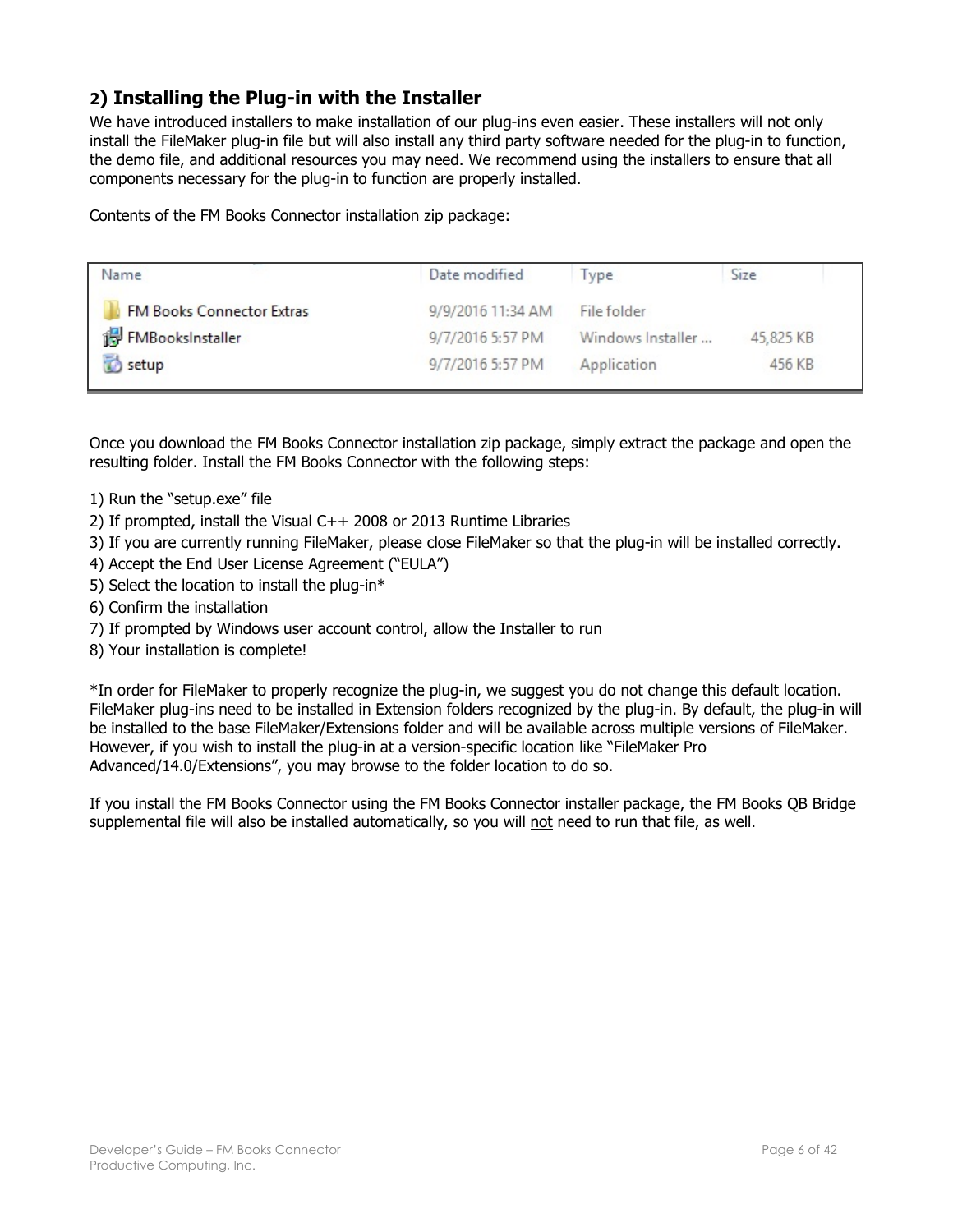## <span id="page-6-0"></span>**3) Installing the Plug-in Manually**

You may seek to install the plug-in manually instead of using the FM Books Connector installer package. To do so, follow the steps below:

- 1) Install the FM Books QB Bridge
- 2) Unzip the "Install FM Books QB Bridge" zip package
- 3) In the resulting folder, run the "setup.exe" file and follow all prompts
- 4) Close the FileMaker application
- 5) Run the MSXML 6 Processor Update installer (downloadable from the web link file to Microsoft's download site, included in the main FM Books Connector download package)
- 6) Install the plug-in using either the FileMaker Pro demo file (if using FileMaker 12 or newer), or manually copying the appropriate FM Books Connector plug-in file to the FileMaker Extensions folder. This is normally found at:
	- a. C:\Program Files\FileMaker\FileMaker Pro [Advanced] ##\Extensions
	- b. C:\Program Files (x86)\FileMaker\FileMaker Pro [Advanced] ##\Extensions
- 7) The first path is for 64-bit FileMaker, the second path is for 32-bit FileMaker.
- 8) Start FileMaker. Confirm that the plug-in is successfully installed by navigating to Preferences in FileMaker, and select the "Plug-ins" tab; the plug-in should be visible in the list and checked with a corresponding checkbox.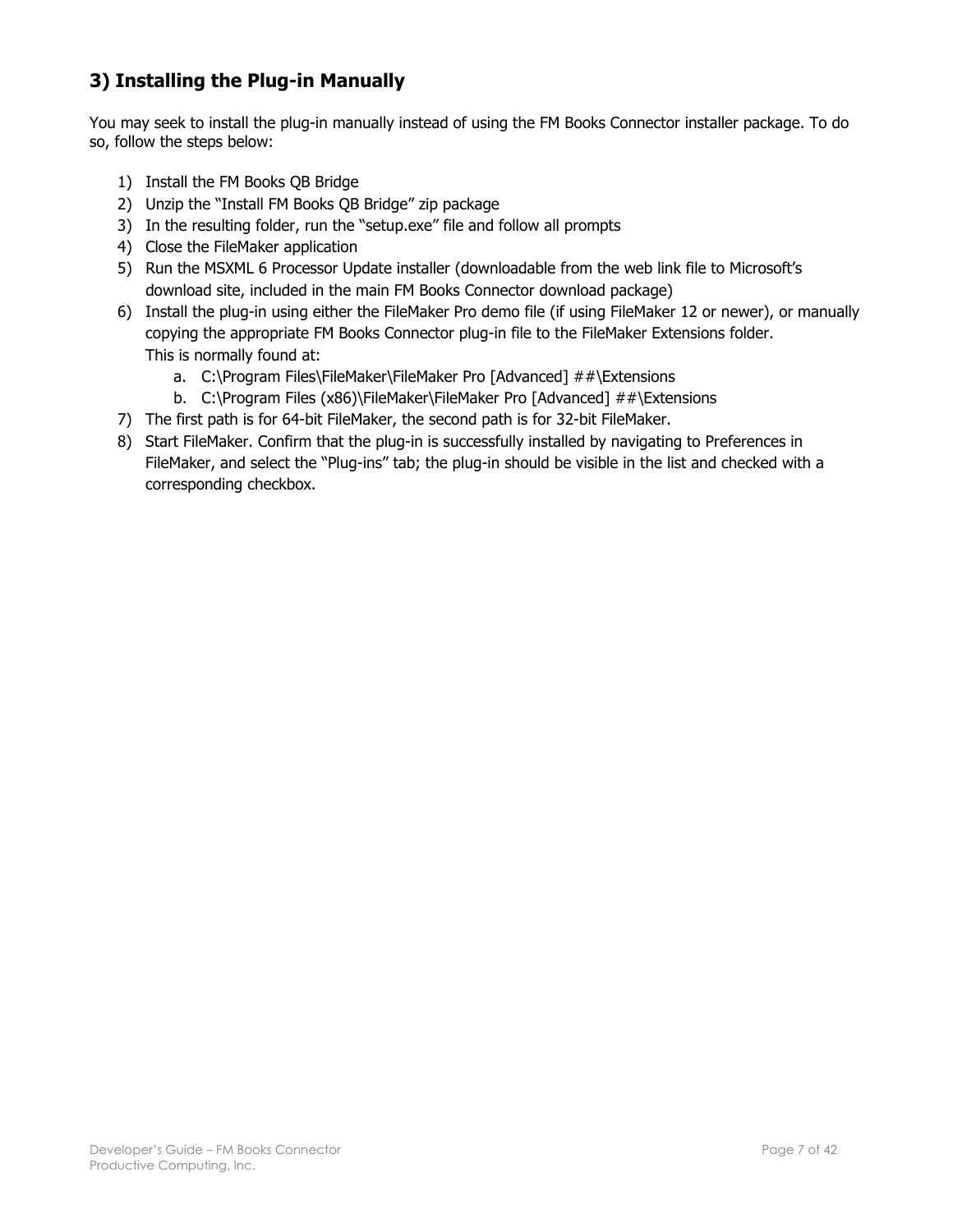## <span id="page-7-0"></span>**4) Troubleshooting Plug-in Installation**

When installing the plug-in using the "Install Plug-in" script step, there are certain situations that may cause a 1550 or 1551 error to arise. If such a situation occurs, please refer to the troubleshooting steps involving the most common problems that may cause those errors.

- 1) Invalid Bitness of FileMaker
	- a. In some cases, FileMaker Pro may be attempting to install a plug-in with a different bitness than the FileMaker Pro application. This is most common with Windows plug-ins. The general rule is that the plug-in and FileMaker Pro must be the same bitness.
	- b. To resolve this, ensure that the container field holding the plug-in contains the correct bitness of the plug-in. You can verify the plug-in's bitness by checking the file extension: if the extension is .fmx, the plug-in is a 32-bit plug-in; if the extension is .fmx64, the plug-in is a 64 bit plug-in. You can verify the bitness of FileMaker Pro itself by viewing the "About FileMaker Pro" menu option in the Help menu, and clicking the "Info" button to see more information; bitness is found under "Architecture".
- 2) Missing Dependencies
	- a. Every plug-in has dependencies, which are system files present in the machine's operating system that the plug-in requires in order to function. If a plug-in is "installed" into an Extensions folder, but the plug-in does not load or is not visible in the Preferences > Plug-ins panel in FileMaker Pro's preferences, it's likely that there are files missing.
	- b. To ensure that the appropriate dependencies are installed, please verify that the Visual Studio 2013 C++ Redistributable Package is installed. This can be located by opening Control Panel and checking the Installed Programs list (usually found under "Add/Remove Programs"). Older plug-ins may require the Visual C++ 2008 redistributable package, instead of the 2013 version.
	- c. Some plug-ins also have a .NET Framework component that is also required. All such plug-ins of ours will require the .NET Framework 3.5, which can be downloaded from the following link: <https://www.microsoft.com/en-us/download/details.aspx?id=21>
- 3) Duplicate Plug-in Files
	- a. When installing plug-ins, it is possible to have the plug-in located in different folders that are considered "valid" when FileMaker Pro attempts to load plug-ins for use. There is a possibility that having multiple versions of the same plug-in in place in these folders could cause FileMaker Pro to fail to load a newly-installed plug-in during the installation process.
	- b. To resolve this, navigate to the different folders listed in the earlier installation steps and ensure that the plug-in is not present there by deleting the plug-in file(s). Once complete, restart FileMaker and attempt the installation again. If you installed the plug-in using a plug-in installer file, if on Windows, run the installer again and choose the "Uninstall" option, or if on Mac, run the "uninstall.tool" file to uninstall the plug-in.

If the three troubleshooting steps above do not resolve the issue, please feel free to reach out to our support team for further assistance.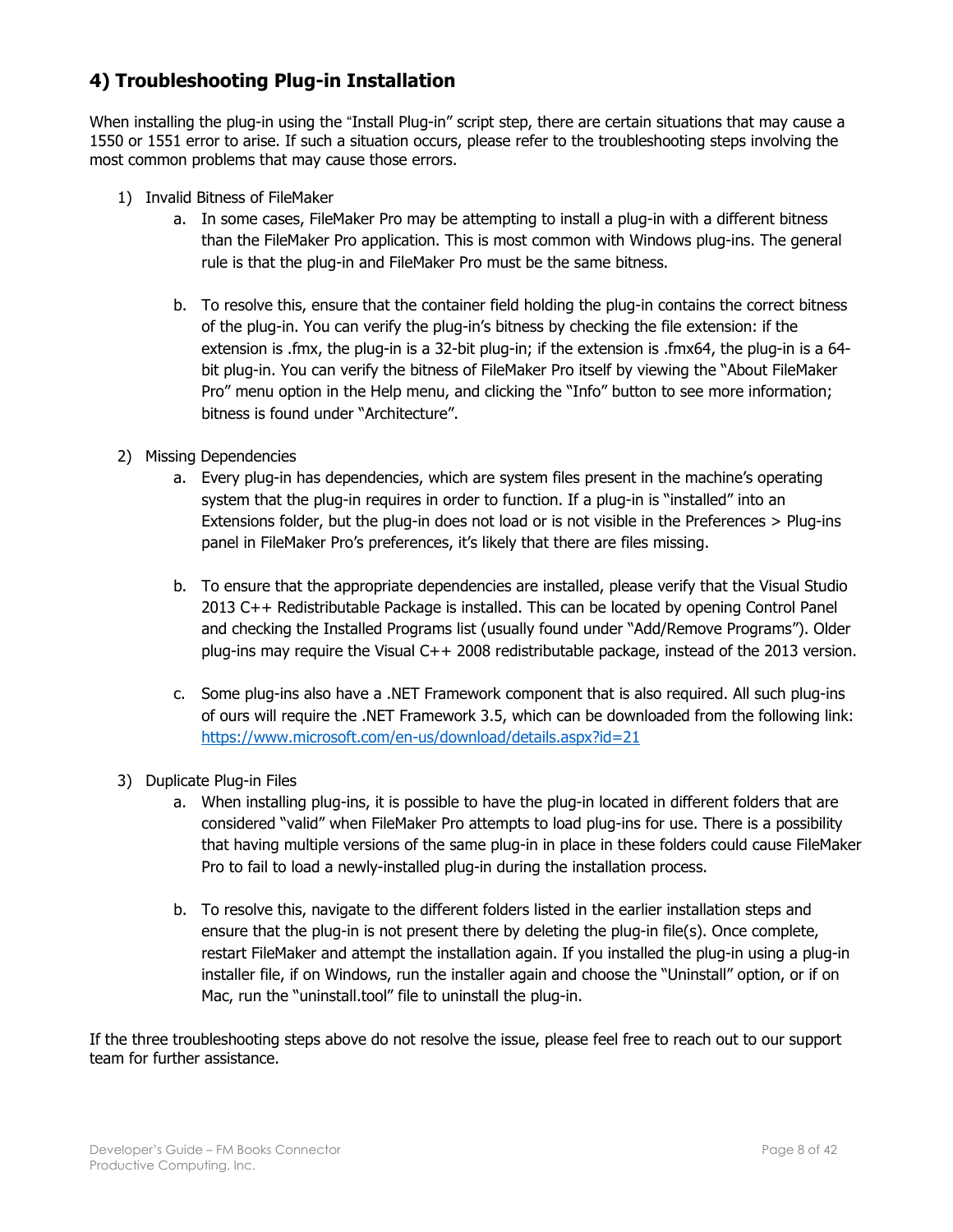## <span id="page-8-0"></span>**5) Clearing out Existing Certificates to Upgrade Plug-in**

In order up upgrade to a newer version of the FM Books Connector, you need to ensure you have cleared the certificate from the previous version of the plug-in.

Note: Be sure to quit/exit the FileMaker application before removing the plug-in file

Depending on the version of FileMaker, to uninstall the plug-in, you will need to close FileMaker and remove the file "PCFMBooksConnector.fmx" from the following locations below:

"C:\Program Files (x86)\FileMaker\FileMaker Pro Advanced\Extensions"

"C:\Program Files\FileMaker\FileMaker Pro Advanced\Extensions"

"C:\Users\<Current User>\AppData\Local\FileMaker\Extensions"

"C:\Users\<Current User>\AppData\Local\FileMaker\FileMaker Pro Advanced\"version"\Extensions"

"C:\Users\<Current User>\AppData\Local\FileMaker\FileMaker Pro\"version"\Extensions"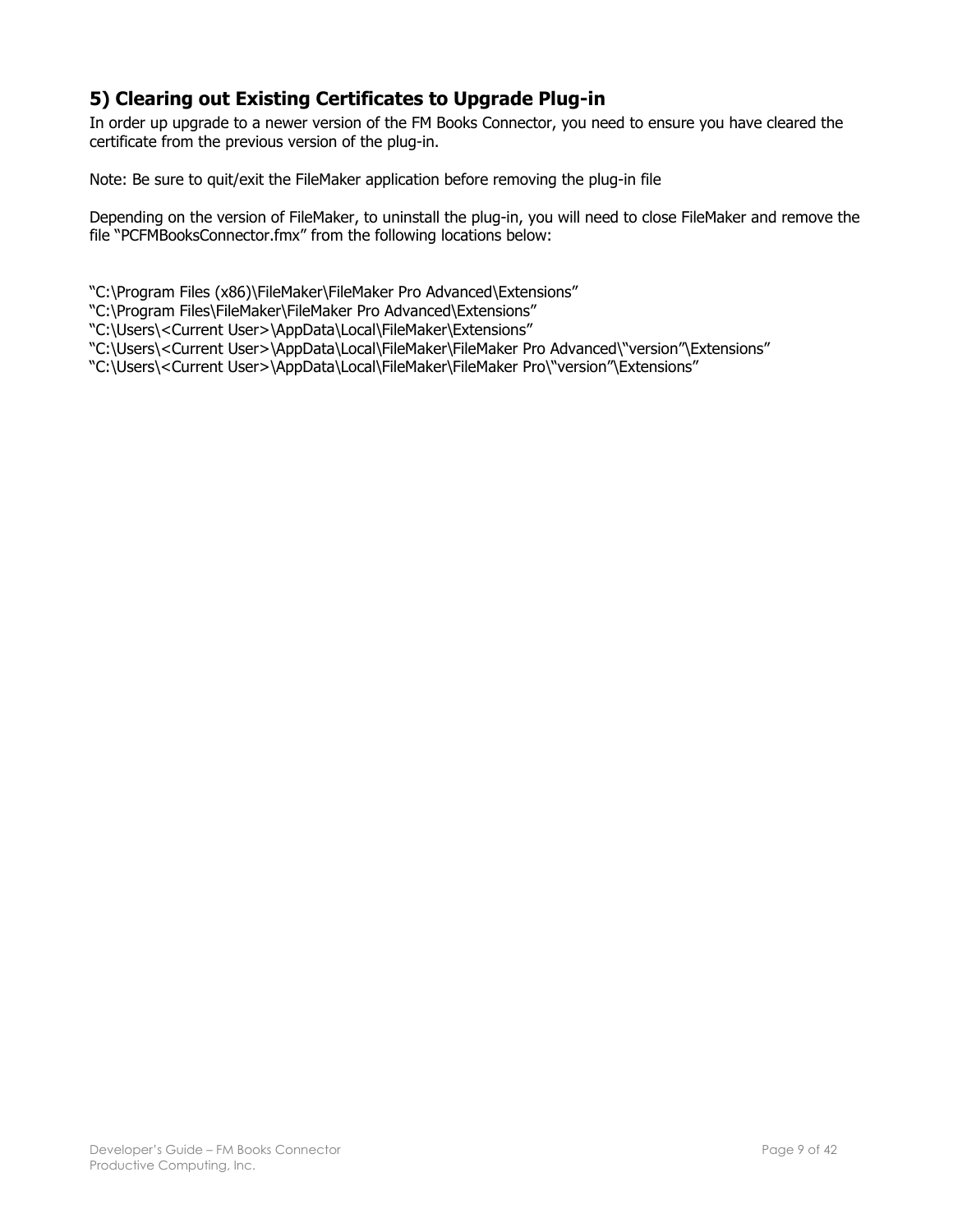## <span id="page-9-0"></span>**6) Registering the Plug-in**

The next step is to register the plug-in which enables all plug-in functions.

- 1) Confirm that you have access to the internet and open our FileMaker demo file, which can be found the in "FileMaker Demo File" folder in your original download. If you are using the Australian version of QuickBooks, we recommend you utilize the US version of the demo files for testing and evaluation.
- 2) If you are registering the plug-in in Demo mode, then simply click the "Register" button and do not change any of the fields. Your plug-in should now be running in "DEMO" mode. The mode is always noted on the Setup tab of the FileMaker demo.
- 3) If you are registering a licensed copy, then simply enter your license number in the "LicenseID" field and select the "Register" button. Ensure you have removed the Demo License ID and enter your registration information exactly as it appears in your confirmation email. Your plug-in should now be running in "LIVE" mode. The mode is always noted on the Setup tab of the FileMaker demo, or by calling the PCQB GetOperatingMode function.

Congratulations! You have now successfully installed and registered the plug-in!

#### <span id="page-9-1"></span>**Why do I need to register?**

In an effort to reduce software piracy, Productive Computing, Inc. has implemented a registration process for all plug-ins. The registration process sends information over the internet to a server managed by Productive Computing, Inc. The server uses this information to confirm that there is a valid license available and identifies the machine. If there is a license available, then the plug-in receives an acknowledgment from the server and installs a certificate on the machine. This certificate never expires. If the certificate is ever moved, modified or deleted, then the client will be required to register again. On Windows, this certificate is in the form of a ".pci" file.

The registration process also offers developers the ability to automatically register each client machine behind the scenes by hard coding the license ID in the PCQB\_Register function. This proves beneficial by eliminating the need to manually enter the registration number on each client machine. There are other various functions available such as PCQB\_GetOperatingMode and PCQB\_Version which can assist you when developing an installation and registration process in your FileMaker solution.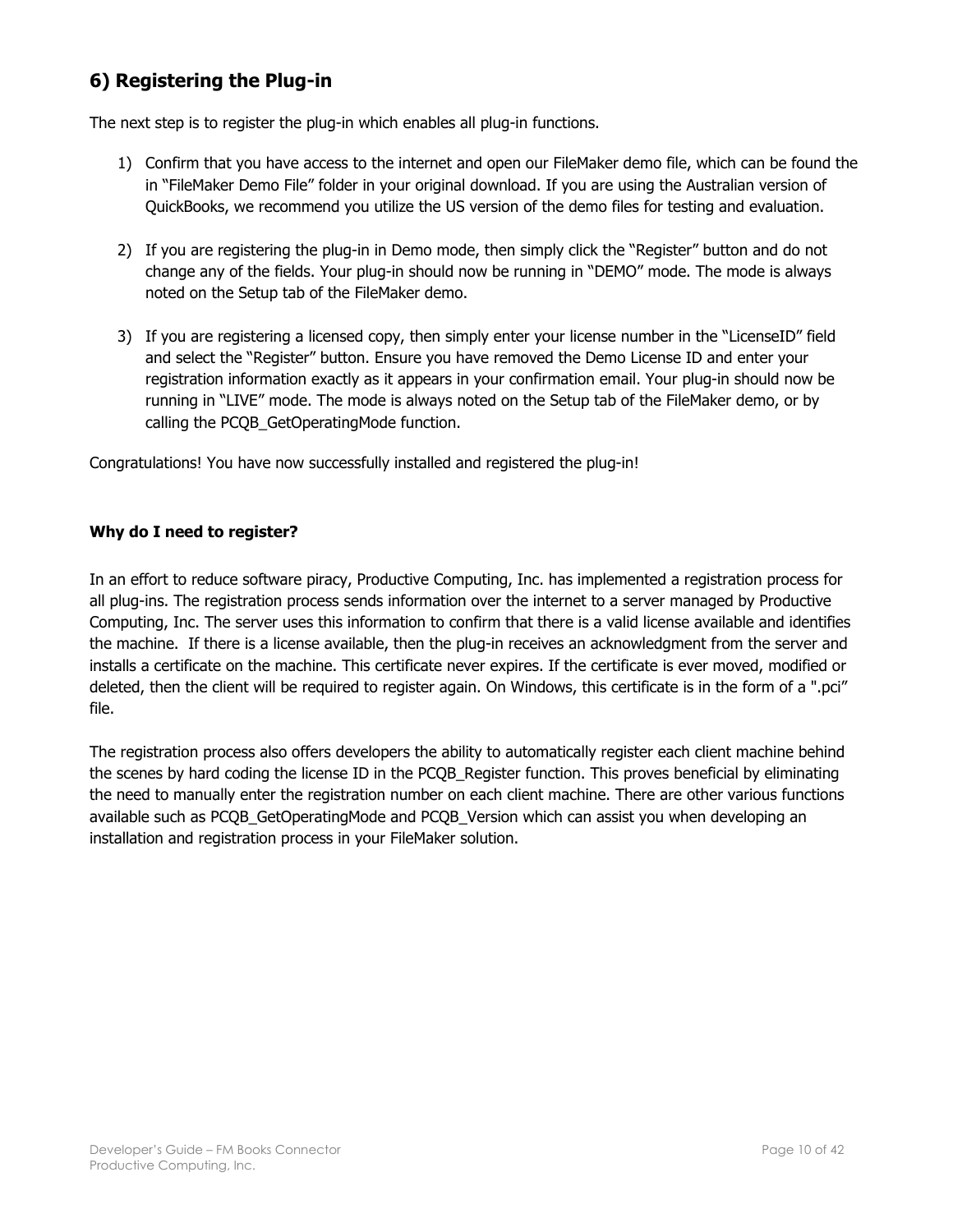#### <span id="page-10-0"></span>**How do I hard code the registration process?**

You can hard code the registration process inside a simple "Plug-in Checker" script. The "Plug-in Checker" script should be called at the beginning of any script using a plug-in function and uses the PCQB Register, PCQB GetOperatingMode and PCQB Version functions. This eliminates the need to manually register each machine and ensures that the plug-in is installed and properly registered.

Below are the basic steps to create a "Plug-in Checker" script.

```
If [ PCQB Version( "short" ) = "" or PCQB Version( "short" ) = "?" ]
     Show Custom Dialog [ Title: "Warning"; Message: "Plug-in not installed."; Buttons: 
"OK" ]
Else If [ PCQB_GetOperatingMode ≠ "LIVE" ]
       Set Field [Main::gRegResult; PCQB_Register( "licensing.productivecomputing.com" ; 
"80" ; "/PCIReg/pcireg.php" ; "your license ID" )
Else If [ Main::gRegResult ≠ 0 ] 
     Show Custom Dialog [ Title: "Registration Error"; Message: "Plug-in Registration 
Failed"; Buttons: "OK" ]
End If
```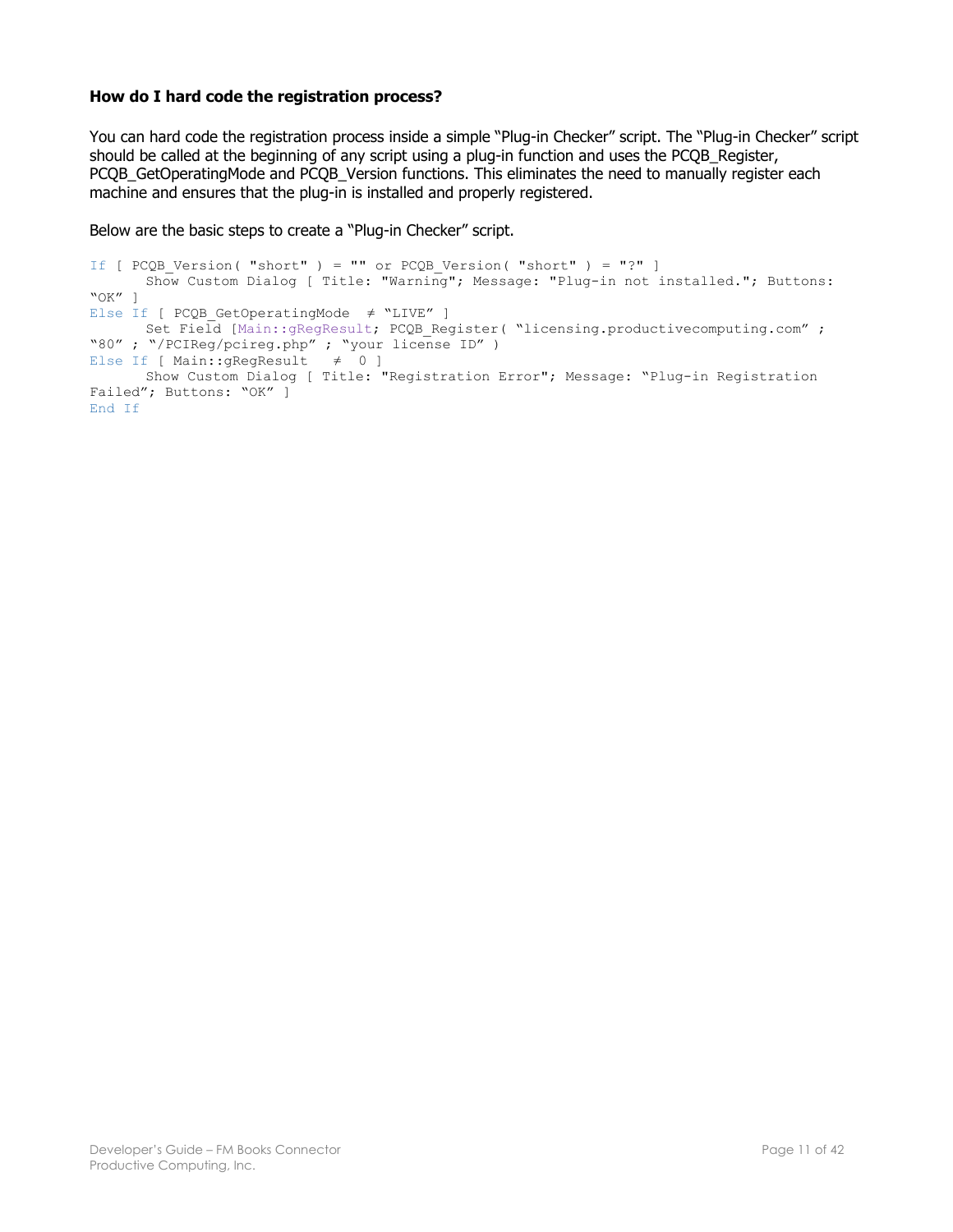## <span id="page-11-0"></span>**7) FileMaker 16 Plug-in Script Steps**

As of FileMaker Pro 16, all plug-ins have been updated to allow a developer to specify plug-in functions as script steps instead of as calculation results. The plug-in script steps function identically to calling a plug-in within a calculation dialog.

For an example of using plug-in script steps, compare two versions of the same script from the FM Books Connector demo file: Pull Customer\_\_Existing Session.

```
Script 1 - Pull Customer Existing Session with calculation ("traditional") plug-in scripting:
```

```
Set Error Capture [On]
Allow User Abort [Off]
# It is assumed the session is already opened from the previous script calling this 
script.
# Query customers in QB (Request)
Set Variable [$$Result; Value: PCQB RqNew( "CustomerQuery" ; "" )]
Set Variable [$$Result; Value: PCQB RqAddFieldWithValue( "ListID" ;
Main::gCust_ListID )]
If [0 <> PCQB_RqExecute]
      Exit Script [Text Result:PCQB_SGetStatus]
End If
# Pull customer info into FileMaker (Response)
Set Variable [$$Result; Value: PCQB RsOpenFirstRecord]
Set Field [main_CUST Customers::ListID; PCQB RsGetFirstFieldValue( "ListID" )]
Set Field [main_CUST__Customers::FullName; PCQB_RsGetFirstFieldValue( "FullName" )]
Set Field [main CUST Customers::First Name; PCQB RsGetFirstFieldValue( "FirstName"
)]
Set Field [main_CUST__Customers::Last Name; PCQB_RsGetFirstFieldValue( "LastName" )]
Set Field [main_CUST__Customers::Company; PCQB_RsGetFirstFieldValue( "CompanyName" )]
Set Field [main_CUST__Customers::Bill Address \overline{1};
PCQB_RsGetFirstFieldValue( "BillAddress::Addr1" )]
Set Field [main CUST Customers::Bill Address 2;
PCOB_RsGetFirstFieldValue( "BillAddress::Addr2" )]
Set Field [main CUST Customers::Bill Address 3;
PCQB_RsGetFirstFieldValue( "BillAddress::Addr3" )]
Set Field [main CUST Customers::Bill Address 4;
PCQB_RsGetFirstFieldValue( "BillAddress::Addr4" )]
Set Field [main CUST Customers::Bill City;
PCQB_RsGetFirstFieldValue( "BillAddress::City" )]
Set Field [main CUST Customers::Bill State;
PCQB_RsGetFirstFieldValue( "BillAddress::State" )]
Set Field [main CUST Customers::Bill Postal Code;
PCQB_RsGetFirstFieldValue( "BillAddress::PostalCode" )]
Set Field [main_CUST__Customers::Phone; PCQB_RsGetFirstFieldValue( "Phone" )] 
Set Field [main_CUST__Customers::Email; PCQB_RsGetFirstFieldValue( "Email" )]
```

```
Exit Script [Text Result:0]
```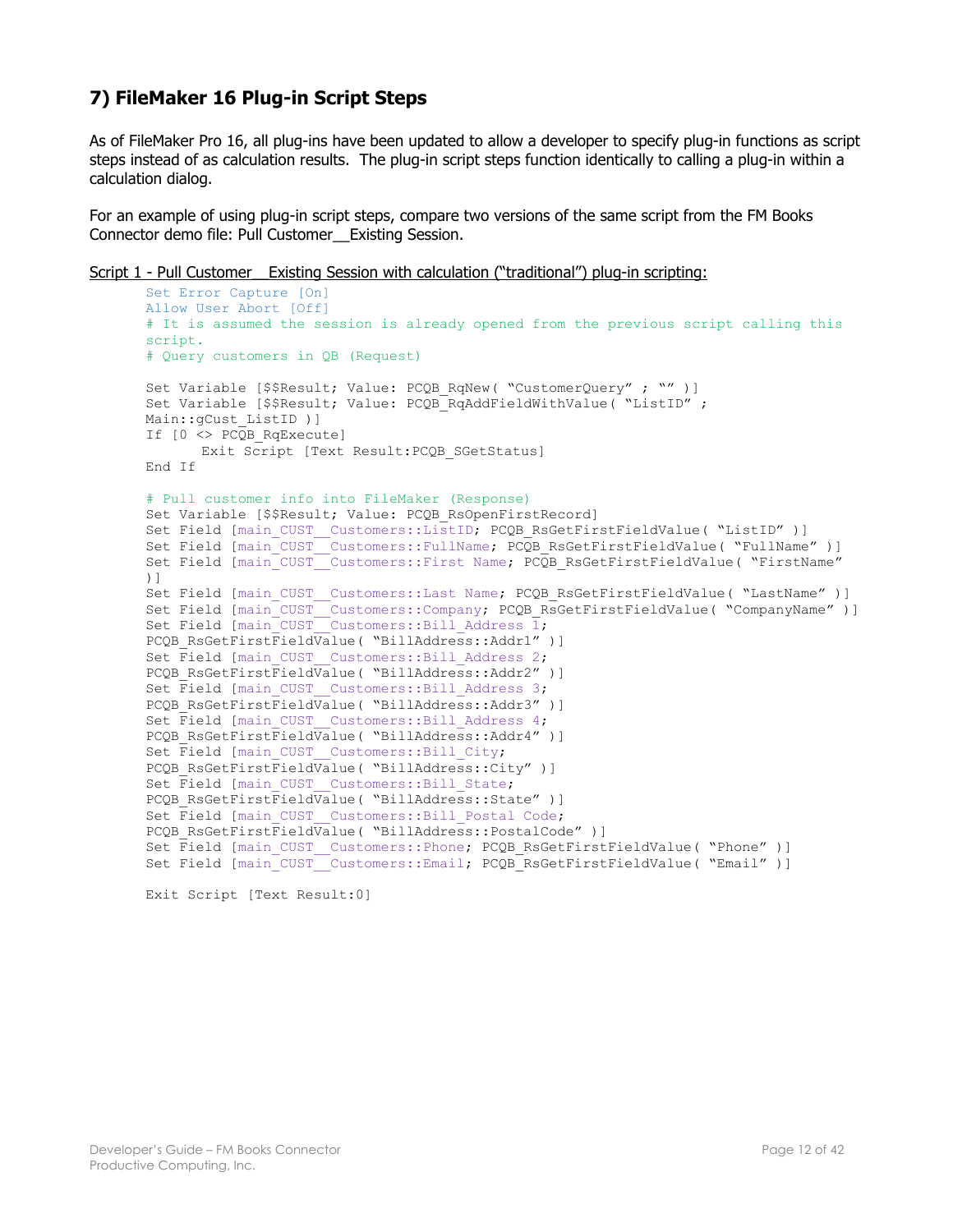```
Set Error Capture [On]
Allow User Abort [Off]
# It is assumed the session is already opened from the previous script calling this 
script.
# Query customers in QB (Request)
PCQB RqNew [Select; Results: $$Result; Request Type: "CustomerQuery"]
PCQB_RqAddFieldWithValue [Select; Results:$$Result; QB Field Name:"ListID"; Field 
Value:Main::gCust_ListID]
PCQB RqExecute [Select; Results:$$Result]
If [$$Result <> 0]
      Exit Script [Text Result:PCQB_SGetStatus]
End If
# Pull customer info into FileMaker (Response)
PCQB RsOpenFirstRecord [Select; Results:$$Result]
PCQB_RsGetFirstFieldValue [Select; Results:main_CUST__Customers::ListID; Field 
Name:"ListID"] 
PCQB_RsGetFirstFieldValue [Select; Results:main_CUST__Customers::FullName;
FieldName:"FullName"]
PCQB_RsGetFirstFieldValue [Select; Results:main_CUST__Customers::First Name;
Field Name:" FirstName"]
PCQB RsGetFirstFieldValue [Select; Results:main CUST__Customers::Last Name;
Field Name:" LastName"]
PCQB_RsGetFirstFieldValue [Select; Results:main_CUST__Customers::Company;
Field Name:" CompanyName"]
PCQB_RsGetFirstFieldValue [Select; Results:main_CUST__Customers::Bill_Address 1;
Field Name:" BillAddress::Addr1"]
PCQB RsGetFirstFieldValue [Select; Results:main CUST_Customers::Bill Address 2;
Field Name:" BillAddress::Addr2"]
PCQB RsGetFirstFieldValue [Select; Results:main CUST_Customers::Bill Address 3;
Field Name:" BillAddress::Addr3"]
PCOB RsGetFirstFieldValue [Select; Results:main CUST__Customers::Bill_Address 4;
Field Name:" BillAddress::Addr4"]
PCQB_RsGetFirstFieldValue [Select; Results:main_CUST__Customers::Bill_City;
Field Name:" BillAddress::City"]
PCQB RsGetFirstFieldValue [Select; Results:main_CUST__Customers::Bill_State;
Field Name:" BillAddress::State"]
PCQB RsGetFirstFieldValue [Select; Results:main CUST_Customers::Bill Postal Code;
Field Name:" BillAddress::PostalCode"]
PCQB RsGetFirstFieldValue [Select; Results:main CUST__Customers::Phone; Field
Name:"Phone"]
PCQB RsGetFirstFieldValue [Select; Results:main CUST__Customers::Email; Field
Name:"Email"]
```

```
Exit Script [Text Result:0]
```
Using script steps instead of the more traditional methods can make scripting within a solution more direct, as well as help with data entry validation. Some functions accept calculation-style input, while others accept a Boolean "true" or "false" option, and others employ a drop-down list for the developer to choose an option from. As stated earlier, the functionality of the plug-in script step is identical to its functionality as a calculation function; PCQB\_RsOpenFirstRecord as a script step will still open the first record in the response, and store the value in the \$\$Result global variable (as seen in Script 2), just the same as the Set Variable script step calls PCQB RsOpenFirstRecord (which opens the first response record) and stores the result in the \$\$Result variable.

For all Productive Computing, Inc., plug-ins that provide plug-in script step functionality, calculation functions will still be provided for use in development. This is to ensure that scripts already integrated with any of our plug-ins will still be viable and functional, and the developer now has the option to utilize the plug-in script steps at their discretion.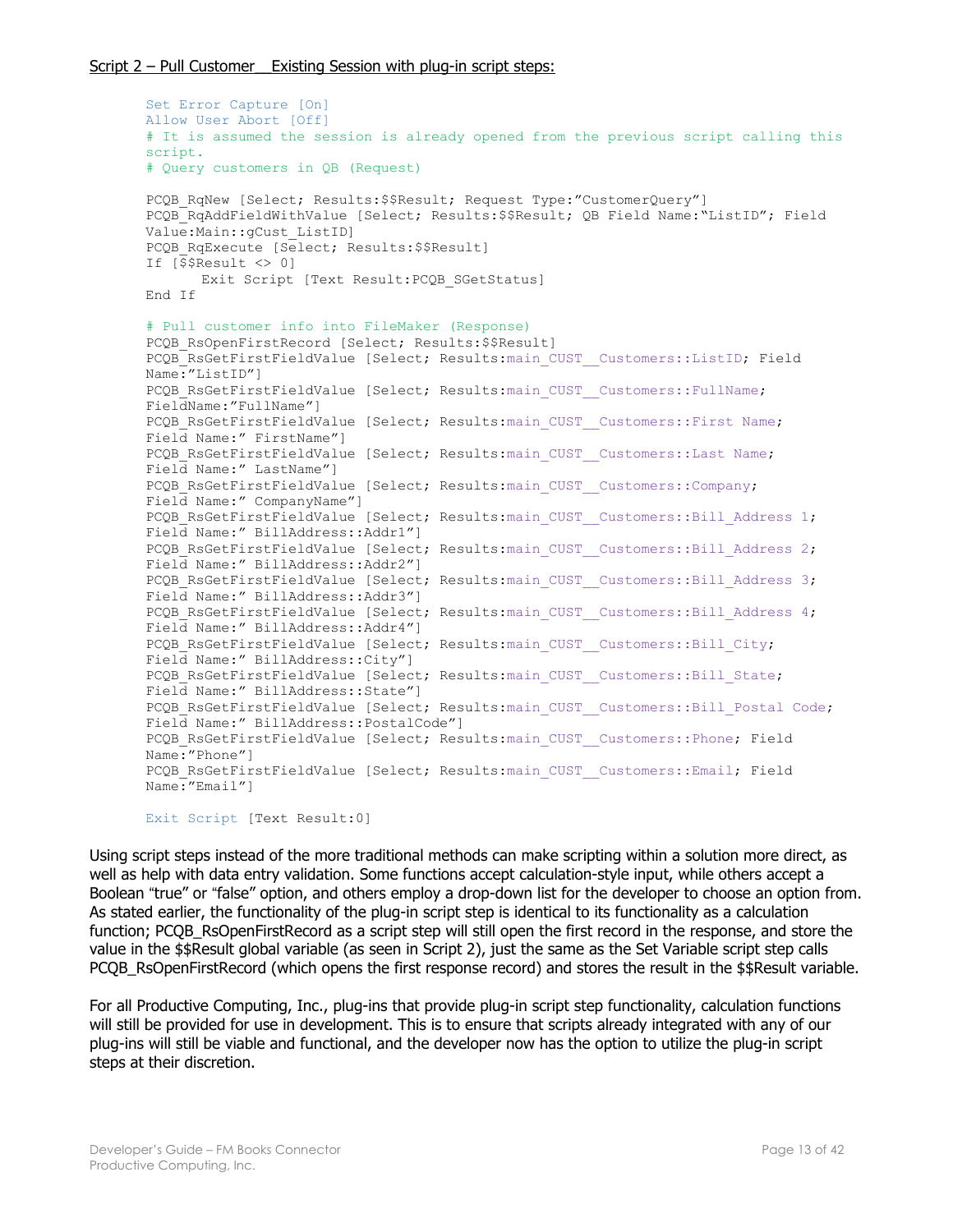## <span id="page-13-0"></span>**8) Establish Initial QuickBooks Connection**

#### <span id="page-13-1"></span>**Establish Initial Connection with QuickBooks Company File**

First log into that QuickBooks file in Single User mode with "Admin" access. When making a call to QuickBooks via the FM Books Connector plug-in, you will see a screen similar to the one below. Once this screen appears, select the appropriate radio button to continue and allow communication with QuickBooks. We recommend selecting the 4th radio button to always allow access as shown below. These settings can be changed later in QuickBooks under the Edit > Preferences > Integrated Applications.

#### Figure 1.0 - Sample Screen Shot of QuickBooks Certificate

|                                   | QuickBooks - Application Certificate                                                                                                                                                                                                                                                                                                                                                      | × |
|-----------------------------------|-------------------------------------------------------------------------------------------------------------------------------------------------------------------------------------------------------------------------------------------------------------------------------------------------------------------------------------------------------------------------------------------|---|
|                                   | An application is requesting access to the following QuickBooks company<br>file:<br>Larry's Landscaping & Garden Supply<br>Access may include reading and modifying QuickBooks data as well as<br>enhancing the QuickBooks user interface.<br>THE APPLICATION CALLS ITSELF<br><b>EMBooks Connector</b><br><b>CERTIFICATE INFORMATION</b><br>Description:<br>Developer:<br>FileMaker, Inc. |   |
|                                   | Developer identity has been verified by:<br>VeriSign Class 3 Code Signing 2010 CA<br>QUICKBOOKS SOLUTIONS MARKETPLACE<br>≤ Learn about applications that integrate with QuickBooks                                                                                                                                                                                                        |   |
| No<br>Yes, prompt each time       | Do you want to allow this application to read and modify this company file?<br>es, whenever this QuickBooks company file is open<br>es, always; allow access even if QuickBooks is not running                                                                                                                                                                                            |   |
| customer credit card information. | Allow this application to access personal data such as Social Security Numbers and<br>Tell me more<br>Continue<br>Cancel<br>Help                                                                                                                                                                                                                                                          |   |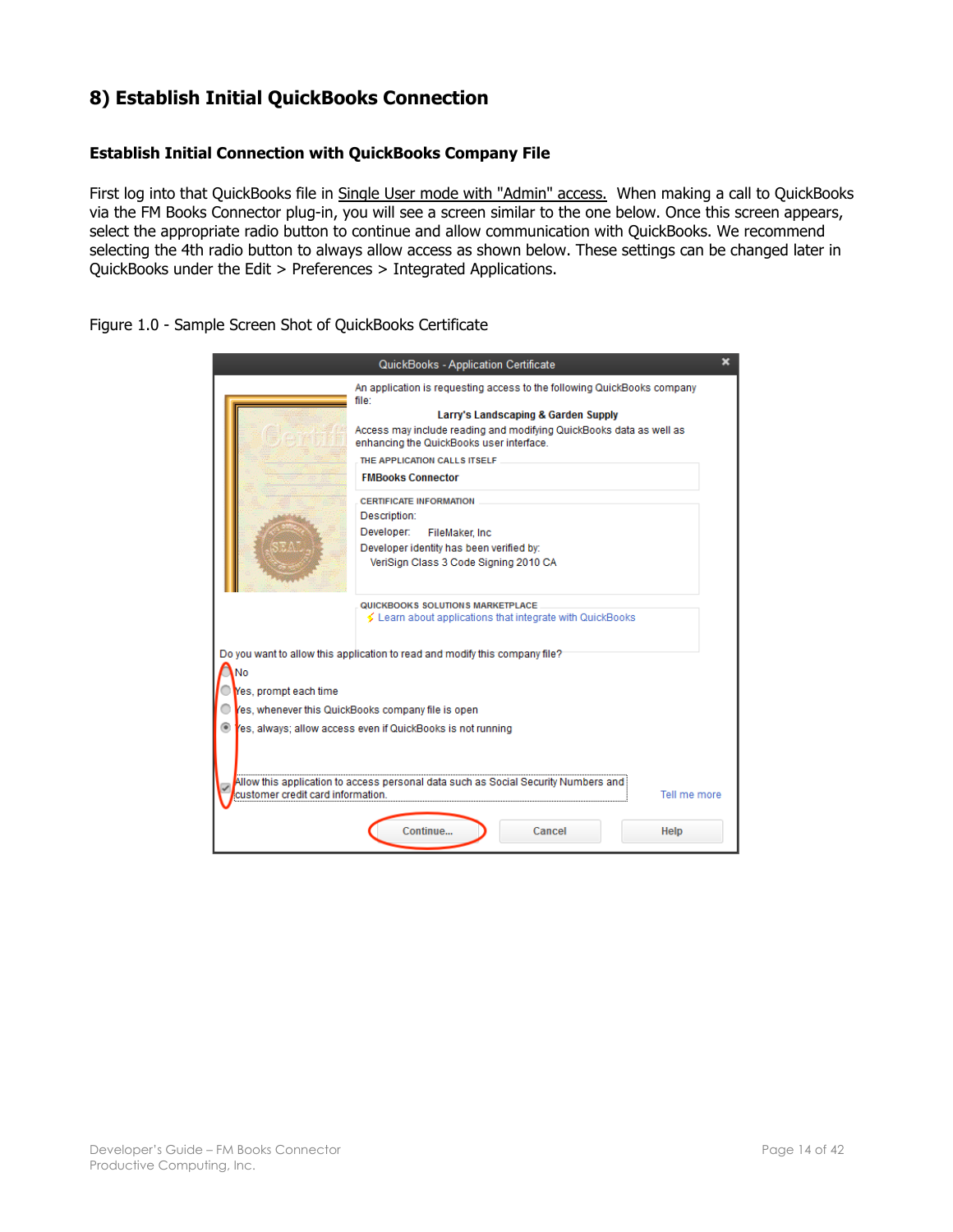#### <span id="page-14-0"></span>**Connect to QuickBooks in Unattended Access Mode**

QuickBooks allows a third-party application to connect to a company file in "Unattended Access Mode", which is where the QuickBooks application remains closed, but the third-party application can still push and pull data with the company file. When establishing the initial connection, the option "Yes, always; allow access even if QuickBooks is not running" in the Application Certificate is the option that controls whether unattended access mode is possible.

To use unattended access mode, the developer must provide the file path to the company file to the PCQB BeginSession function. The function call would look like:

PCQB\_BeginSession( "C:\Path\To\File.qbw" ; "" )

The first parameter will be the Windows-formatted path to the company file. The second parameter can be left blank to use the default "Do Not Care" connection type (between "Single"-user mode, "Multi"-user mode or "Do Not Care").

It is important to note that the company file path **must** be the same as the path that was used when opening the company file in QuickBooks. If the company file was opened in QuickBooks using a standard mapped drive (i.e. C:\folder\file.qbw), then the file path given to PCQB\_BeginSession must also be a standard mapped drive. Consequently, if the company file was opened in QuickBooks using a network drive path (i.e. \\machine\folder\file.qbw), then the file path given to PCQB\_BeginSession must also be a network drive path. If the path given to the plug-in is not the same as the original path, there will be errors and complications when attempting a connection.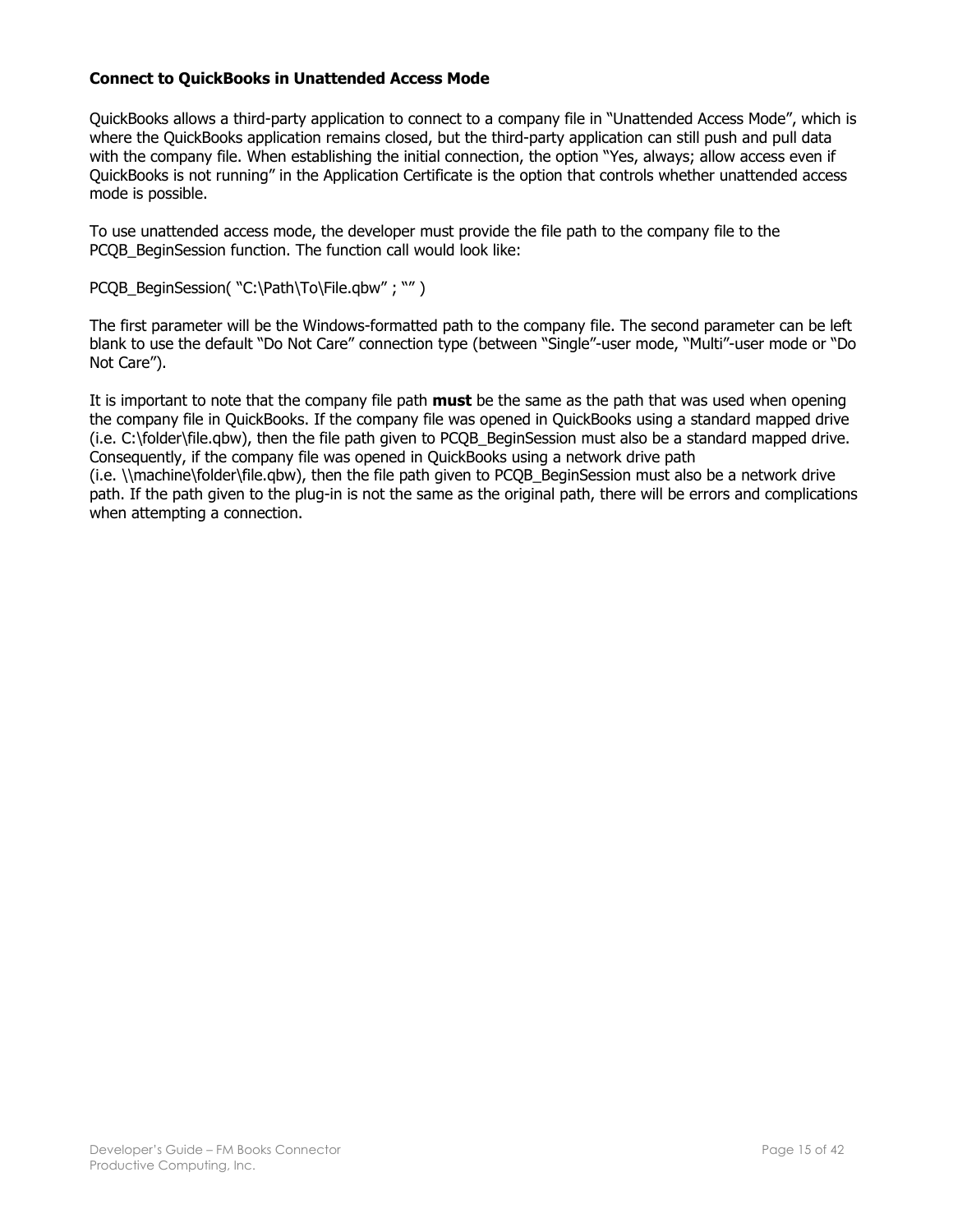## <span id="page-15-0"></span>**9) Talking to QuickBooks**

It is easiest to picture the information exchanged between the plug-in and QuickBooks as a very short conversation. Actually, this conversation is made simply of a request and a response to that request. That's it a very short and simple conversation. See Figure 2.0 below.



Figure 2.0 – FileMaker and QuickBooks Information Exchange

No matter what the request is, whether it is to add contacts to a QuickBooks company file or to find all unpaid invoices, the conversation always takes the form of a request to do something and a response suitable for the type of request made.

The following rules also apply:

- 1) The plug-in always initiates any conversation with a request.
- 2) QuickBooks always responds to a properly posed request.
- 3) The conversation is always finished after QuickBooks responds to the request. The request and response conversation is the foundation for exchanging information between FileMaker and QuickBooks. It is imperative to remember that this is the form of the conversation no matter what the plug-in is requesting of QuickBooks. It will be especially useful to remember this when it comes time to create scripts in your FileMaker solution for exchanging data with QuickBooks.
- 4) We now know how the plug-in talks to QuickBooks. We know that the conversation is short and to the point. What we have yet to learn is what is "said" during this conversation and how it is "spoken." We could go into all the details of the language that is used in this conversation, but we created this plug-in specifically so that the user does not need to know these details. With the plug-in all you need know is how to create a request, how to post the request to QuickBooks, and how to read QuickBooks' response.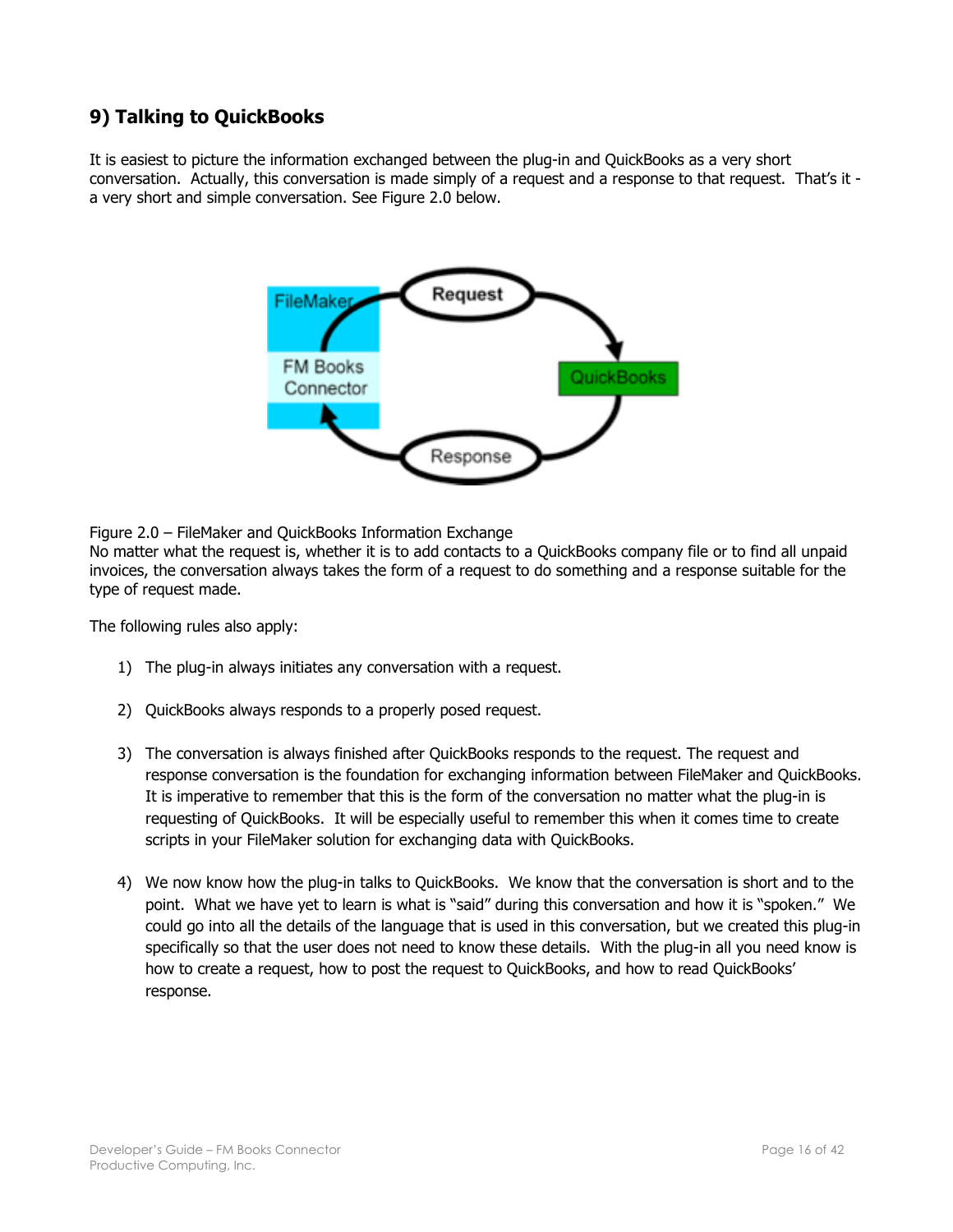#### <span id="page-16-0"></span>**Request and Response Explained**

Requests are created and responses are read using external functions. Different requests and responses have different fields defined for them. Furthermore, requests and responses may have related items. Please refer to Figure 2.1 for an explanation of the three different elements for both a request and response.

#### Figure 2.1 - Request and Response Models



#### Image 2: Request Model

Each Request contains three elements: a single Message Type, zero or more Fields, and zero or more Related Records.

Message Type - Identifies what action is requested of QB and which class of QB records are to be affected. The element is set with the PCQB RaNew( ... ) function.

Field - The fields of the record contain information about the request. The field types and the number of fields are determined by the request Type. These elements are set with the PCQB\_RqAddFieldWithValue( ... ) function.

Related Record - Some request Types may allow for Related Records to be included in the request. Like the request record, each Related Record contains a Type and a set of Fields. Some related records may also contain their own Related Record. Each Related Record element is created with the PCQB RgAddRelatedRecord (...) function.

#### Image 3: Response Model



Each Response Record contains three elements: a single Message Type, zero or more Fields, and zero or more **Related Records.** 

Message Type - Identifies the Type for the Response Record. Each Record in the Response has the same Type. The Type for the records in the response are dictated by the Message Type specified by the preceding Request.

Field - The fields of the record contain information pertinent to the request. The number of fields and the type of fields are dictated by the correlating Request. Also, the number and type can be set by certain Request fields.

Related Record - Some response Types may allow for Related Records to be included for each Response Record. Each Related Record in turn contains a Type and a set of Fields. Some related records may also contain their own **Related Records.** 

\* Please come back and reference Figure 2.1 after you have reviewed this document. \*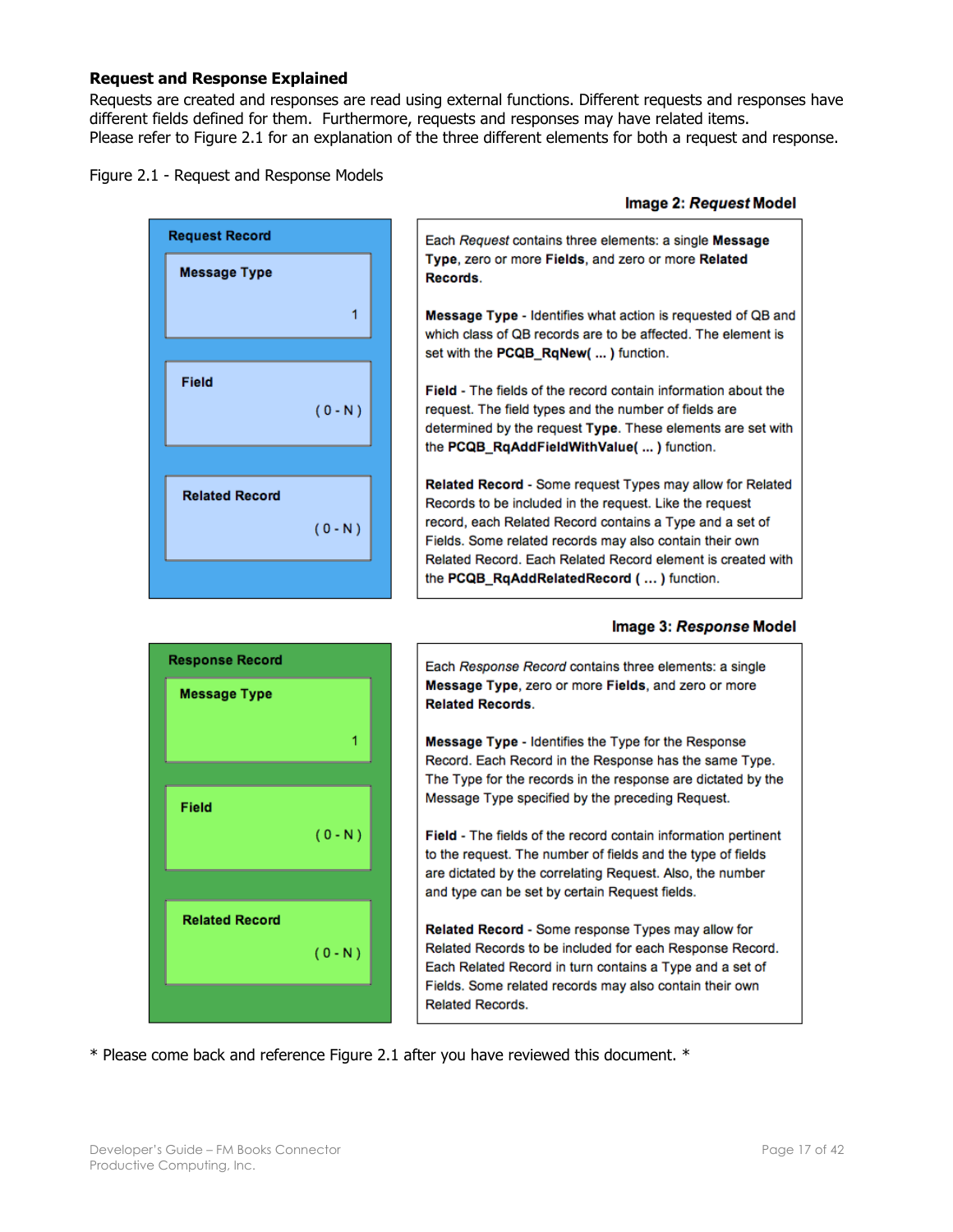#### <span id="page-17-0"></span>**Create a Request**

Each request has a certain predefined Message Type. A Message Type for a request has the distinct honor of telling QuickBooks what the request is aiming to do and which records are to be affected. In terms that are more technical, the Message Type defines which class of records we want to work with and which action we want applied to those records. For instance, the 'CustomerAdd' Message Type tells QuickBooks that the request wants to create a new Customer record in the QuickBooks file. The available Message Types for a request are listed in the OSR (Onscreen Reference Manual) and are left out of this document for the sake of brevity.

Some sample request Message Types and their definitions follow:

**CustomerMod** the request wants to modify an existing Customer record in QuickBooks. **InvoiceQuery** the request wants to find Invoice records in QuickBooks. **SalesOrderAdd** the request wants to add a Sales Order record to QuickBooks.

A request also contains fields that further define what the request is to do and which records are to be affected. The field names available for the different request Message Types are also listed in the OSR.

Two functions are used to create a basic request:

```
PCQB RqNew( MessageType )
PCOB RqAddFieldWithValue( Fieldname ; Value )
```
The first function is used to create a request of the desired Message Type, and the second is used to populate the fields of the request.

#### A simple request to add a Customer follows:

```
PCQB RqNew( "CustomerAdd" )
PCQB RqAddFieldWithValue( "Name" ; "Bob Jones" )
PCQB RqAddFieldWithValue( "BillAddress::Addr1" ; "123 Any Street" )
PCQB_RqAddFieldWithValue( "BillAddress::City" ; "Any Town" )
PCQB RqAddFieldWithValue( "BillAddress::State" ; "Any State" )
PCQB RqAddFieldWithValue( "BillAddress::PostalCode " ; "11111" )
PCOB RqAddFieldWithValue( "Email" ; "bill@someisp.com" )
```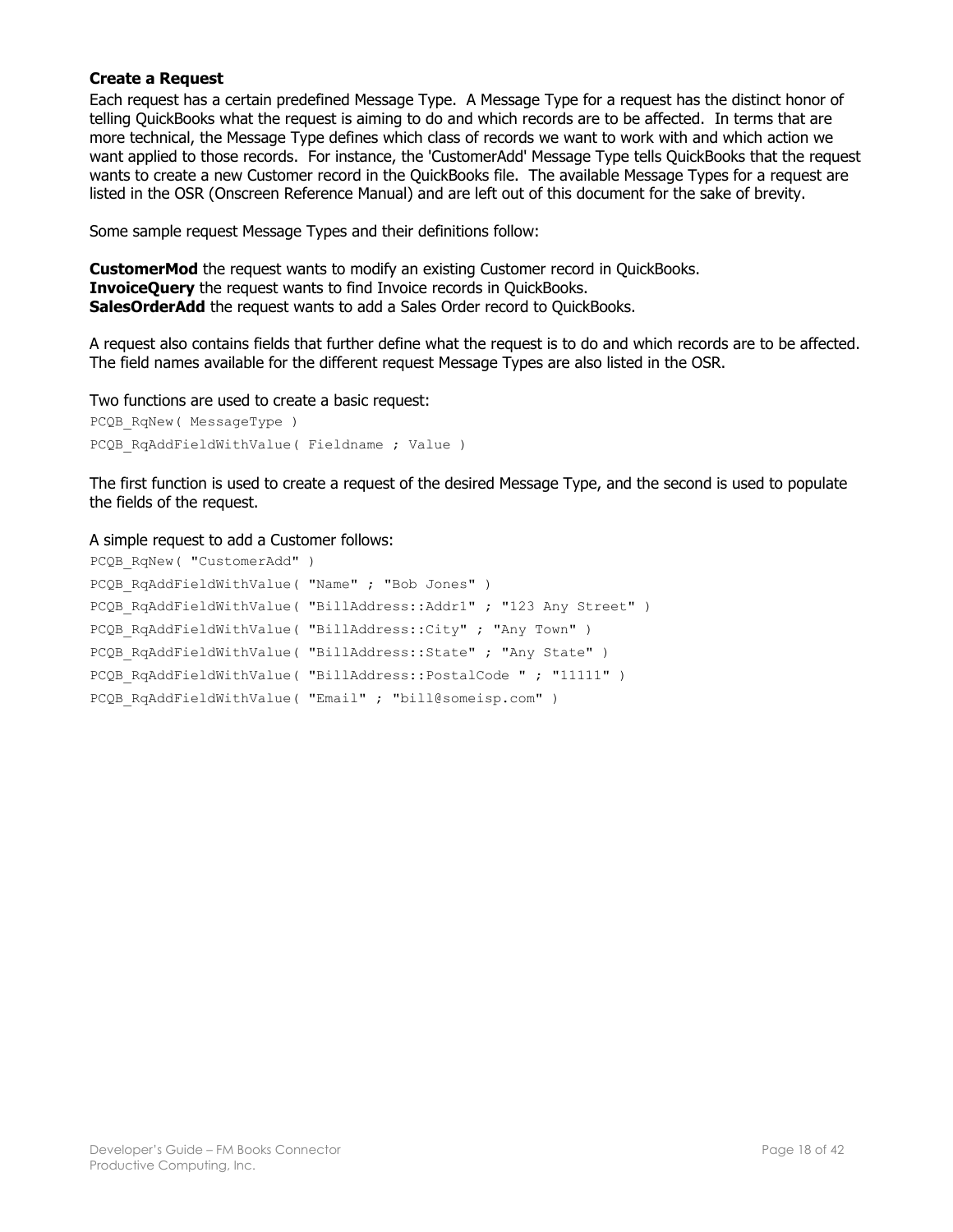For some request Message Types, the developer will want to include related records in the request. For example, when adding an invoice, the developer would like to add the line items also. To accomplish this, two other functions are also used. They are:

```
PCQB_RqAddRelatedRecord( ElementName )
PCQB_RqCloseRelatedRecord
```
A sample InvoiceAdd request demonstrates the usage of these two functions.

```
PCQB_RqNew( "InvoiceAdd" ) 
PCQB_RqAddFieldWithValue( "CustomerRef::FullName" ; "Bob Jones" )
PCQB RqAddFieldWithValue( "TxnDate" ; "2006/01/01" )
PCOB RqAddFieldWithValue( "RefNumber" ; "123456789" )
PCQB RqAddFieldWithValue( "BillAddress::Addr1" ; "123 Any Street" )
PCQB RqAddFieldWithValue( "BillAddress::City" ; "Any Town" )
PCOB RqAddFieldWithValue( "BillAddress::State" ; "Any State" )
PCQB_RqAddFieldWithValue( "BillAddress::PostalCode " ; "11111" )
PCQB RqAddRelatedRecord( "InvoiceLineAdd" )
PCQB RqAddFieldWithValue( "ItemRef::FullName" ; "Widgit" )
PCQB RqAddFieldWithValue( "Quantity" ; "20" )
PCQB RqAddFieldWithValue( "Amount" ; "79.95" )
PCQB_RqCloseRelatedRecord
PCQB_RqAddRelatedRecord( "InvoiceLineAdd" )
PCQB RqAddFieldWithValue( "ItemRef::FullName" ; "Gadget" )
PCQB RqAddFieldWithValue( "Quantity" ; "3" )
PCQB RqAddFieldWithValue( "Amount" ; "2.95" )
PCQB_RqCloseRelatedRecord
```
You will notice that the PCOB RqAddFieldWithValue function operates in the context of the current record. When the PCQB\_RqAddRelatedRecord function is called the context shifts from the parent record (the main request) to the related record, in this case the InvoiceLineAdd record. Subsequent calls to PCQB\_RqAddFieldWithValue will add field values to the related record until the PCQB\_RqCloseRelatedRecord function is called and the context is shifted back to the parent record. Another important note to make is that the fields of a request must be set in a specific order. The order to set the fields is listed in the OSR. It is also important to note that the PCQB RqAddRelatedRecord must also be called in a specific order. Again, this order is listed in the OSR. Later in this document we will discuss how to use the OSR.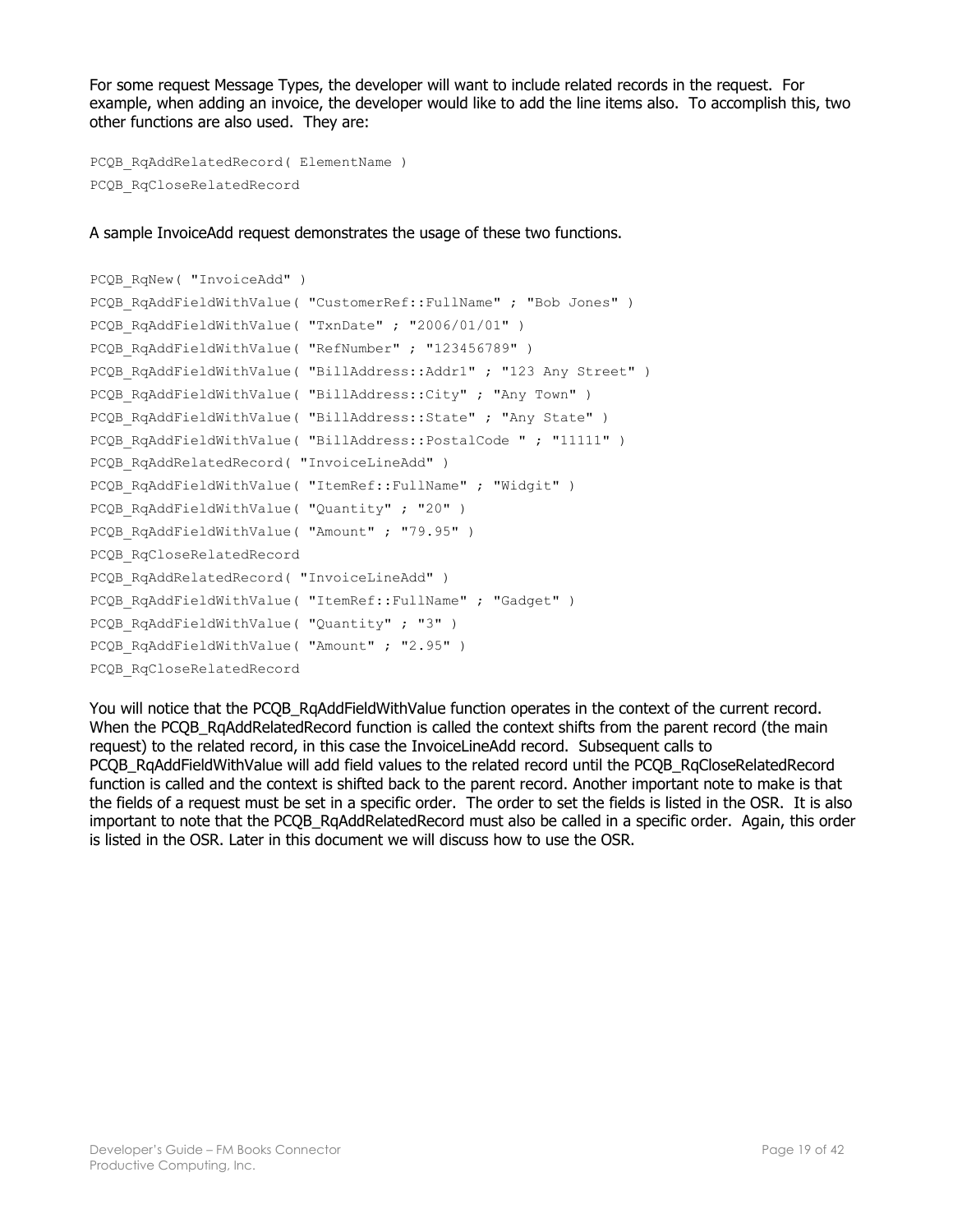#### <span id="page-19-0"></span>**Post the Request**

Now that we know how to create a request, we need to learn how to post the request to QuickBooks. This is a rather simple operation that requires only a single execute function. However, this is the perfect time to explain two other functions that the execute function relies upon. The three functions are:

```
PCQB BeginSession( CompanyFile ; ShareMode ; optHideFMWindow )
PCQB_RqExecute
PCQB_EndSession
```
PCOB BeginSession is used to establish a session with QuickBooks. This function must be returned successfully before we can post a request to QuickBooks. It may be called anytime during the script, but since it may block other applications from accessing the QuickBooks file it is proper etiquette to call it immediately before executing a request and then calling PCQB\_EndSession immediately after executing. This minimizes the possibility of blocking other applications from accessing the file while you build script requests or processes responses.

Requests posted during PCQB\_RqExecute will first be validated by the plug-in before being sent to QuickBooks.

The following table lists the effects of the mode in different operating environments:

| <b>Who started QuickBooks</b> | Selected Mode | Who else may obtain access                                                                                                                     |
|-------------------------------|---------------|------------------------------------------------------------------------------------------------------------------------------------------------|
| <b>FM Books Connector</b>     | 'Single"      | No one else                                                                                                                                    |
| <b>FM Books Connector</b>     | "Multi"       | QuickBooks user on same machine $=$ no access<br>All other integrated applications $=$ access<br>QuickBooks users on other machines $=$ access |
| QuickBooks User               | 'Single"      | QuickBooks on same machine $=$ access<br>Only one integrated application $=$ access                                                            |
| <b>OuickBooks User</b>        | "Multi"       | QuickBooks users = access<br>Integrated applications = access                                                                                  |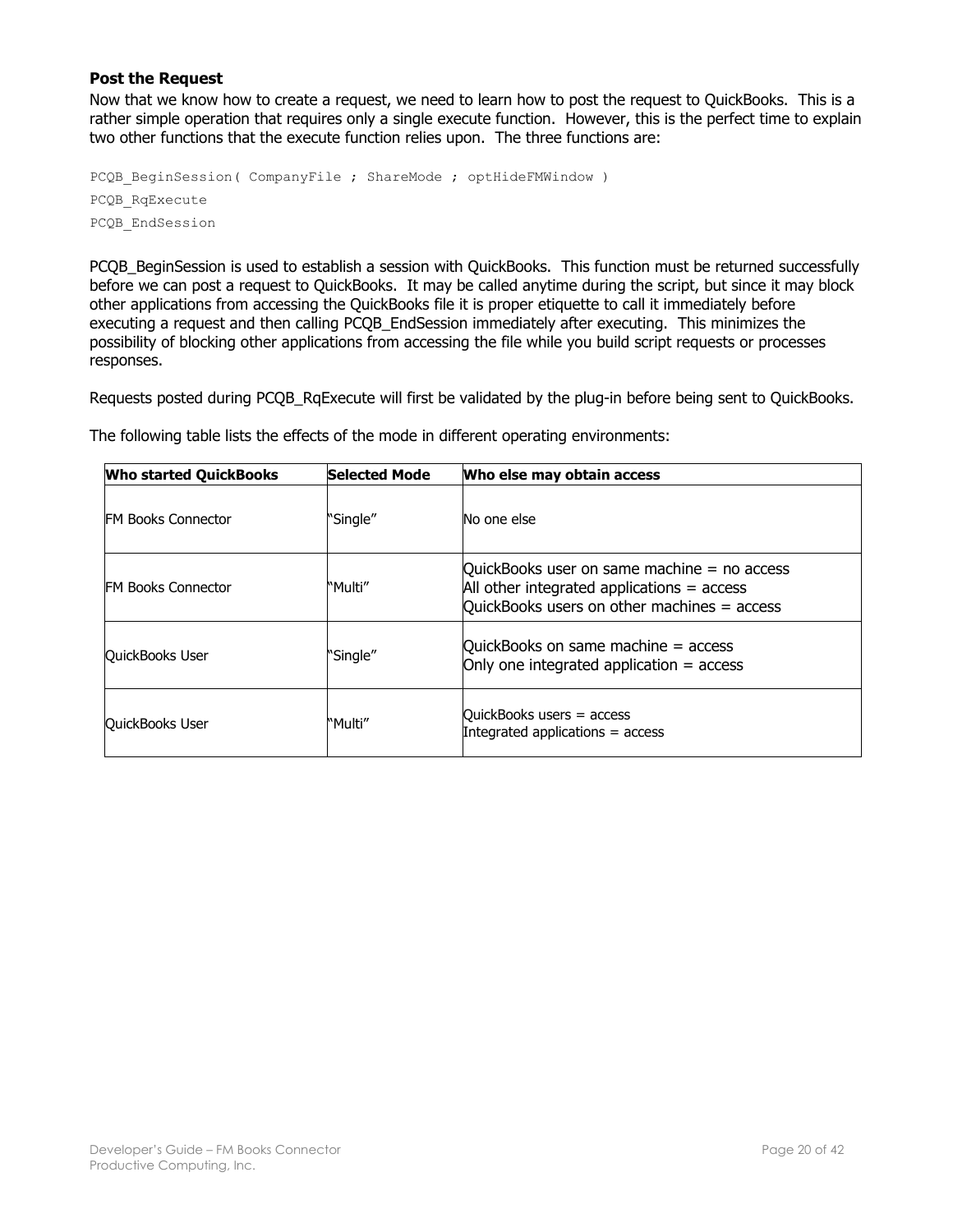#### <span id="page-20-0"></span>**Parse the Response**

Once a request is built and successfully executed, the plug-in will retain the response in memory. Depending on the type of request that is made the response may contain one or several records. For instance, after executing a request to add a customer (using a request of Message Type 'CustomerAdd') QuickBooks will respond with a 'CustomerRet' record that the plug-in will hold in memory. Query requests such as an 'InvoiceQuery' request may return several records in the response. Each of the records is accessed and parsed for the information they contain.

Accessing and parsing the records contained in the response is a rather simple process.

Six functions are used to read the contents of a response:

PCQB\_RsOpenFirstRecord PCQB\_RsOpenNextRecord PCQB RsOpenFirstRelatedRecord( ElementName ) PCQB\_RsOpenNextRelatedRecord PCQB\_RsCloseRelatedRecord PCQB RsGetFirstFieldValue( QBFieldName )

The first two functions are used to iterate through all the records in the response. PCQB\_RsOpenFirstRecord opens the first record in the response and PCQB\_RsOpenNextRecord is used to open successive records in the response. PCQB\_RsOpenNextRecord will return "End" when there are no more records to be read in the response.

Once a record is opened with either of the open record functions the user is able to read the record contents using the PCOB\_RsGetFirstFieldValue( OBFieldName ) function. The name of the desired field is passed with the function and the contents of the field are returned. See the "OSR" for acceptable field names.

As with a request there may be related records to each record in the response. These related records are accessed with the PCQB\_RsOpenFirstRelatedRecord( ElementName ) and PCQB\_RsOpenNextRelatedRecord functions. Once the related record is opened, its contents can be read with the PCQB RsGetFirstFieldValue function.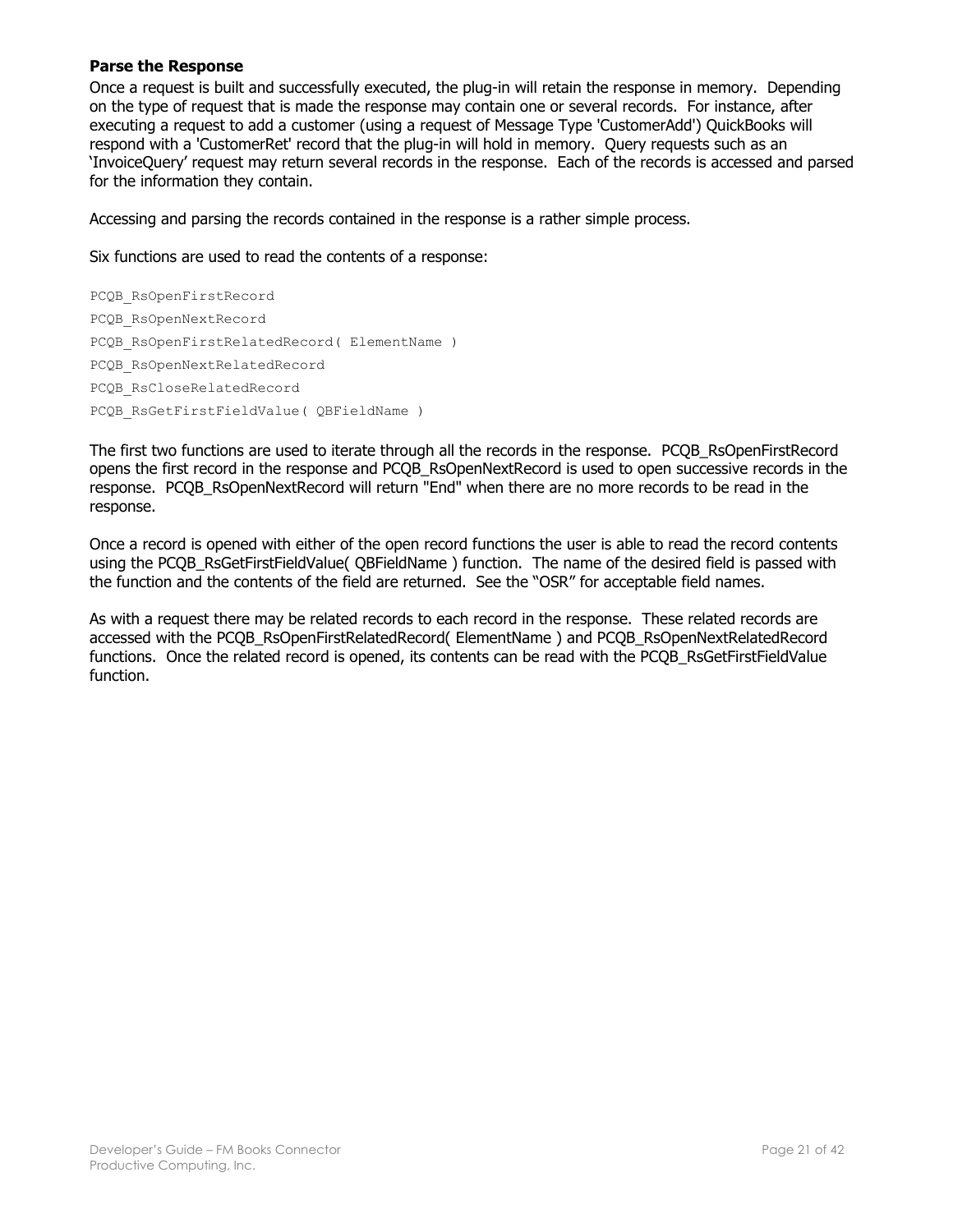An example of reading a response to an 'InvoiceQuery' request follows:

```
# Open the First record in the response
Set Field[ someField ; PCQB RsOpenFirstRecord ]
Loop
  # Exit the loop on error or after last record is read
 Exit Loop If [ (someField < 0) or (someField = "End") ]
  # Get the name of the Customer and the Accounts Receivable 
 Set Field [someField ; PCQB RsGetFirstFieldValue( "CustomerRef::FullName" ) ]
 Set Field [someField ; PCQB RsGetFirstFieldValue( "ARAccountRef::FullName" ) ]
   # Get any and all related transactions to the current invoice
 Set Field [someField ; PCQB RsOpenFirstRelatedRecord( "LinkedTxn" ) ]
  Loop
   Exit Loop If [ (someField < 0) or (someField = "End") ]
     # Gets the information from the related transaction
   Set Field [someField ; PCQB RsGetFirstFieldValue( "RefNumber" ) ]
   Set Field [someField ; PCQB RsGetFirstFieldValue( "Amount" ) ]
    # Opens the next related transaction
   Set Field [someField ; PCQB RsOpenNextRelatedRecord ]
  End Loop
   # Close the related record to return to the main record
 Set Field [someField ; PCQB RsCloseRelatedRecord ]
  # Opens the invoice line item related records
 Set Field [someField ; PCQB RsOpenFirstRelatedRecord( "InvoiceLineRet" )
  Loop
   Exit Loop If [ (someField < 0) or (someField = "End") ]
    # Gets the information from the line item
   Set Field [someField ; PCQB RsGetFirstFieldValue( "ItemRef::FullName" ) ]
   Set Field [someField ; PCQB RsGetFirstFieldValue( "Amount" ) ]
    # Opens the next line item
   Set Field [someField ; PCQB RsOpenNextRelatedRecord ]
  End Loop
   # Close the related record to return to the main record
 Set Field [someField ; PCQB RsCloseRelatedRecord ]
  # Open the next record in the response 
 Set Field [someField ; PCQB RsOpenNextRecord ]
End Loop
```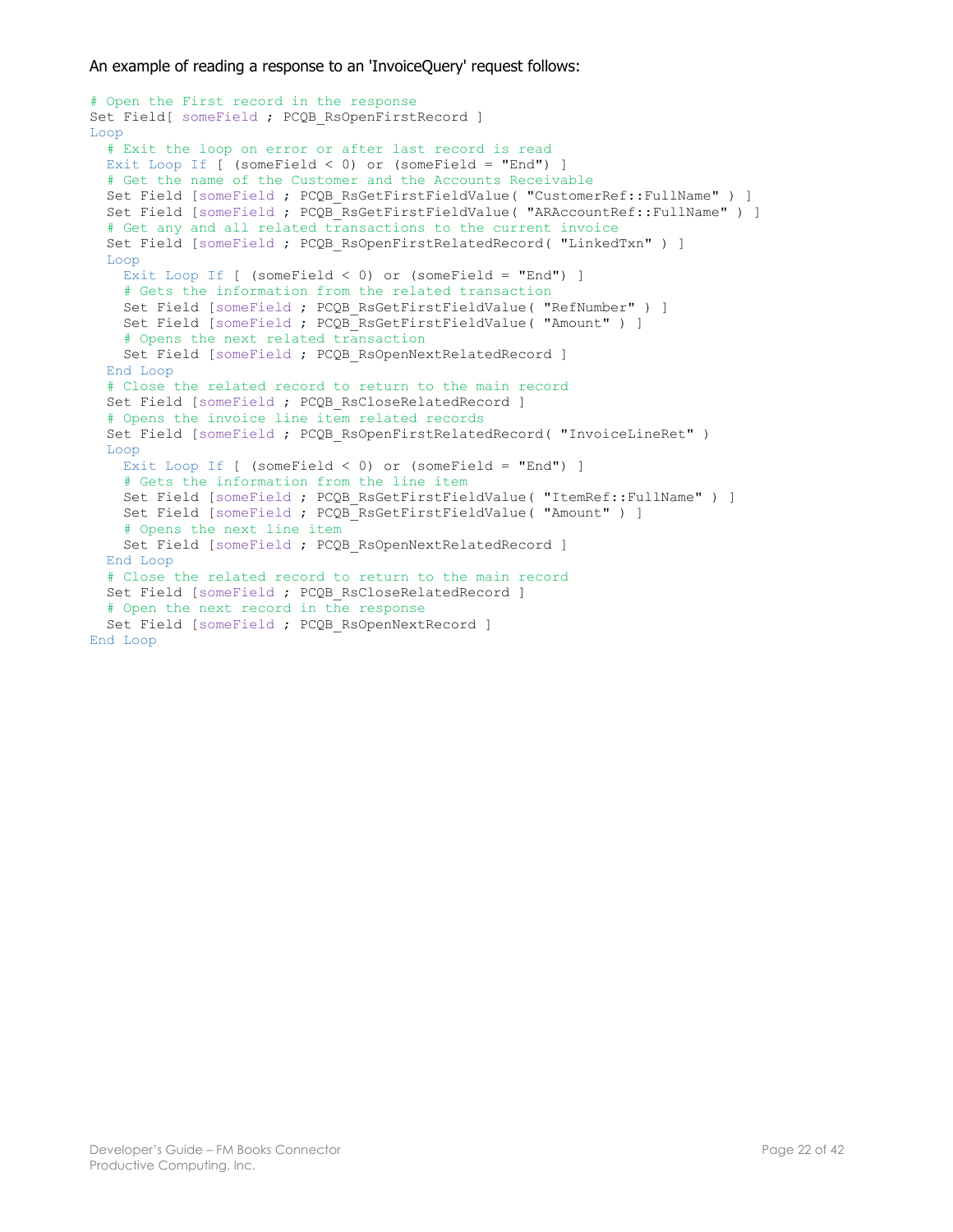#### <span id="page-22-0"></span>**Using XML Attributes**

Some objects in QuickBooks have attributes, whether for requests or for responses, that change the behavior of how the QBXML document is processed by QuickBooks. You may have noticed that there are a number of functions in the FM Books Connector plug-in that make reference to parameters called "optAttribute" or "optAttributes".

Here's a quick list of those functions:

```
PCQB RqNew( Type ; optAttributes )
PCQB RqAddFieldWithValue( QBFieldName ; Value ; optAttributes )
PCQB RqAddRelatedRecord( Type ; optValue ; optAttributes )
PCQB RsGetAttribute( AttributeName )
PCQB RsGetResponseAttribute( AttributeName )
```
Let's take, for example, the use of attributes in PCQB\_RqNew, specifically with the "Invoice" object. When performing a query, we can simply create a new query with PCQB RgNew( "InvoiceQuery" ). However, if we wish to perform a query with a limited return set and need to make several successive calls to "page" over the return data, we can use the optAttributes parameter to provide an iterator and, later, an iterator ID; this is called "pagination". A simple pseudoscript can be written like this:

```
PCQB RqNew( "InvoiceQuery" ; "iterator=start" )
PCQB_RqAddFieldWithValue( "MaxResults" ; 10 )
PCQB_RqExecute 
# Store the iterator ID
Set Variable ( $iteratorID ; PCQB RsGetResponseAttribute( "iteratorID" ) )
# Process first 10 results…
Loop
      # The iteratorRemainingCount will decrease by 1 per request until all records 
      are returned.
      Set Variable ( $remainingPages ; PCOB RsGetResponseAttribute(
      "iteratorRemainingCount" ) )
      PCOB RqNew( "InvoiceOuery" ; "iterator=continue;iteratorID=" & $iteratorID )
      PCQB_RqAddFieldWithValue( "MaxResults" ; 10 )
      PCQB_RqExecute
      # Process next 10 results; repeat until $remainingPages = 0
```
End Loop

When paginating over a number of records, the first query request should always provide an iterator value of "start". This will inform QuickBooks that FileMaker is seeking to make several calls for information, and will request that information in piecemeal style. In the above example, we're only processing 10 records at a time in our pagination. When retrieving the next page, the script must execute requests with the exact same query criteria (in this case, MaxResults of 10), with an iterator attribute value of "continue" and an additional attribute of "iteratorID" with the iteratorID returned from the first request. The response attribute of "iteratorRemainingCount" provides a running count of how many iterations are left until the query is considered fully executed, and can be used as a sentinel value for FileMaker loop scripting.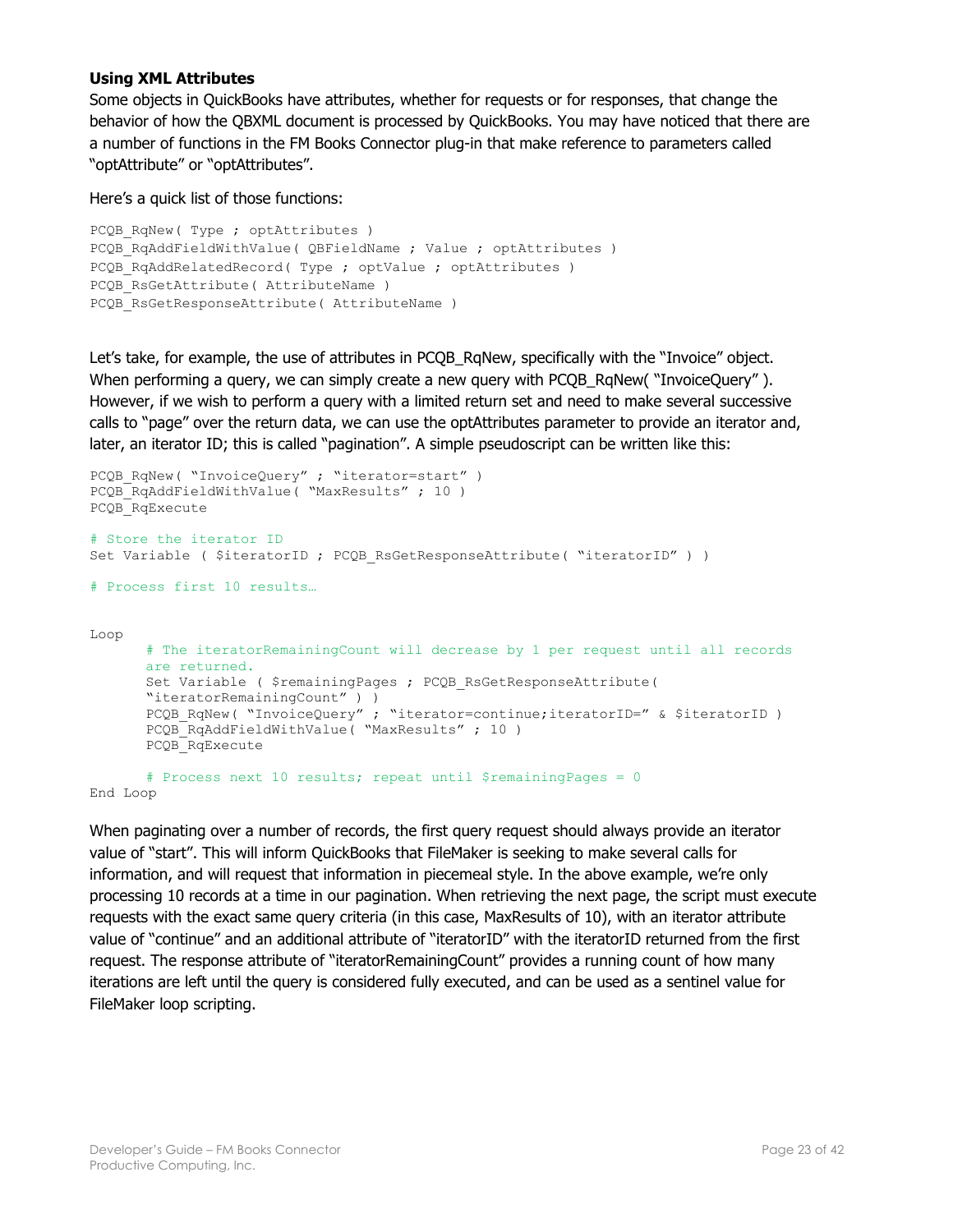Paginating is useful for when the developer knows that there is a possibility of a large dataset in QuickBooks that will be processed when performing a request. Pagination can be used in conjunction with other more conventional dataset-restricting search criteria, and has been shown to improve performance and stability when processing large volumes of data.

Another example of attribute use is found in the OSR reference for the "defMacro" and "useMacro" attribute values for certain objects. For our examples, again we will be using the Invoice object.

When creating a new request to add an invoice, the developer may seek to add the attribute "defMacro", and providing a unique custom identifier that will reference that transaction for any later use of "useMacro". This transaction macro can be used in substitution of a TxnID returned by QuickBooks; you can, for example, use the FileMaker internal ID of a record as the "defMacro" value instead of the TxnID.

#### See the sample pseudoscript below:

```
PCQB RqNew( "InvoiceAdd" ; "defMacro=Invoice1234" )
PCQB_RqAddFieldWithValue( "CustomerRef::ListID" ; $$CustomerListID )
...
# Populate additional Invoice information...
...
# Later, we receive a payment for the invoice created above, so we reference it
# with "useMacro"
PCQB_RqNew( "ReceivePaymentAdd" )
PCQB_RqAddFieldWithValue( "CustomerRef::ListID" ; $$CustomerListID )
...
PCQB_RqAddRelatedRecord( "AppliedToTxnAdd" )
PCQB_RqAddFieldWithValue( "TxnID" ; "" ; "useMacro=Invoice1234" )
...
# Additional AppliedToTxnAdd information here..
...
```
PCQB\_RqCloseRelatedRecord

A final example of attribute use can be seen in the sample script "Processing a Report Query" below. With the use of the PCOB\_RsGetAttribute and PCOB\_RsGetResponseAttribute functions, a developer can implement a script to pull in a report from QuickBooks, parse the rows and columns of data from the report, and display them in FileMaker in an organized, customized format. Please refer to the Functions Guide for further information about the PCQB\_RsGetAttribute and PCQB\_RsGetResponseAttribute functions.

#### Sample Script: Processing a Report Query

In some cases, a customer may require pulling in a report from QuickBooks into FileMaker. In general, the recommendation is to allow QuickBooks to handle the process of generating the report, and the plugin will, in fact, provide QuickBooks with a requested report type and a set of criteria to use for the report, allowing QuickBooks' reporting engine to generate the information and return an XML document containing complete, calculated details and values as QuickBooks business rules dictate. The act of parsing this report, however, is quite challenging, especially when reviewing the XML document itself. Below is a sample XML document containing an A/R Aging Summary report with a single customer entry. As a note, this information was generated using a sample QuickBooks file: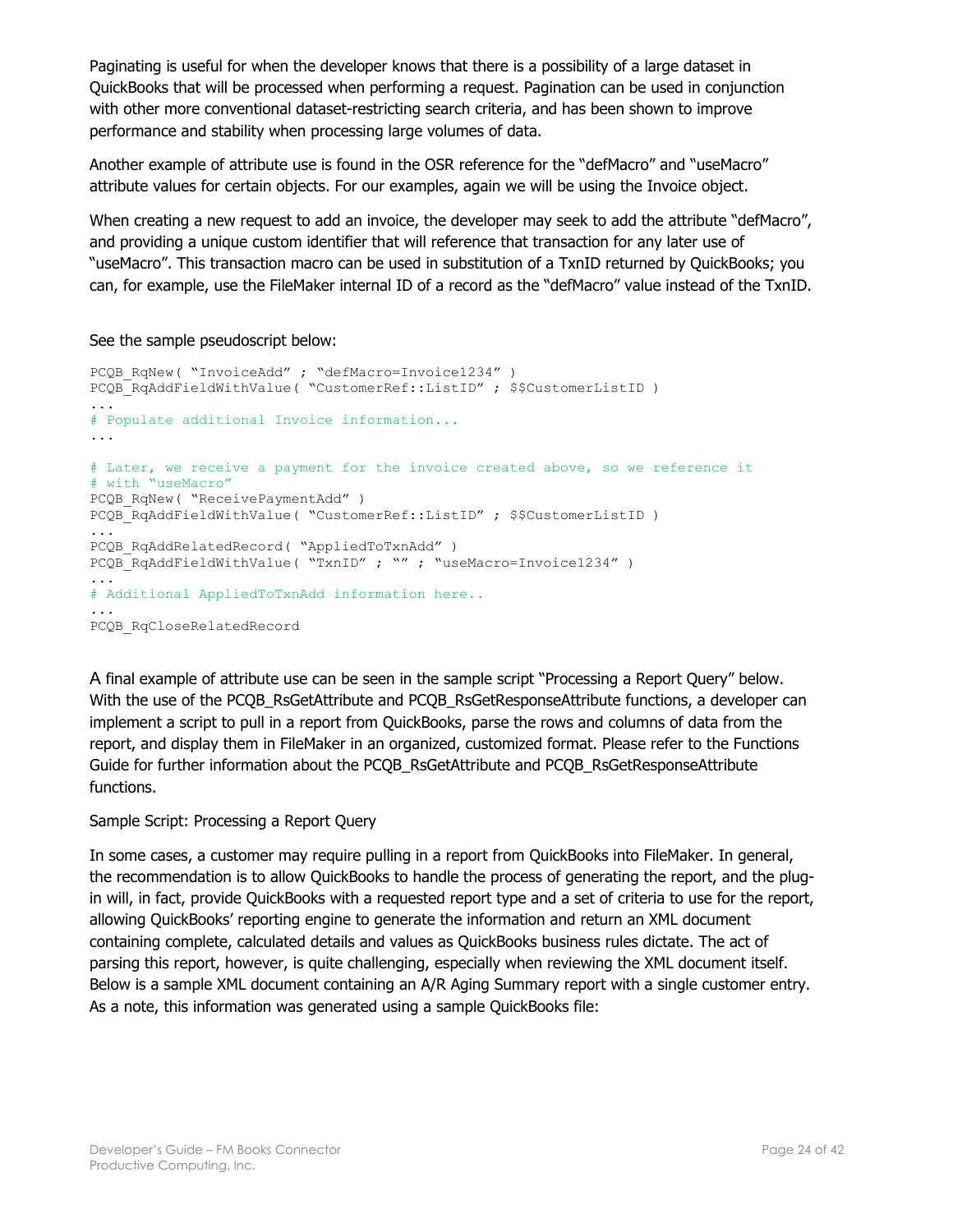```
<?xml version="1.0"?>
<QBXML>
    <QBXMLMsgsRs>
       <AgingReportQueryRs statusCode="0" statusSeverity="Info" statusMessage="Status OK">
          <ReportRet>
             <ReportTitle>A/R Aging Summary</ReportTitle>
             <ReportSubtitle>As of December 15, 2019</ReportSubtitle>
             <ReportBasis>Accrual</ReportBasis>
             <NumRows>52</NumRows>
             <NumColumns>7</NumColumns>
             <NumColTitleRows>1</NumColTitleRows>
             <ColDesc colID="1" dataType="STRTYPE">
                <ColTitle titleRow="1"/>
                <ColType>Label</ColType>
             </ColDesc>
             <ColDesc colID="2" dataType="AMTTYPE">
                <ColTitle titleRow="1" value="Current"/>
                <ColType>Amount</ColType>
             </ColDesc>
             <ColDesc colID="3" dataType="AMTTYPE">
                <ColTitle titleRow="1" value="1 - 30"/>
                <ColType>Amount</ColType>
             </ColDesc>
             <ColDesc colID="4" dataType="AMTTYPE">
                <ColTitle titleRow="1" value="31 - 60"/>
                <ColType>Amount</ColType>
             </ColDesc>
             <ColDesc colID="5" dataType="AMTTYPE">
                <ColTitle titleRow="1" value="61 - 90"/>
                <ColType>Amount</ColType>
             </ColDesc>
             <ColDesc colID="6" dataType="AMTTYPE">
               <ColTitle titleRow="1" value="&gt; 90"/>
                <ColType>Amount</ColType>
             </ColDesc>
             <ColDesc colID="7" dataType="AMTTYPE">
                <ColTitle titleRow="1" value="TOTAL"/>
                <ColType>Total</ColType>
             </ColDesc>
             <ReportData>
                <TextRow rowNumber="1" value="Allard, Robert"/>
                <DataRow rowNumber="2">
                   <RowData rowType="name" value="Allard, Robert:Remodel"/>
                  <ColData colID="1" value="Remodel"/>
                   <ColData colID="2" value="14510.00"/>
                  <ColData colID="3" value="0.00"/>
                  <ColData colID="4" value="0.00"/>
                  <ColData colID="5" value="0.00"/>
                  <ColData colID="6" value="0.00"/>
                  <ColData colID="7" value="14510.00"/>
                </DataRow> 
                 <TotalRow rowNumber="3">
                    <ColData colID="1" value="TOTAL"/>
                    <ColData colID="2" value="14510.00"/>
                    <ColData colID="3" value="0.00"/>
                    <ColData colID="4" value="0.00"/>
                    <ColData colID="5" value="0.00"/>
                    <ColData colID="6" value="0.00"/>
                    <ColData colID="7" value="5100.00"/>
                 </TotalRow>
             </ReportData>
          </ReportRet>
       </AgingReportQueryRs>
    </QBXMLMsgsRs>
</QBXML>
```

```
Developer's Guide – FM Books Connector Page 25 of 42
Productive Computing, Inc.
```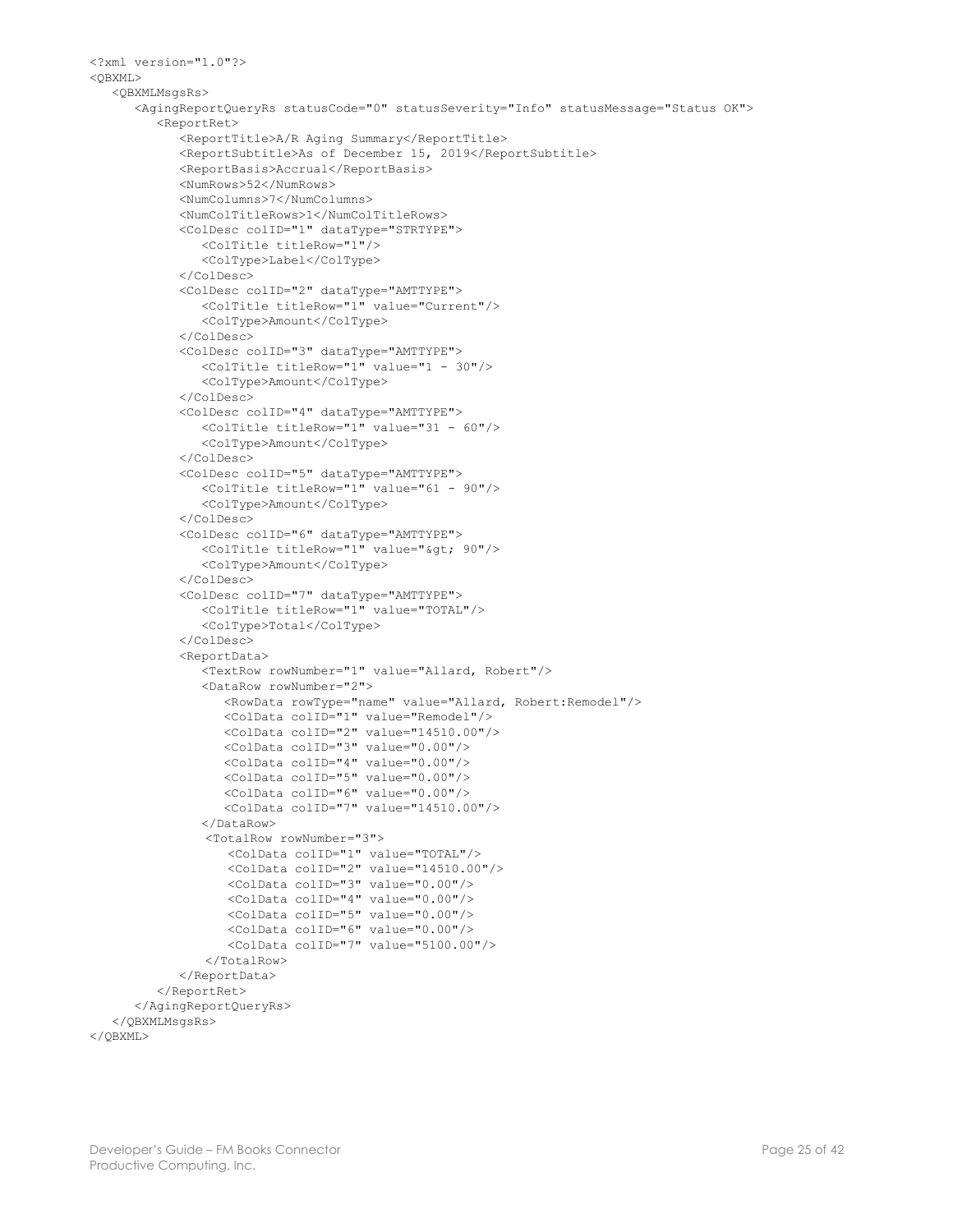The initial fields of the report, more specifically the Report Title, Subtitle, Basis, and summary counts of columns and rows, are easy enough to parse; those can be accessed simply by opening the first record and using PCOB\_RsGetFirstFieldValue function with the field names to retrieve their values.

The tricky part of the report comes in once the parsing script needs to access the column header data, and the report row data afterwards. For these, the FM Books Connector can make use of the PCQB\_RsGetAttribute function combined with a creative application of the PCQB\_RsOpenFirstRelatedRecord / PCQB\_RsOpenNextRelatedRecord functions.

Below is a sample script that demonstrates the processing of the summary fields and the column header fields. For demonstration purposes, we assume there are two tables, "ReportHeader" and "ReportData", that are related by standard FileMaker internal keys, "ID" and "Header ID":

```
# Performing an Aging Report Query
Set Variable [$result; Value: PCQB RqNew( "AgingReportQuery" )]
# Specifying an AR Aging Summary report, with some start and end timestamp values
Set Variable [$result; Value: PCQB_RqAddFieldWithValue( "AgingReportType" ; "ARAgingSummary")]
Set Variable [$result; Value: PCQB_RqAddFieldWithValue( "ReportPeriod::FromReportDate" ;
$$StartTimestamp )]
Set Variable [$result; Value: PCQB RqAddFieldWithValue( "ReportPeriod::ToReportDate" ;
$$EndTimestamp )]
# Submit the report query
Set Variable [$result; Value: PCQB RqExecute]
If [$result <> 0]
       # Error Capture...
End If
Set Variable [$result; Value: PCQB RsOpenFirstRecord]
Go to Layout[ "ReportHeader" (ReportHeader); Animation: None]
New Record/Request
# Populate the primary report header fields
Set Field [ReportHeader::ReportTitle; PCQB RsGetFirstFieldValue( "ReportTitle" )]
Set Field [ReportHeader::ReportSubtitle; PCQB RsGetFirstFieldValue( "ReportSubtitle" )]
Set Field [ReportHeader::ReportBasis; PCQB RsGetFirstFieldValue( "ReportBasis" )]
Set Field [ReportHeader::NumRows; PCOB_RsGetFirstFieldValue( "NumRows" )]
Set Field [ReportHeader::NumColumns; PCQB_RsGetFirstFieldValue( "NumColumns" )]
Set Field [ReportHeader::NumColTitles; PCQB RsGetFirstFieldValue( "NumColTitles" )]
# Now we start parsing the title row, which stores the column header names and values
Set Variable [$result; Value: PCQB RsOpenFirstRelatedRecord( "ColDesc" )
Set Variable [$iter; Value: 0]
Loop
       # We loop over every instance of "ColDesc", storing the column ID and value, if
       # applicable, in two repeating fields: ColType[] and ColTitle[].
       Exit Loop If [$iter > ARAgingHeader::NumColumns]
       Set Variable [$colType; Value: PCQB_RsGetAttribute( "dataType" )];
       If [$colType = "AMTTYPE"]
               Set Variable [$result; Value: PCQB RsOpenFirstRelatedRecord( "ColTitle" )]
               Set Variable [$colTitle; Value: PCQB RsGetAttribute( "value" )];
               Set Variable [$reslt; Value: PCQB RsCloseRelatedRecord]
       End If
       # Store the results of $colType and (if applicable) $colTitle.
       Set Field [ReportHeader::ColType[$iter]; $colType]
       Set Field [ReportHeader::ColTitle[$iter]; If( not IsEmpty( $colTitle ) ; $colTitle ; "" 
)]
End Loop
```
Set Variable [\$result; Value: PCQB\_RsCloseRelatedRecord]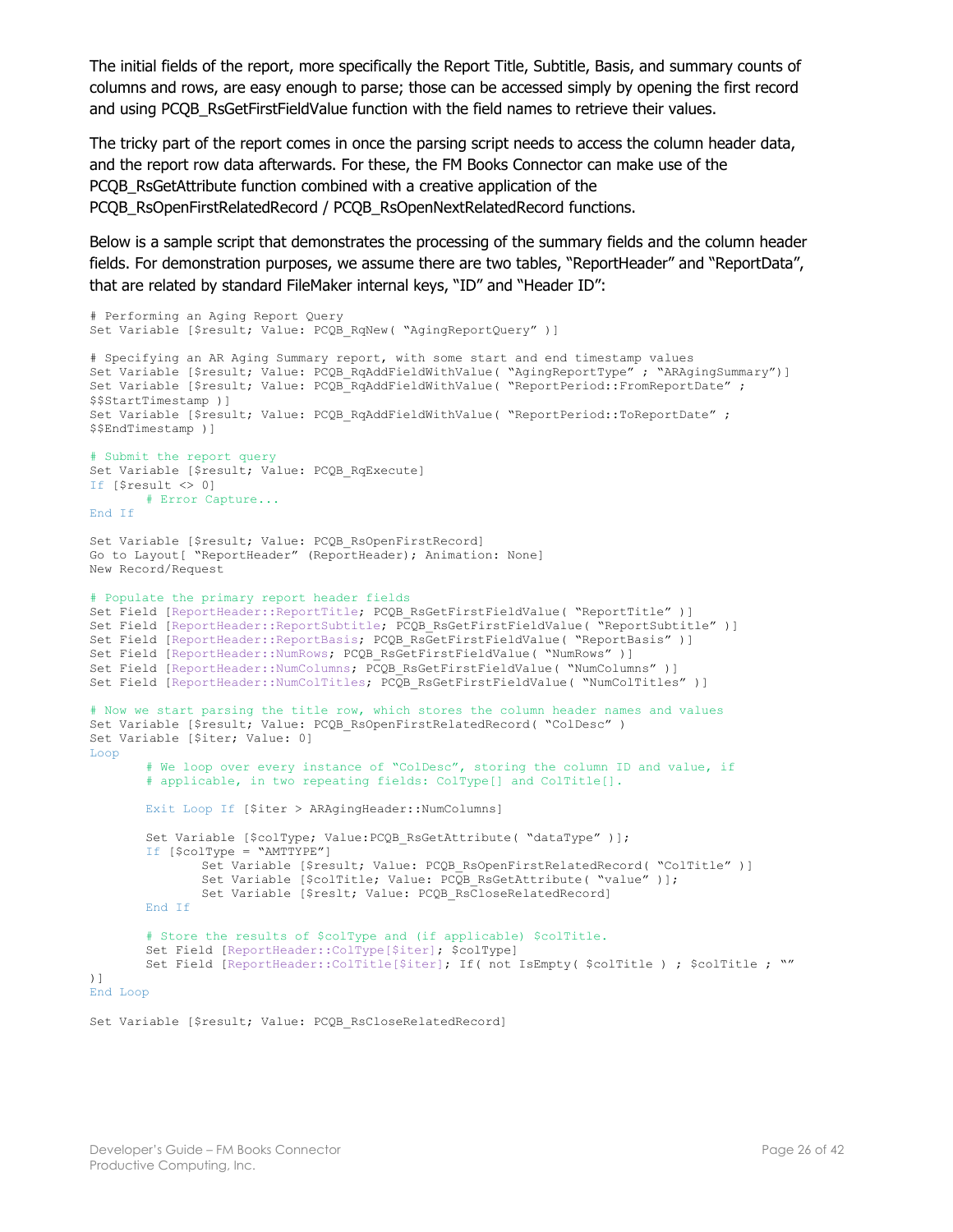```
# Now we have the header information stored. Moving on to process the contents of the report.
# Since we're working with related ReportData records, store the Header ID for the relationship.
Set Variable [$reportID; Value: ReportHeader::ID]
Set Variable [$numColumns; Value: ReportHeader::NumColumns]
# Test to see if any report data came down from the request
Set Variable [$result; PCOB RsOpenFirstRelatedRecord( "ReportData" )]
If [Sresu]t < 0]
       # Error: No report data came down
       Show Custom Dialog ["Error"; PCQB SGetStatus]
       Exit Script []
Else
       # When processing the report data rows, there are many different kinds of rows:
       # TextRow – A label or other text-only information row, usually for parent Customers
       # DataRow – Actual report data, with values split across multiple columns
       # SubtotalRow – A subtotal row, with values split across multiple columns
       # TotalRow – The final row in a report, with values totaled from the data rows
       Go to layout ["Report Data" (ReportData); Animation:None]
       # We can parse the rows in any order, but let's start with TextRows.
       Set Variable [$result; Value: PCQB RsOpenFirstRelatedRecord( "TextRow" )]
       If [$result = 0]
               Loop
                      Exit Loop If [$result = "END" or $result = "!!ERROR!!"]
                      New Record/Request
                      Set Field [ReportData::Header ID; $reportID] 
                      Set Field [ReportData::RowType; "TextRow"]
                      Set Field [ReportData::RowNumber; PCOB RsGetAttribute( "rowNumber" )]
                      Set Field [ReportData::RowData; PCOB_RsGetAttribute( "value" )]
                      Set Variable [$result; Value: PCOB RsOpenNextRelatedRecord]
               End Loop
               Set Variable [$result; Value: PCQB RsCloseRelatedRecord]
       End If
       # Next we'll parse all DataRows.
       Set Variable [$result; Value: PCQB RsOpenFirstRelatedRecord( "DataRow" )]
       If [\$result = 0]Loop
                      Exit Loop If [5result] = "END" or Sresult = "!!ERROR!!"New Record/Request
                      Set Field [ReportData::Header ID; $reportID] 
                      Set Field [ReportData::RowType; "DataRow"]
                      Set Field [ReportData::RowNumber; PCQB RsGetAttribute( "rowNumber" )]
                      # DataRows store their values with one RowData and many ColData elements,
                      # so we must parse them individually. Start with the RowData element.
                      Set Variable [$result2; Value: PCQB RsOpenFirstRelatedRecord( "RowData" )]
                      Set Field [ReportData::RowData; PCQB RsGetAttribute( "value" )]
                      Set Variable [$result2; Value: PCQB_RsCloseRelatedRecord]
                      # Now pull in the ColData elements.
                      Set Variable [$result2; Value: PCQB RsOpenFirstRelatedRecord( "ColData" )]
                      Set Variable [$iter; Value: 1]
                      Loop
                              Exit Loop If [$iter > $numColumns]
                              Set Field [ReportData::ColData[$iter]; PCQB RsGetAttribute( "value"
               )]
                              Set Variable [$result2; Value: PCQB RsOpenNextRelatedRecord]
                              Set Variable [$iter; Value: $iter +1]
                      End Loop
                      Set Variable [$result2; Value: PCOB RsCloseRelatedRecord]
                       # Proceed to the next DataRow
                      Set Variable [$result; Value: PCOB RsOpenNextRelatedRecord]
               End Loop
               Set Variable [$result; Value: PCQB RsCloseRelatedRecord]
       End If
```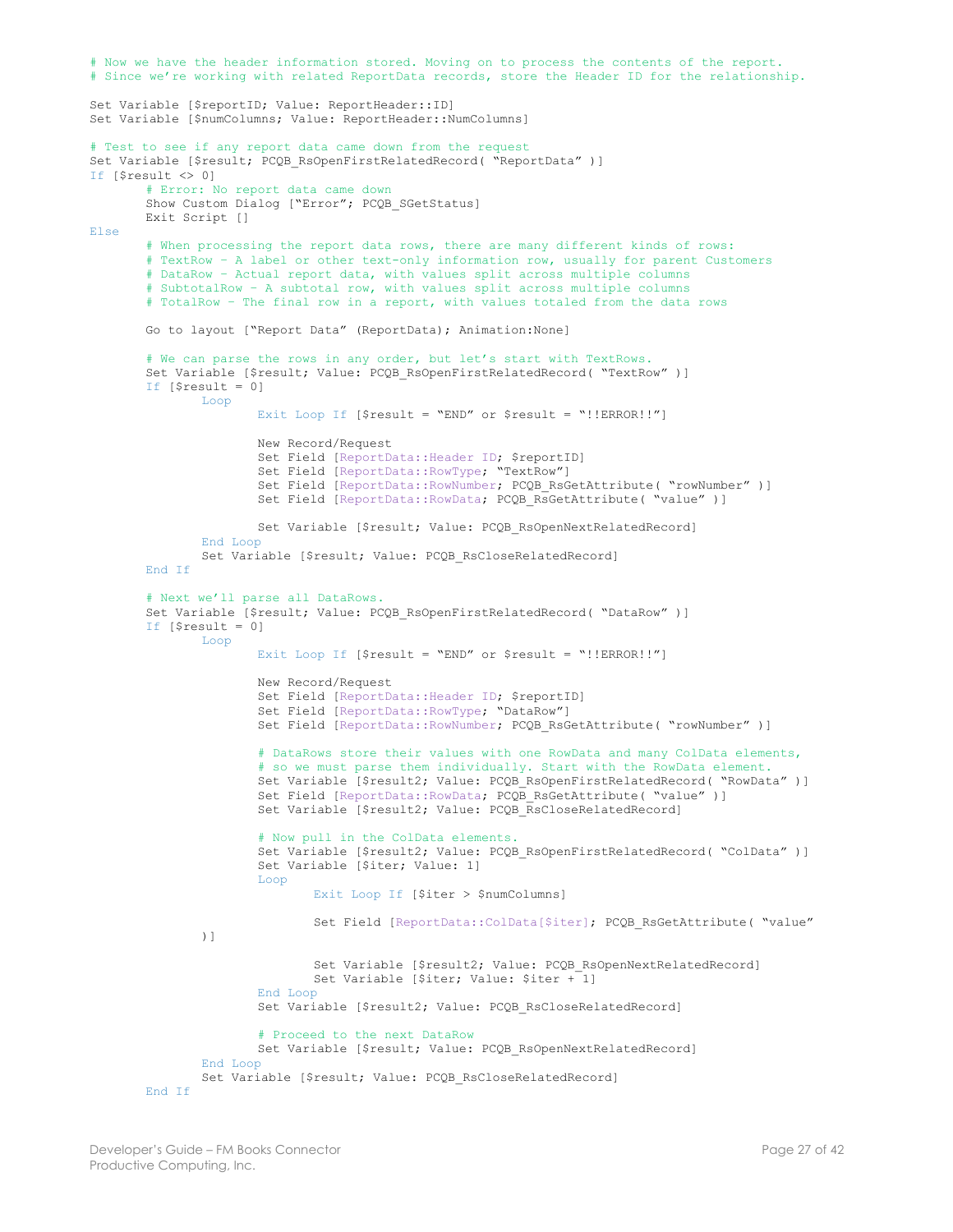```
# Now we parse any SubtotalRows, if applicable.
       Set Variable [$result; Value: PCQB_RsOpenFirstRelatedRecord( "SubtotalRow" )]
       If [\$result = 0]Loop
                      Exit Loop If [$result = "END" or $result = "!!ERROR!!"]
                      New Record/Request
                      Set Field [ReportData:: Header ID; $reportID]
                      Set Field [ReportData::RowType; "SubtotalRow"]
                      Set Field [ReportData::RowNumber; PCQB RsGetAttribute( "rowNumber" )]
                       # SubtotalRows store their values with one RowData and many ColData
                      # elements, so we must parse them individually. Start with the RowData 
                      # element.
                      Set Variable [$result2; Value: PCQB RsOpenFirstRelatedRecord( "RowData" )]
                      Set Field [ReportData::RowData; PCQB_RsGetAttribute( "value" )]
                      Set Variable [$result2; Value: PCQB_RsCloseRelatedRecord]
                      # Now pull in the ColData elements.
                       Set Variable [$result2; Value: PCQB_RsOpenFirstRelatedRecord( "ColData" )]
                       Set Variable [$iter; Value: 1]
                      Loop
                              Exit Loop If [$iter > $numColumns]
                              Set Field [ReportData::ColData[$iter]; PCQB RsGetAttribute( "value"
               )]
                              Set Variable [$result2; Value: PCQB RsOpenNextRelatedRecord]
                              Set Variable [$iter; Value: $iter +1]
                      End Loop
                      Set Variable [$result2; Value: PCOB RsCloseRelatedRecord]
                      # Proceed to the next DataRow
                      Set Variable [$result; Value: PCOB RsOpenNextRelatedRecord]
               End Loop
               Set Variable [$result; Value: PCQB RsCloseRelatedRecord]
       End If
       # Every report has a "TotalRow" which stores the totals of all report rows.
       Set Variable [$result; Value: PCQB_RsOpenFirstRelatedRecord( "TotalRow" )]
       If [$result = 0]
               New Record/Request
               Set Field [ReportData::Header ID; $reportID] 
               Set Field [ReportData::RowType; "TotalRow"]
               Set Field [ReportData::RowNumber; PCQB RsGetAttribute( "rowNumber" )]
               # Now pull in the ColData elements.
               Set Variable [$result2; Value: PCQB RsOpenFirstRelatedRecord( "ColData" )]
               Set Variable [$iter; Value: 1]
               Loop
                      Exit Loop If [$iter > $numColumns]
                      Set Field [ReportData::ColData[$iter]; PCQB RsGetAttribute( "value" )]
                      Set Variable [$result2; Value: PCQB RsOpenNextRelatedRecord]
                      Set Variable [$iter; Value: $iter + 1]
               End Loop
               Set Variable [$result2; Value: PCOB RsCloseRelatedRecord]
       End If
       # Now we close the ReportData record, as we're done processing everything.
       Set Variable [$result; Value: PCQB RsCloseRelatedRecord]
End If
# From here, we would return to the main Report display layout, displaying the report with
```

```
# the ReportData records sorted by RowNumber, and custom filtering/formatting based on
```

```
# RowType, as needed by the business rule.
```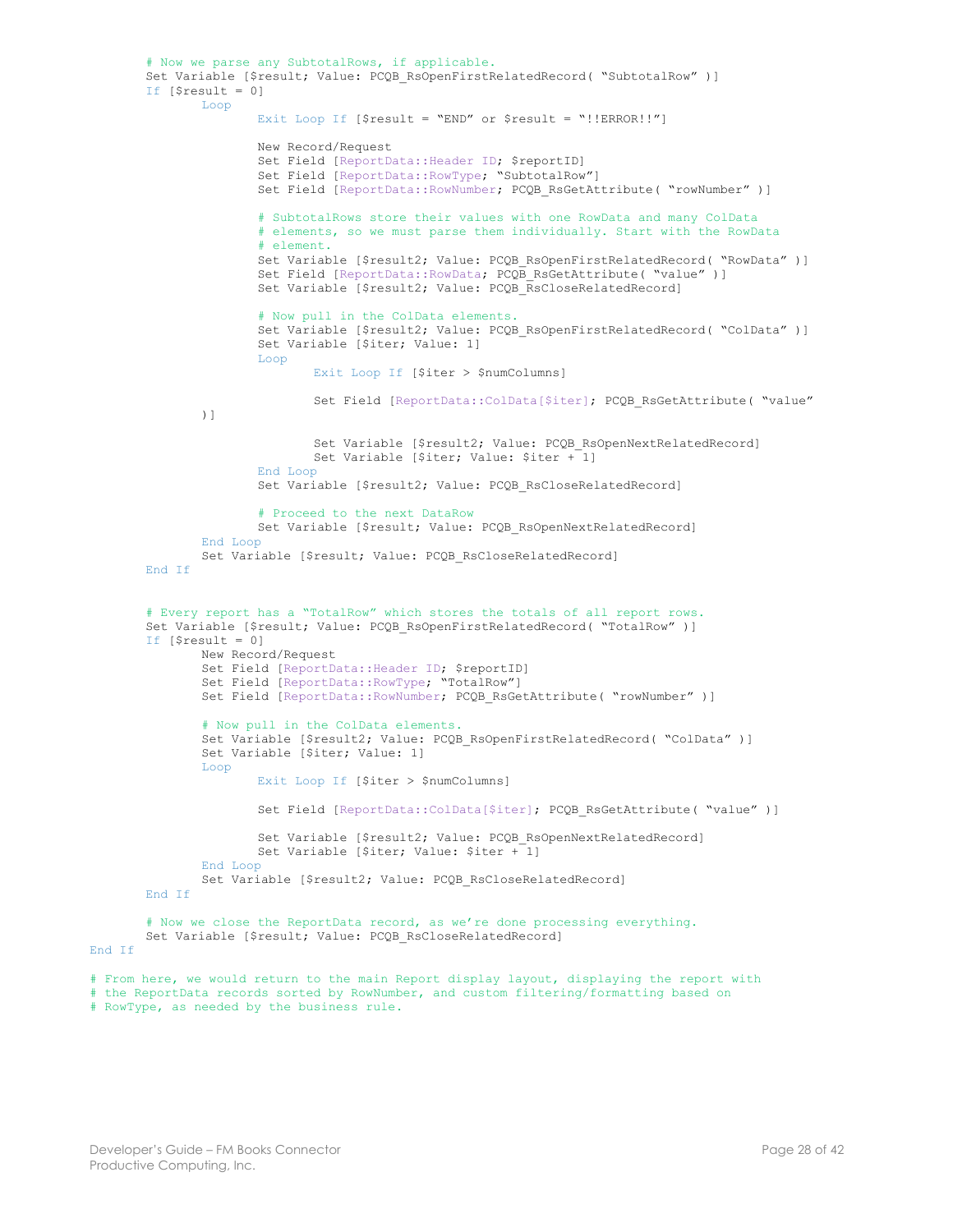#### <span id="page-28-0"></span>**Custom Fields**

Custom fields are accessed using DataExt objects. Each custom field is a DataExt object as the QBSDK uses a DataExt object for custom fields. If a QB object (invoice, customer, etc.) supports custom fields then the list of available fields in the response for the object will contain a DataExtRet object. Accessing the DataExtRet object in a response is the same as accessing any other related record of the response. Setting values for DataExt objects is accomplished with DataExtMod requests. One must be familiar with creating requests using the OSR to successfully modify DataExt objects.

#### This DataExt object is available in the following QB lists:

Accounts Customers Vendors Items OtherNames Employees

#### The DataExt object is also available in the following transaction types:

ARRefundCreditCard Bill BillPaymentCheck BillPaymentCreditCard BuildAssembly Charge Check CreditCardCharge CreditCardCredit CreditMemo Deposit Estimate InventoryAdjustment Invoice, ItemReceipt JournalEntry PurchaseOrder ReceivePayment SalesOrder SalesReceipt SalesTaxPaymentCheck VendorCredit

Adding values to a custom field is not very well defined in the QBSDK, therefore it is difficult to explain how to use them with our plug-in. In some cases, the custom field is populated with a separate request and in other cases it is populated with the parent item request. For instance, when adding/modifying Customer in QuickBooks with the plug-in the DataExt aggregate is not available in the CustomerAdd nor CustomerMod request. But in the InvoiceAdd request a DataExt aggregate is available for each line item in the invoice. This inconsistency makes accessing custom fields difficult at best.

The most consistent way to add/mod/del the contents of a custom field is to use the DataExtAdd, DataExtMod, and DataExtDel requests. These requests can be found in the OSR.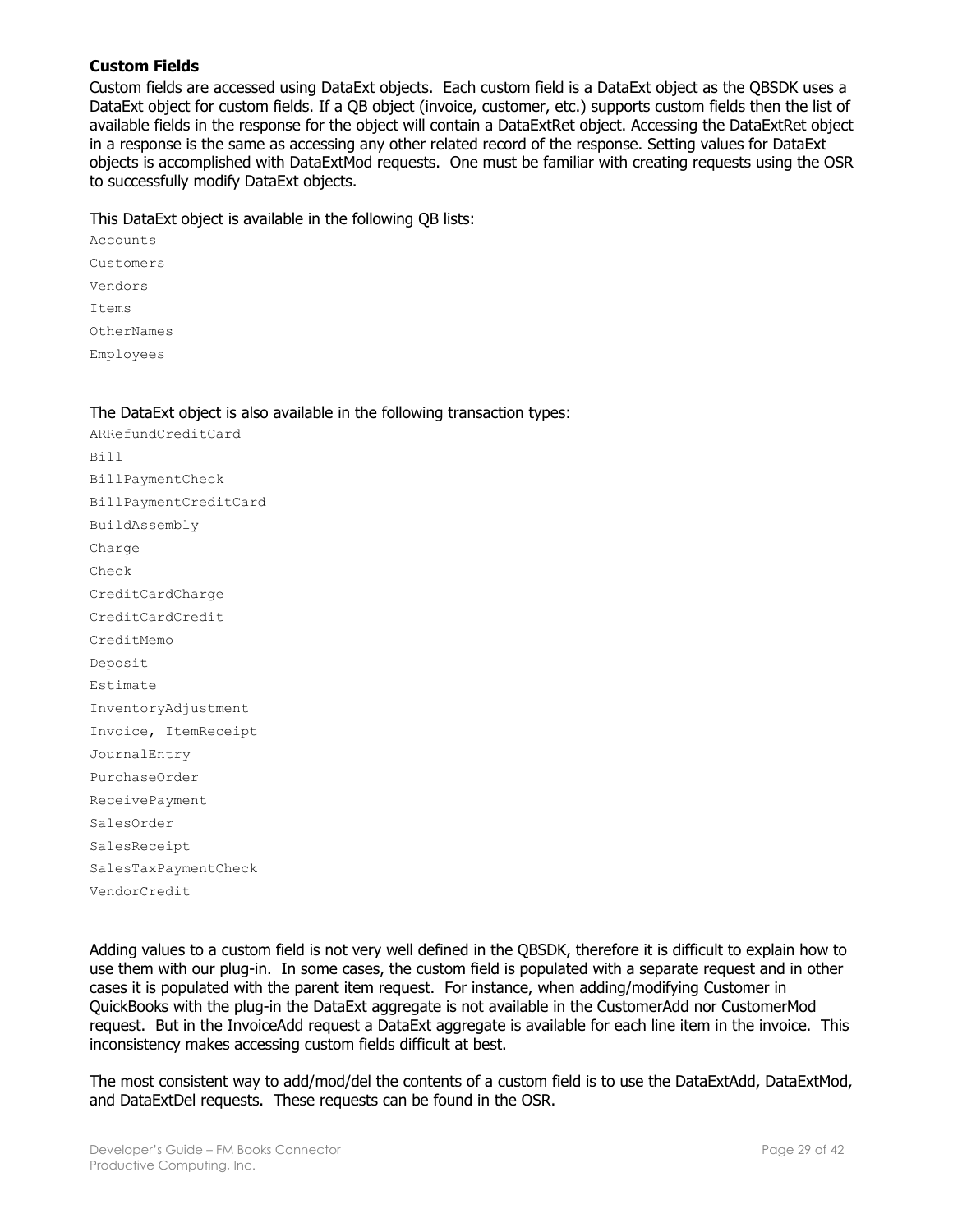Retrieving the contents of a custom field requires querying for the parent object and including the OwnerID field in the query, which is normally one of the last fields to be added to the request. Obtaining the DataExt values in the Response to a query objects (contacts, invoices,etc.) requires that the request contain the following PCQB\_RqAddFieldWithValue( "OwnerID" ; "0" ).

The above function adds the OwnerID field to the request, and populates it with a "0" . This causes QuickBooks to return the public data extensions (custom fields) with the response. (Advanced users can cause QuickBooks to return private data extensions by passing the GUID instead of "0", but this is only for advanced users). When QuickBooks returns the DataExt (custom fields) in the response, the plug-in user can access the information in the data extension. The following script demonstrates accessing the custom fields in a response:

```
If [ 0 = PCQB_RsOpenFirstRelatedRecord( "DataExtRet" ) ]
  Loop
     #the name of the custom field
   Set Field[ N Field ; PCQB RsGetFirstFieldValue( "DataExtName" ) ]
     #the value of the custom field
    Set Field[ D_Field ; PCQB_RsGetFirstFieldValue( "DataExtValue" ) ]
     #get next custom field/exit if there are no more
   Exit Loop If [ 0 <> PCQB RsOpenNextRelatedRecord ]
  End Loop
 Set Field[ SomeField ; PCQB RsCloseRelatedRecord ]
End If ...
```
Since custom fields are more advanced and can be quite complex, we are available for hire to assist with this development.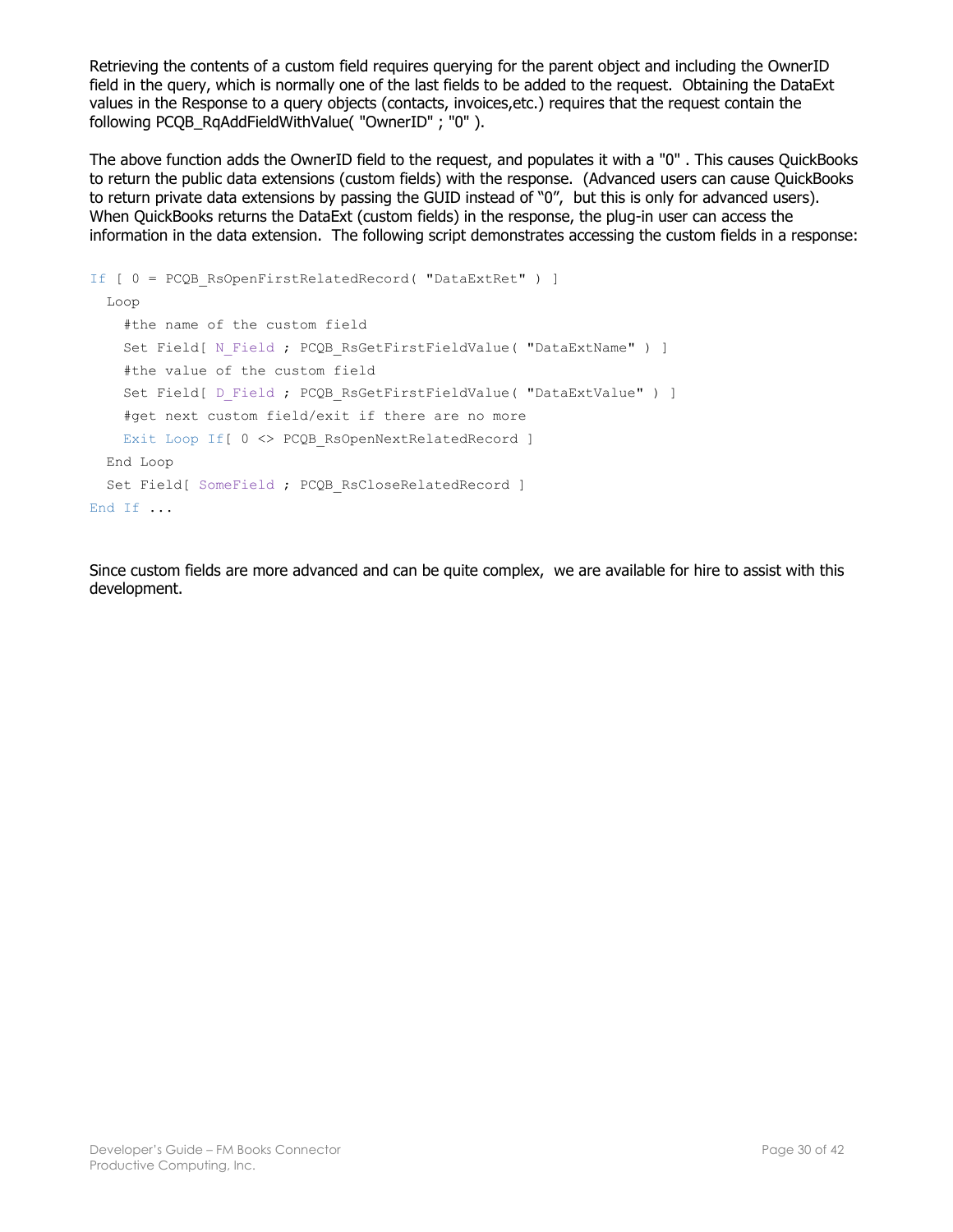#### <span id="page-30-0"></span>**Working with Batches**

When working with a multitude of requests to be transferred between FileMaker and QuickBooks, the most common way of handling them would be to loop and iterate over the found set of records, or to loop and iterate over the records in the response of a query. With the introduction of version 11, however, new functionality has been added to help make processing batches of requests a bit easier, as well as improving performance.

Batch queues are, put simply, a queue of requests to be executed in sequence with QuickBooks. When setting up requests (add, modify, or query), the request can be added to the queue using the PCQB\_RqAddRequestToBatch function. This will take the request in memory and place it in the queue, readying it for being executed with other requests. Requests placed in the queue are not limited to being the same kinds of requests, either; a system can mix different kinds of Add requests with Mod requests, even Query requests, and they all will be handled as appropriate to their type.

After adding at least one request to the batch queue, calling PCQB RqExecute will then process the queue by taking one requerst, submitting it to QuickBooks, then placing the response into the response queue, for each request in the request queue. The final result is a response queue filled with responses to each request, in the same order as the request queue: the first request maps to the first response, the third request maps to the third response, and so forth.

Accessing the batch response records is similar to accessing response records, by first calling PCQB\_RsOpenFirstBatchRecord and then looping over the results with PCQB\_RsOpenNextBatchRecord until the function returns "END". The act of opening a response record means that the entirety of the response, whether it is a single record, a group of records, or an error result, will be loaded as the response object in memory, exposing that response to future calls of any of the Response functions. When a script using batches proceeds to the processing portion, the developer should take care to properly nest the loops of batch responses and responses, so that all appropriate data is pulled into FileMaker.

Below is an example of using batch processing to submit a series of requests containing a mix of CustomerAdd and CustomerMod request types.

```
Allow User Abort [Off]
Set Error Capture [On]
# Verify the plug-in is ready to function
Perform Script ["Plug-in Checker"]
# Start batch loop
Go to Record/Request [First]
Loop
      If [not IsEmpty( Customers::QBID )] 
             Set Variable [$result; Value: PCQB RqNew( "CustomerMod" )]
             Set Variable [$result; Value: PCOB_RqAddFieldWithValue( "ListID" ;
Customers::QBID )]
             Set Variable [$result; Value: PCQB RqAddFieldWithValue( "EditSequence" ;
Customers::EditSequence )]
      Else
             Set Variable [$result; Value: PCQB RqNew( "CustomerAdd" )]
             Set Variable [$result; Value: PCQB RqAddFieldWithValue( "Name" ;
Customers::FullName )]
      End If
             Set Variable [$result; Value: PCQB RqAddFieldWithValue( "CompanyName" ;
Customers::CompanyName )]
             Set Variable [$result; Value: PCQB RqAddFieldWithValue( "FirstName" ;
Customers::FirstName )]
             Set Variable [$result; Value: PCQB RqAddFieldWithValue( "LastName" ;
Customers::LastName )]
```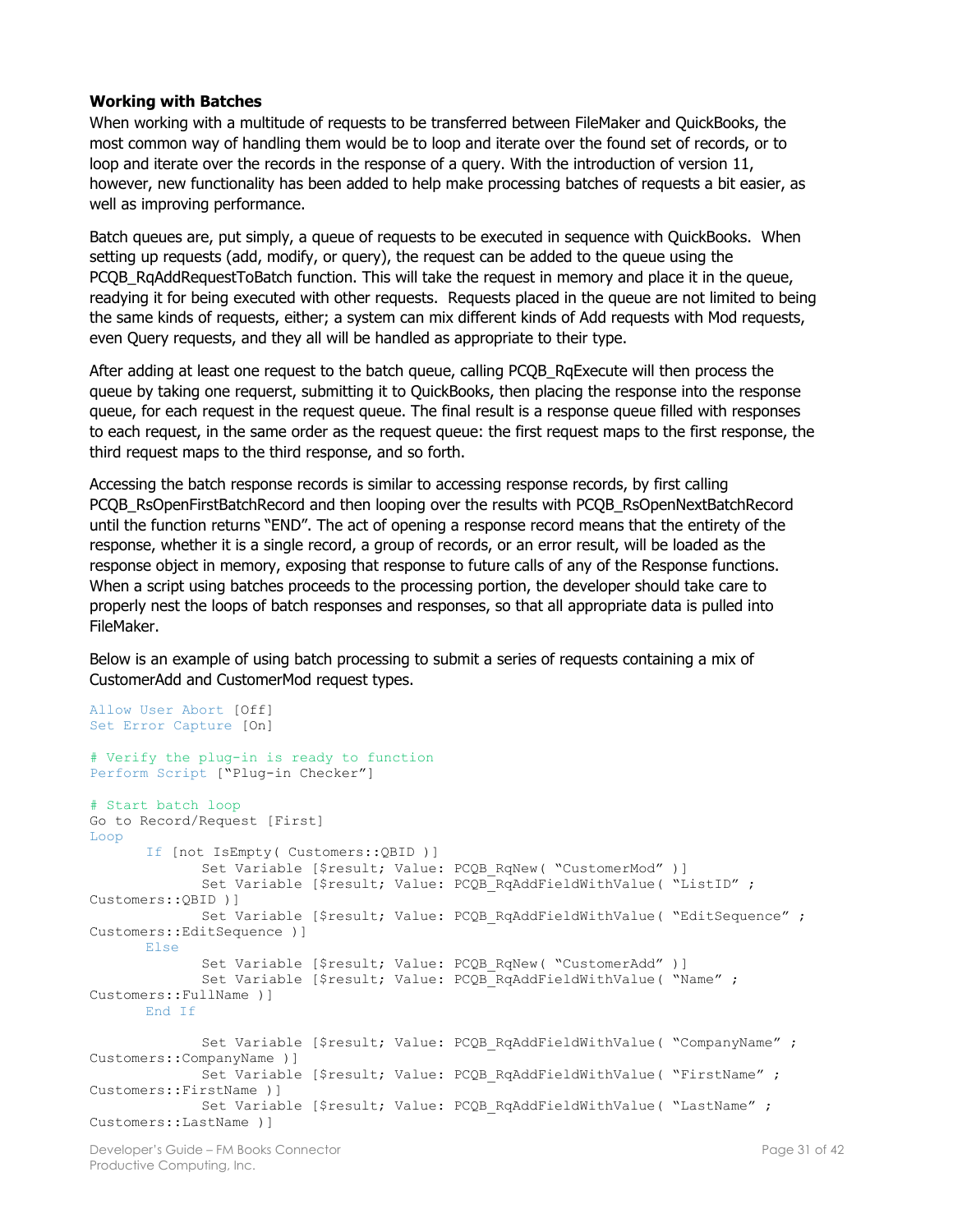```
# Add the request to the request batch
      Set Variable [$result; Value: PCQB RqAddRequestToBatch]
      Go to Record/Request [Next; Exit After Last:On]
End Loop
# Batch is complete, so execute the batch requests (We assume a session is active)
Set Variable [$result; Value: PCQB RqExecute]
# Loop over the batch responses
Set Variable [$result; Value: PCQB RsOpenFirstBatchRecord]
# Developer's Note: In this example script, we are only performing Add or Mod
# operations, so each batch record in the response will be one complete 
# Customer record. If any queries were included, then there would need to be
# additional scripting for a second loop that iterates over that batch record
# query's response set.
Loop
      Exit Loop If [$result = "END" or $result = "!!ERROR!!"]
       # When loading a response record from the batch, the status results
       # of that response are also loaded, so PCQB SGetStatus will reflect
       # whether the request was successful or not for each response.
      If [PatternCount ( PCQB SGetStatus ) ; "Success" ) > 0]
             # Process successful response
             Set Variable [$res; Value: PCQB RsOpenFirstRecord]
             Set Variable [$qbID; Value: PCQB_RsGetFirstFieldValue( "ListID" )] 
             # Find Criteria: Find all where Customers::QBID == $qbID
             Perform Find [Restore]
             # Since these are all single-record responses to Add or Mod requests,
             # we can simply store the QB list information and move on to the next
             # record.
             Set Field [Customers::OBID; PCOB RsGetFirstFieldValue( "ListID" )]
             Set Field [Customers::EditSequence; PCOB RsGetFirstFieldValue(
      "EditSequence" )]
      Else
             # Process error response
             Set Field [Customers:: QBError; PCQB SGetStatus]
      End If
      Set Variable [$result; Value: PCQB RsOpenNextBatchRecord]
End Loop
# After all the batching has been done, we need to "clean up" the batch queues, 
# so that the requests and responses are cleared out and won't be included in the 
# next batch.
```
Set Variable [\$result; Value: PCQB SClearBatchQueues( "Both" )]

On the surface, the structure of handling batches is similar to handling sets of records, with the key exception being the single call to PCOB RgExecute and the looped handling of the response queue. This method may appeal to developers who prefer a process to queue up the requests before sending them off to QuickBooks (such as an "end of day" run of records), rather than performing each request at the time the request is generated.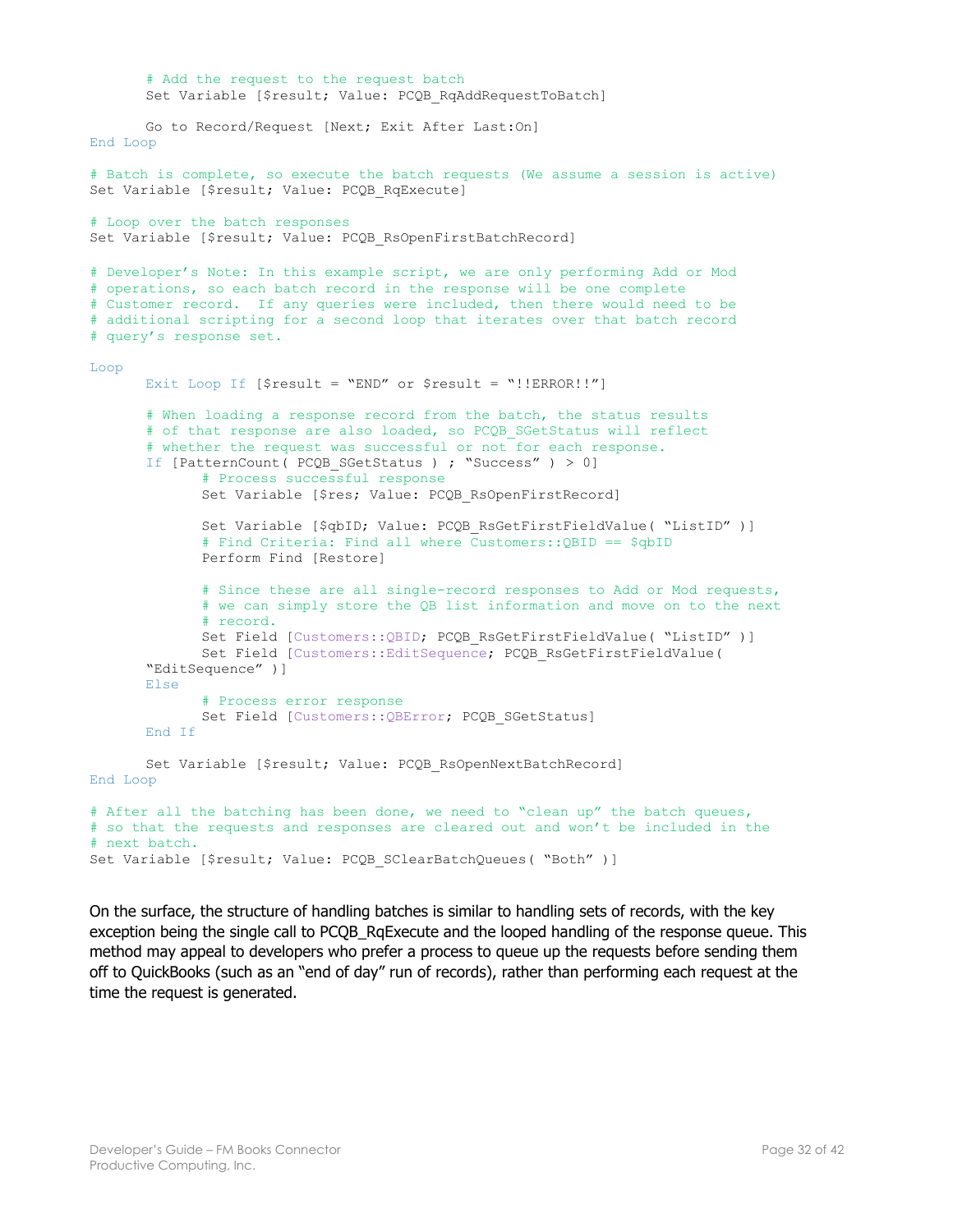## <span id="page-32-0"></span>**10) Use the OSR (Onscreen Reference Manual)**

Now that you thoroughly understand how FileMaker and QuickBooks "talk" to each other by making requests and responses, we are ready to introduce Intuit's OSR. The OSR contains a complete list of all available fields/filters, detailed descriptions of the request types, errors and specifies field order. This will be crucial during your development.

The OSR can be found at the following link: <https://static.developer.intuit.com/qbSDK-current/common/newosr/index.html>

#### <span id="page-32-1"></span>**Step 1 - Set Up**

First use the control panel on the left to select the proper settings.

- The **SDK Version** should be set to the latest SDK version. For example, if using QB 2014 then the SDK should be set to 13.0. If using QB 2013 then the SDK should be set to 12.0. The formula is typically the QB version minus 1.

- The **Format** will need to be changed to qbXML. The format should ALWAYS be set to qbXML.

- The **QB Editions** specify what international version of QB you are using. If you are using the US edition, then select "US". If you are using the Canadian or UK edition, then please select "Allow CA and UK" and select the appropriate edition. For the Australian version select UK.

For example, in Figure 5.0 below the SDK Version is 7.0, the format is qbXML and the US edition of QuickBooks has been selected.

Figure 5.0

<span id="page-32-2"></span>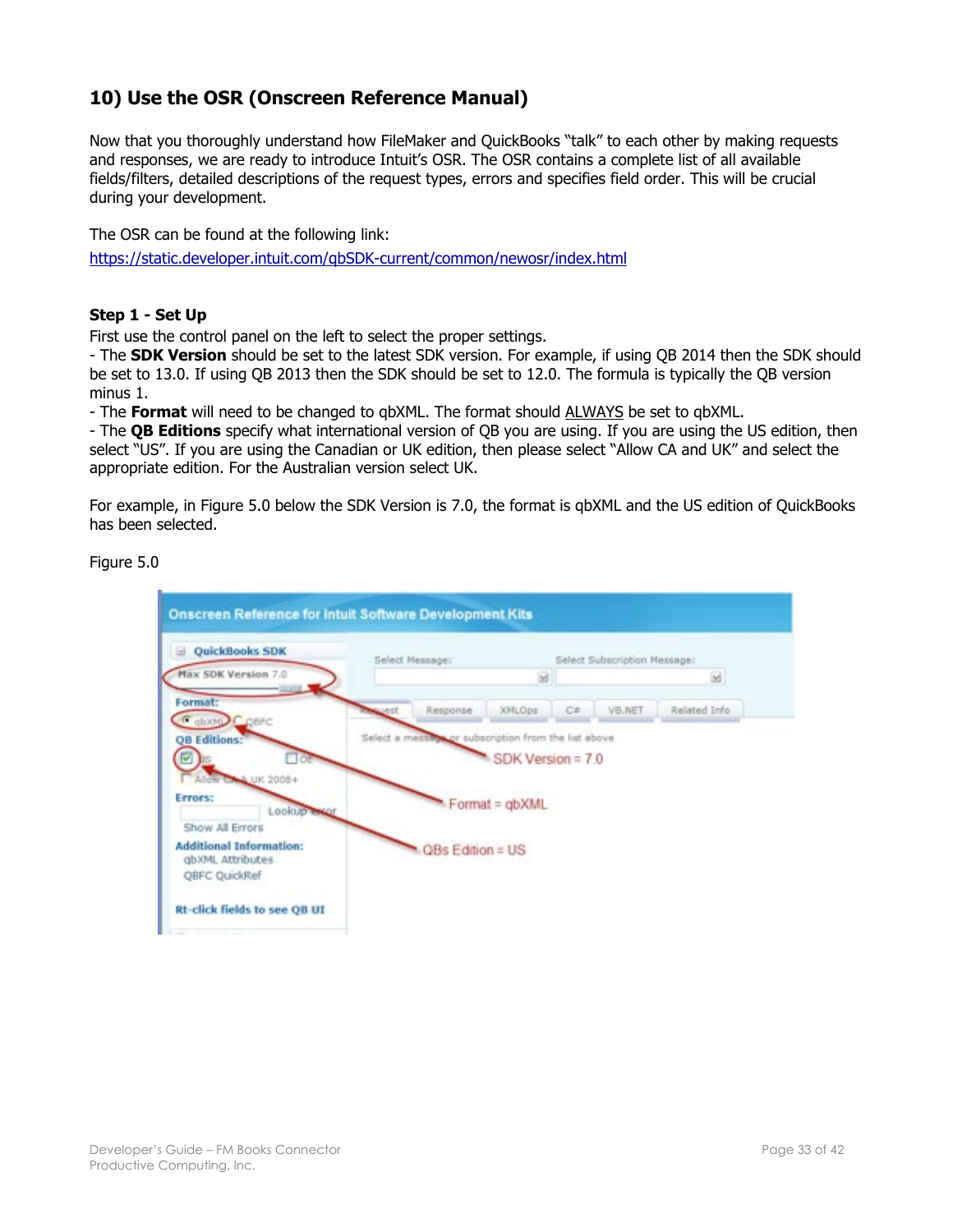#### **Step 2 - Using the OSR**

You will only be working with the Request and Response Tabs as shown below in Figure 5.1. All other tabs can be ignored.

#### Figure 5.1

| Request | Response | XMLOps |      | VB.NET |          | Related Info |     |
|---------|----------|--------|------|--------|----------|--------------|-----|
| ag      |          |        | ype. |        | Max (DT) | Max (OE)     | Imp |

Since you already understand what Requests and Responses are, select the appropriate tab to begin. After specifying the Response or Request tab, then you will select a Message. The Message defines which class of records we want to work with and which action we want applied to those records. In our example in Figure 5.2 we will select the Message called "InvoiceAdd" in order to add an Invoice to QuickBooks. The "InvoiceAdd" Message tells QuickBooks that the request wants to create a new Invoice record in the QuickBooks file.

Figure 5.2

|                                  | м |              |       |
|----------------------------------|---|--------------|-------|
| EstimateAdd                      |   |              |       |
| Rei EstimateMod(3.0)             |   | С#           | VB.NE |
| EstimateOuerv                    |   |              |       |
| Se GeneralDetailReportQuery(2.0) |   | e list above |       |
| GeneralSummaryReportQuery(2.0)   |   |              |       |
| HostQuery                        |   |              |       |
| InventoryAdjustmentAdd(2.0)      |   |              |       |
| InventoryAdjustmentQuery(2.0)    |   |              |       |
| InvoiceAdd                       |   |              |       |
| InvoiceMod(2.1)                  |   |              |       |
| InvoiceQuery                     |   |              |       |
| ItemAssembliesCanBuildQuery(5.0  |   |              |       |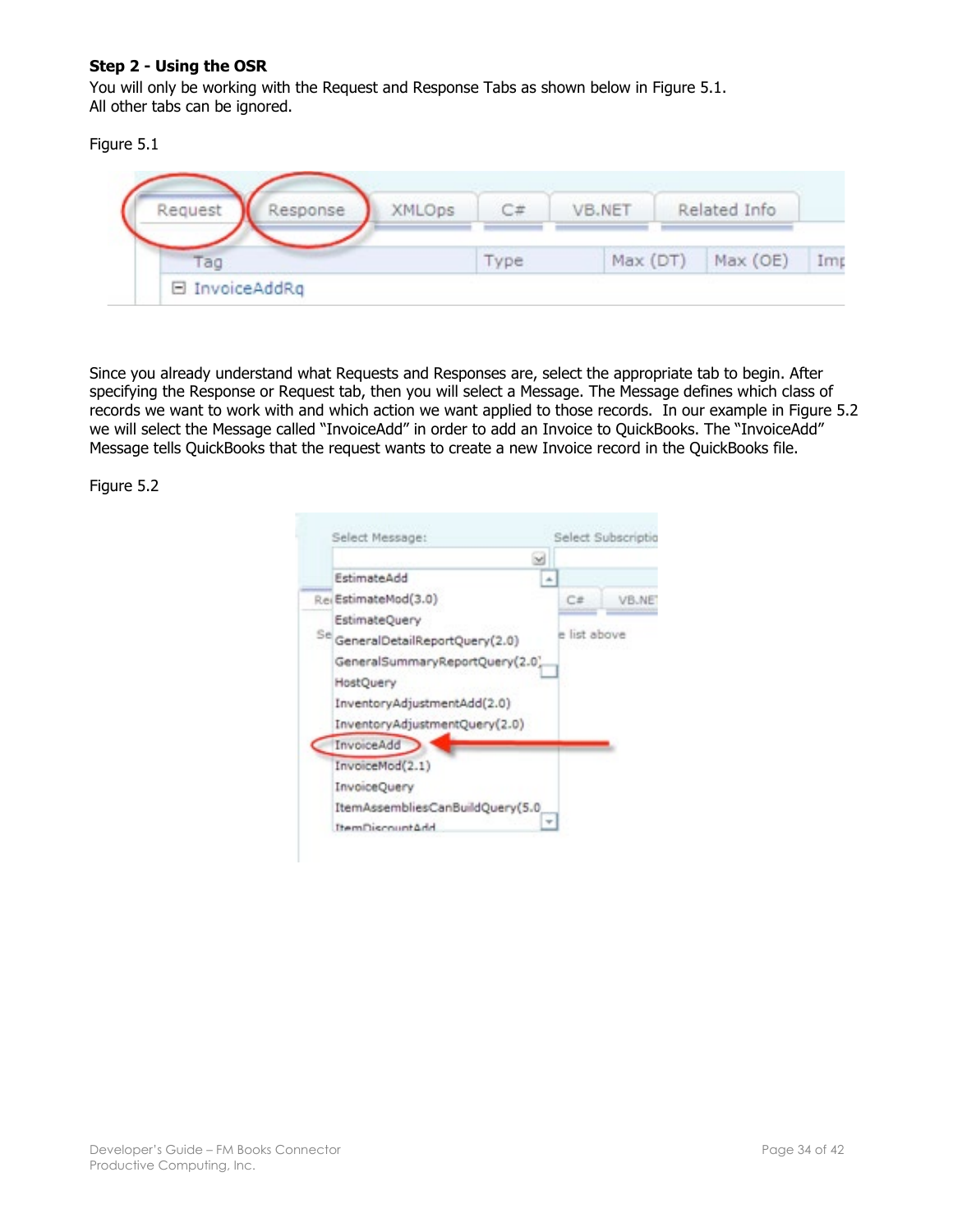You will now be looking at a screen with columns titled Tag, Type, Max (DT), Max (OE), Implementation and Occurrences. Let's have a closer look at what these columns mean in Figure 5.3.

| 15 hold of the arts<br>If he has not that had it clear has |                |           |            |                       |             |
|------------------------------------------------------------|----------------|-----------|------------|-----------------------|-------------|
| Tag                                                        | Type           | Max (DT)  | Max (OE)   | <b>Implementation</b> | Occurrences |
| □ InvoiceAddRg                                             |                |           |            |                       |             |
| El InvoiceAdd (defMacro)                                   |                |           |            |                       |             |
| E CustomerRef                                              |                |           |            |                       |             |
| ListID                                                     | <b>IDTYPE</b>  |           |            |                       | $0 - 1$     |
| FullName                                                   | <b>STRTYPE</b> | 209 chars | 1000 chars |                       | $0 - 1$     |
| E ClassRef                                                 |                |           |            |                       | $0 - 1$     |
| ListID                                                     | <b>IDTYPE</b>  |           |            |                       | $0 - 1$     |
| FullName                                                   | <b>STRTYPE</b> | 159 chars | 1000 chars |                       | $0 - 1$     |
| E ARAccountRef                                             |                |           |            |                       | $0 - 1$     |
| ListID                                                     | <b>IDTYPE</b>  |           |            |                       | $0 - 1$     |
| FullName                                                   | <b>STRTYPE</b> | 159 chars | 1000 chars |                       | $0 - 1$     |
| E TemplateRef                                              |                |           |            | 3.0 <sup>1</sup>      | $0 - 1$     |
| ListID                                                     | <b>IDTYPE</b>  |           |            |                       | $0 + 1$     |

#### Figure 5.3

1. Tag = name of the element or field and the value that you put into the function For example, PCQB RqAddFieldWithValue( "CustomerRef::FullName" ; "Bob Jones" ) Please left click on the element name to obtain a detailed description as shown in Figure

5.4 below.

Some element names will also allow you to right click and obtain a corresponding QB field mapping image.

#### Figure 5.4



2. Type = type of data that goes into this field.

3. Max (DT) = number of allowable characters in the field for desktop versions.

4. Max (OE) = No longer applicable.

5. Implementation = Required SDK version indicated by each country's flag. If a number accompanies the flag such as 3.0 as shown above, then that is the minimum version of the SDK that is required for that field.

6. Occurrences = 1 implies a required field, 0-1 implies an optional field, and 0-n implies an optional field that multiple records can use also known as 0-many.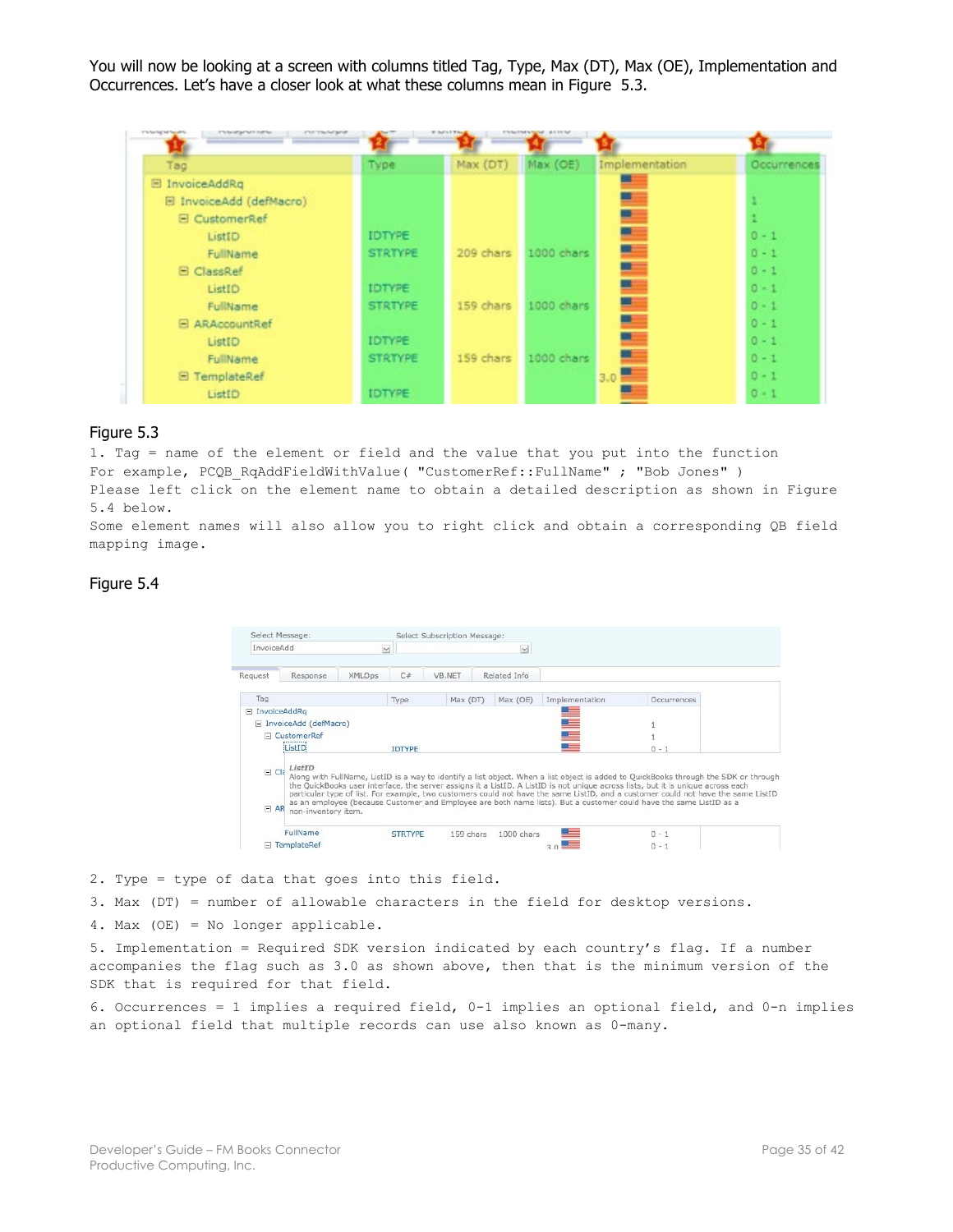#### <span id="page-35-0"></span>**Step 3 - Proper Field Order**

The proper field order is crucial. If one required field is missing or one field is out of order, then you will encounter errors. The field order is specified from top to bottom in the OSR and must be referenced in the script in that exact order. For example, in Figure 5.5 when adding an invoice to QuickBooks we must specify the proper field order which is determined by the OSR as shown below.

```
Figure 5.5 - Sample script showing field order taken directly from the OSR
PCQB_RqAddFieldWithValue( "CustomerRef::FullName" ; "Bob Jones" )
PCQB RqAddFieldWithValue( "TxnDate" ; "2006/01/01" )
PCQB RqAddFieldWithValue( "RefNumber" ; "123456789" )
PCQB RqAddFieldWithValue( "BillAddress::Addr1" ; "123 Any Street" )
PCQB RqAddFieldWithValue( "BillAddress::City" ; "Any Town" )
PCQB RqAddFieldWithValue( "BillAddress::State" ; "Any State" )
```
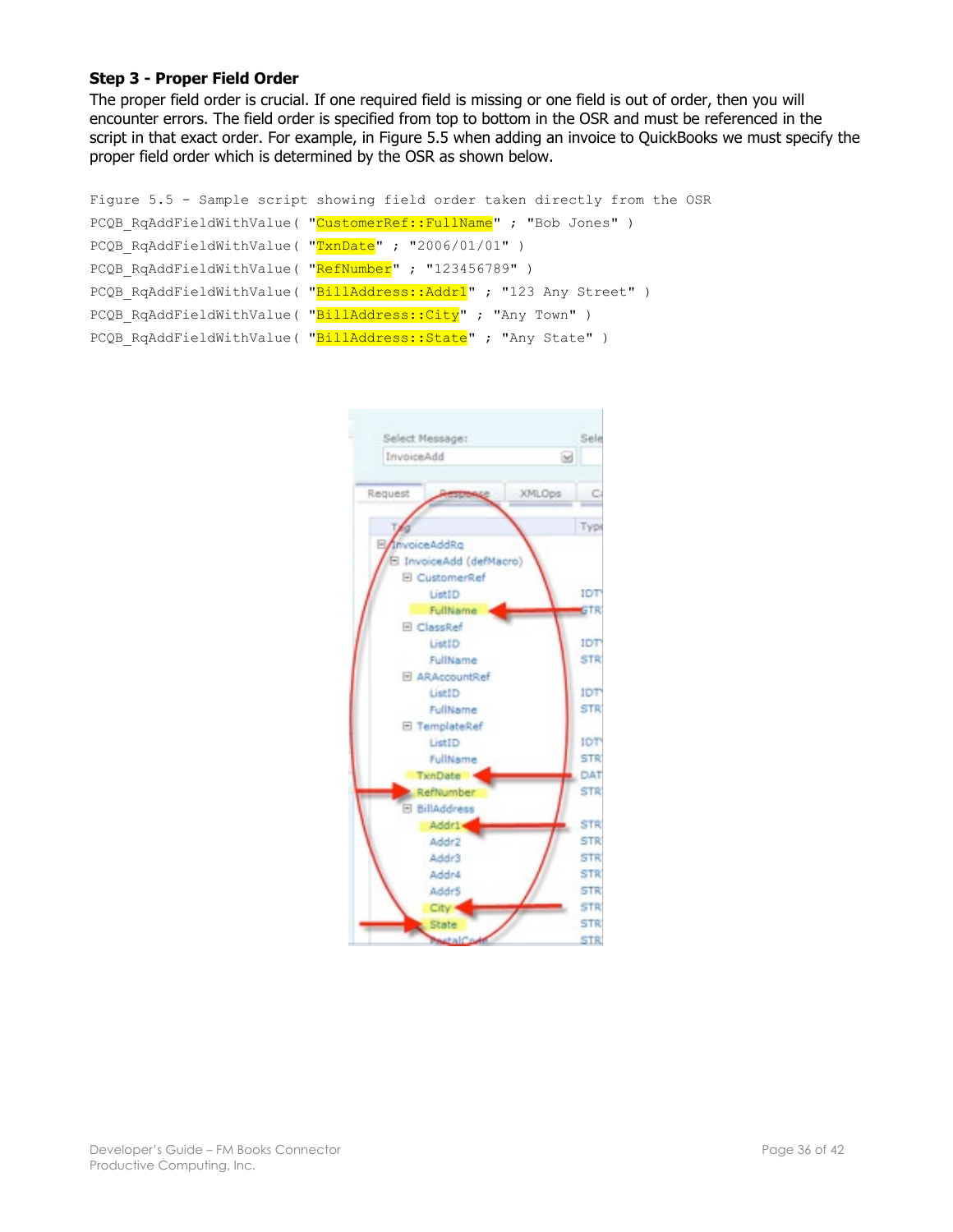## <span id="page-36-0"></span>**11) Error Handling**

We find that most developers run into issues due to a lack of error trapping. Please ensure that you properly trap for errors in your solutions.

Typically, the plug-in functions will return a 0 for a success. However, any of the plug-in functions may encounter an error during processing and will return the !!ERROR!! string. When an !!ERROR!! occurs during processing, immediately call the PCQB\_SGetStatus function in order to obtain a full description of the error. This function returns the message associated with the last error. The status is used to identify errors in the request or the processing of requests. The text returned by this function will help troubleshoot script or logic failures.

This makes it simple to check for errors. If a plug-in function does not return a 0 or returns !!ERROR!!, then immediately after call PCOB SGetStatus function for a detailed description of what the exact error was. Here are a few samples of how you can check for errors.

```
Example 1:
Set Variable [ $result = PCOB SomePluqinFunction('a'' ; "b'') ]If [ $result = !!ERROR!! ] 
    Show Custom Dialog [ "An error occurred: " & PCQB SGetStatus ]
End If
Example 2:
Set Variable [ $result = PCQB SomePluginFunction( "a" ; "b" ) ]
If [ $result \neq 0 ]
    Show Custom Dialog [ "An error occurred: " & PCQB SGetStatus ]
End If
```
It is good practice to ALWAYS trap for errors immediately after the PCQB\_BeginSession and PCQB\_RqExecute functions.

Some features of the QBXML SDK have not been fully implemented. When such a feature is used, QuickBooks will return a "warning" status code of 530. The request that generates this status code response will still be processed by QuickBooks, and the plug-in will return an error result of "!!WARNING!!". Calling PCQB\_SGetStatus will return the fields used in the request that have generated the warning message.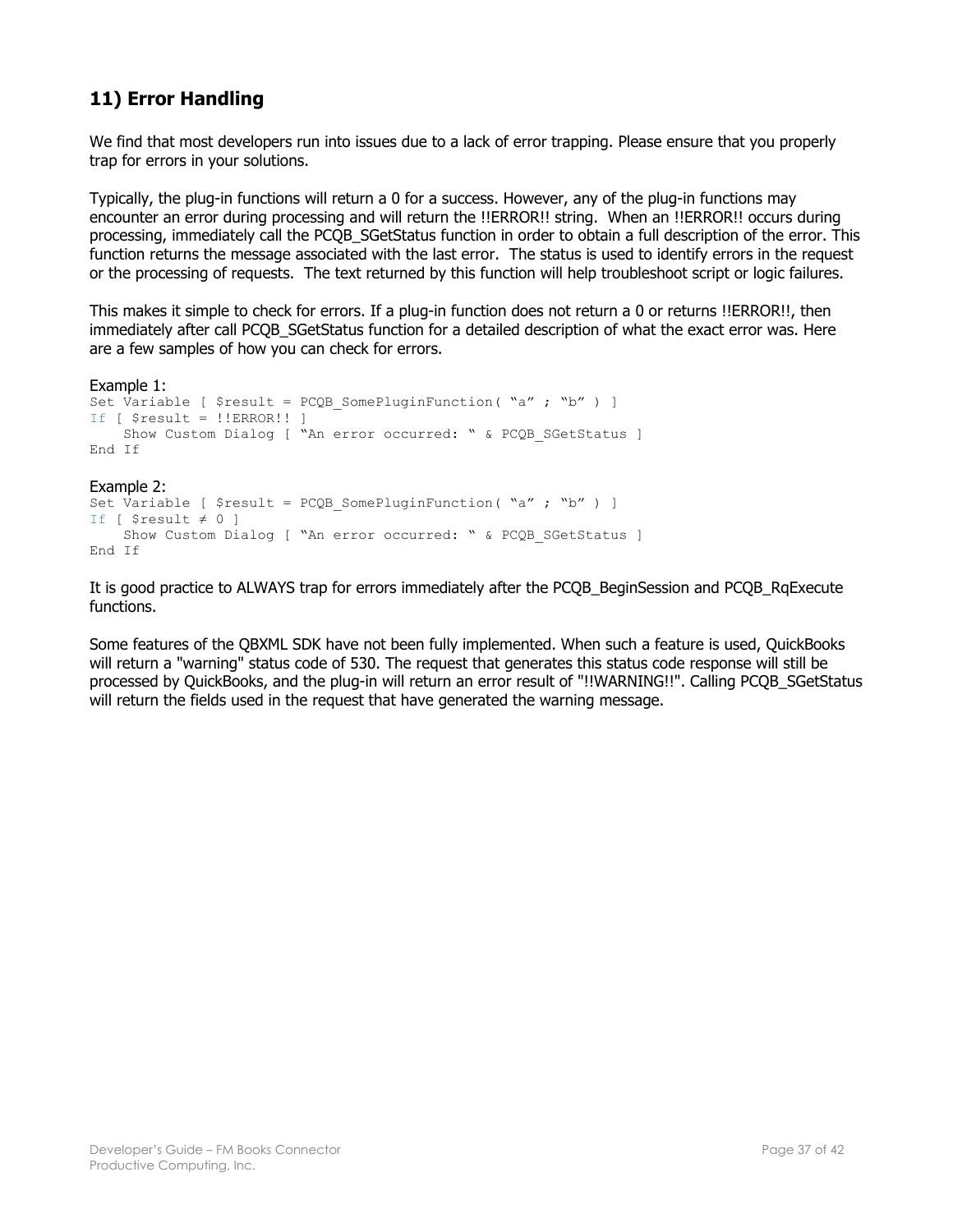#### <span id="page-37-0"></span>**Function Notes for Error Handling:**

Please see the accompanying FM Books Connector Functions Guide for further details.

- PCQB RgExecute Upon receiving a status code 530 response, the function result will be "!!WARNING!!". Response will still be processed as though a "0" result is received.
- PCQB\_SGetStatus Will return the proper error code result.
	- Code: 530
	- Severity: Warning
	- Message: <message from QB detailing what caused the 530 response>

#### <span id="page-37-1"></span>**QuickBooks Error Codes:**

During the course of development and active use, certain errors may arise that are generated from QuickBooks directly. To better understand these errors and resolve them, we recommend reviewing the error code on the list at the following website: [http://wiki.consolibyte.com/wiki/doku.php/quickbooks\\_error\\_codes](http://wiki.consolibyte.com/wiki/doku.php/quickbooks_error_codes)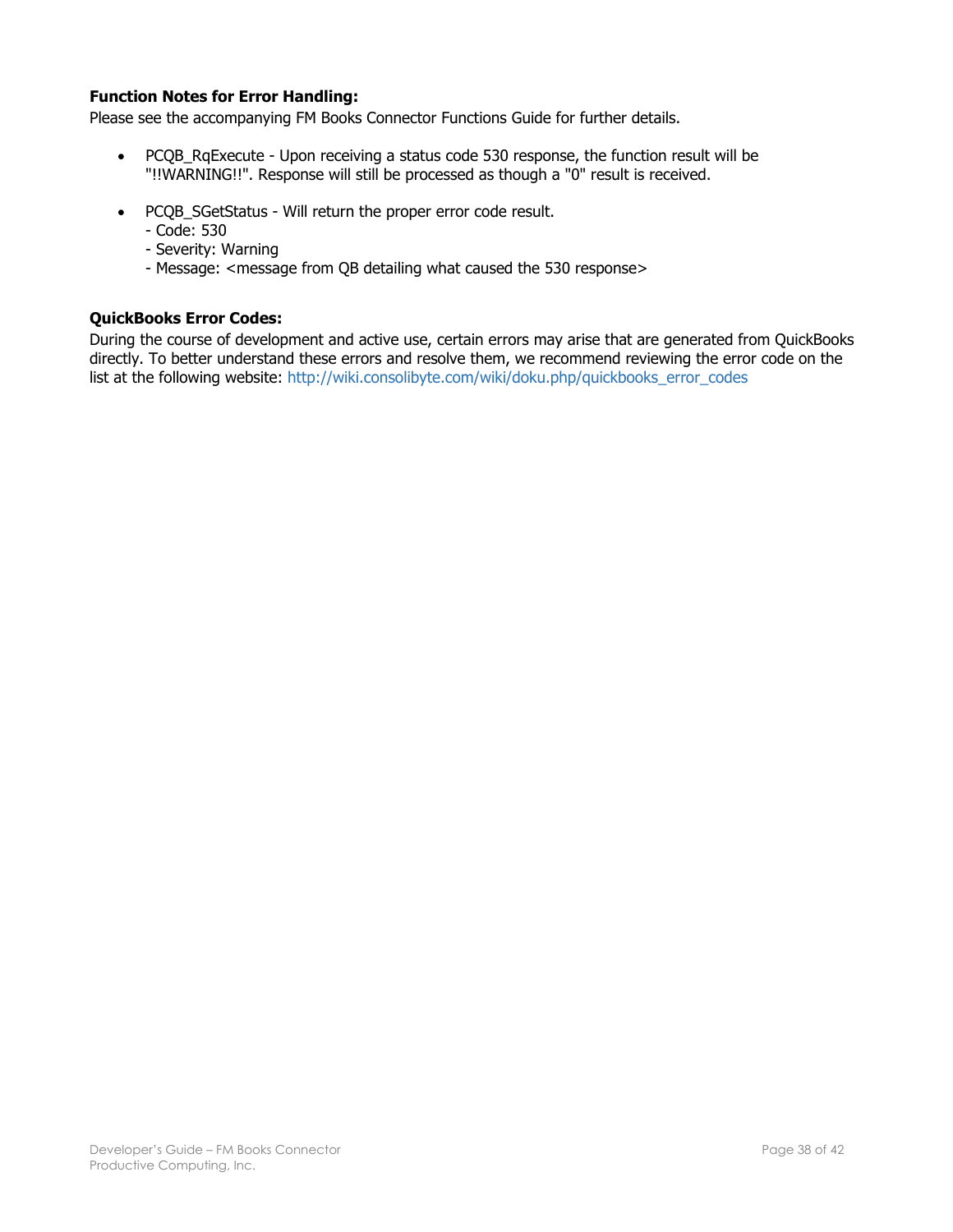## <span id="page-38-0"></span>**12) Tips**

#### <span id="page-38-1"></span>**Tax Tips**

Tax varies depends on the version of QuickBooks you are using and requires knowledge of how QuickBooks handles tax. Since we do not provide QuickBooks training, we assume that you already have knowledge of how your QuickBooks file handles tax. For example, when using the Canadian version of QuickBooks, you will probably want to turn off Sales Tax. When using the US version sales tax will be applicable and should be turned on.

The following are some helpful tips when using the various QuickBooks versions available.

#### <span id="page-38-2"></span>**U.S. Version**

- The tax rate is pre-entered in QuickBooks. However, you can modify the tax rate from FM to QB.
- The tax rate is set up at invoice level and not the line item level.
- An item must be specified as taxable or non-taxable. This is set up at the line item level for an invoice or at the item level. It is synonymous.
- If you do not specify the tax rate in QB, then the QB file default will be applied.

#### <span id="page-38-3"></span>**Canadian Version**

When using the Canadian version please make the following two important changes.

- Change "State" to "Province".
- Remove or adjust any reference to Sales Tax.

#### <span id="page-38-4"></span>**UK and Australian Version**

- If using UK QuickBooks versions 2007 or earlier, then we recommend referencing the old OSR for your development as Intuit's new OSR only appears to support UK QuickBooks versions 2008 or later. Please download the full SDK 6.0 to access the old OSR. Here is the direct link to download the full SDK 6.0. [http://www.synqware.com/download/QBSDK60.exe.](http://www.synqware.com/download/QBSDK60.exe) You will need to navigate through the SDK folders to locate the OSR. The old OSR will list all available fields including field types for multi-currency.
- The Australian versions of QuickBooks typically adhere to the UK version requirements. Please note, If you are using Reckon, the FM Books Connector is not compatible with this application.

#### <span id="page-38-5"></span>**Formatting Tips**

By default, the plug-in will attempt to format any values passed to it via the PCOB RgAddFieldWithValue function by prepping the values and ensuring they are acceptable according to XML format guidelines. This means that some characters may become "escaped" in order to protect the integrity of the underlying XML document that QuickBooks works with. An example of this would be the changing of the ampersand character  $(8)$  to "&", or the quotation character (") to """.

In some newer versions of QuickBooks, the underlying QBXML processor may also be applying this kind of formatting on any submitted QBXML document from a third-party source such as the FM Books Connector plugin. This may result in the appearance of "double-escaped" characters in QuickBooks locations such as a customer name, item description, and so forth. As of version 12.0.0.5 of the FM Books Connector plug-in, a new function has been added called "PCQB\_SToggleApplyFilter" that will instruct the plug-in to either apply the special character format filter or to not apply the special character format filter. Developers can troubleshoot instances of double-escaped characters by calling PCQB\_SToggleApplyFilter and providing a Boolean value of "False" at the beginning of the user's session to instruct the plug-in to refrain from applying the special character filter.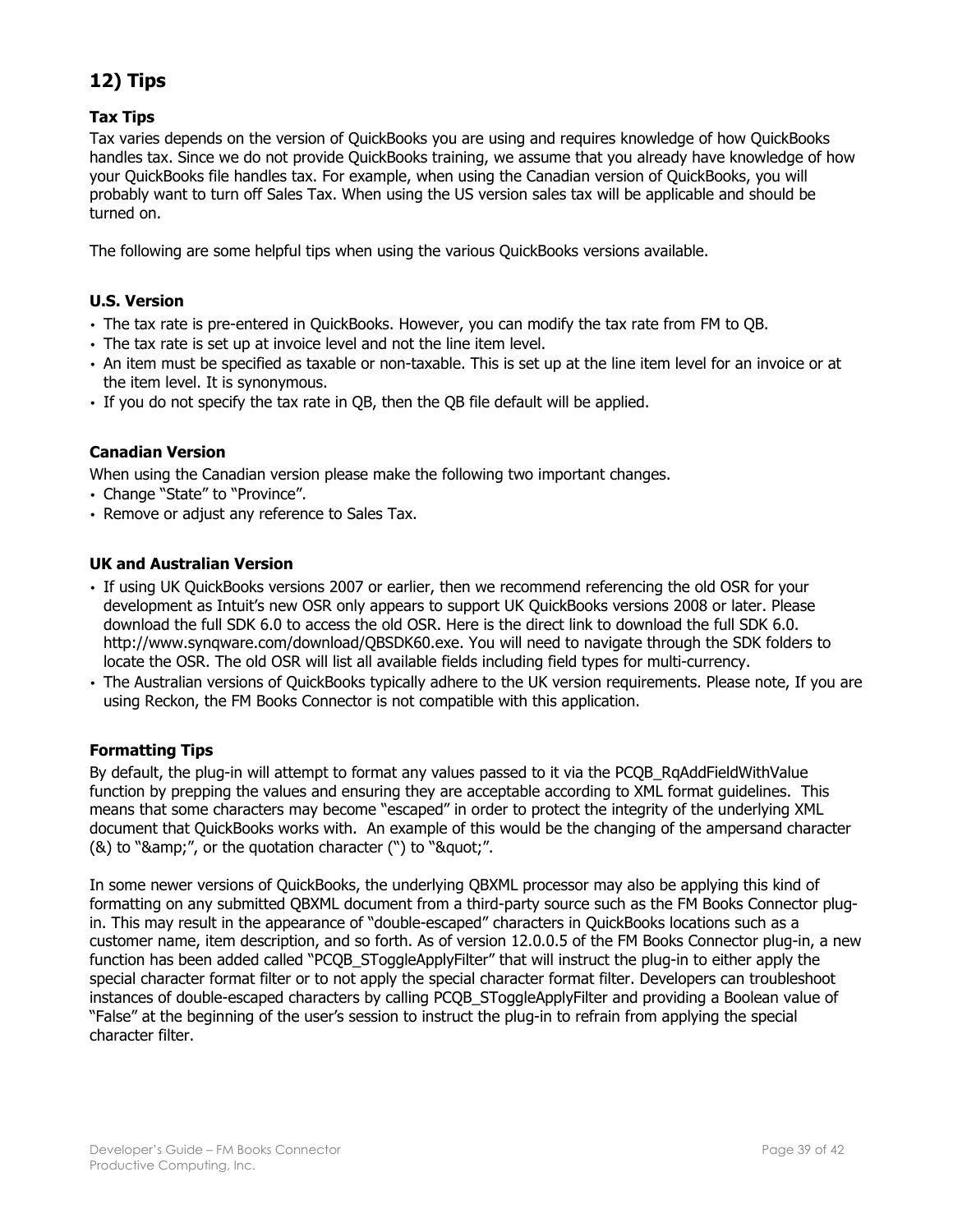## <span id="page-39-0"></span>**13) Known Issues**

#### <span id="page-39-1"></span>**FileMaker 13**

We have observed the following behavior in testing for FileMaker 13 compatibility:

- 1) When attempting to begin a session with QuickBooks, a series of Windows configuration windows will appear, attempting to "set up" QuickBooks.
- 2) When attempting to begin a session with a QuickBooks company file with QuickBooks closed (in "unattended mode"), the result of the PCQB\_BeginSession function will sometimes fail, with an error code result of "0x80040402" or "0x80040408".

This behavior appears to be independent of the FM Books Connector. To resolve this behavior, we recommend the following steps:

- Resolving Issue  $#1$ : Download and install the Microsoft® .NET 4.5 Framework from Microsoft at the following link: <http://www.microsoft.com/en-us/download/details.aspx?id=30653>
- Resolving Issue #2:
	- Before each call to PCOB BeginSession or PCOB EndSession, insert a Pause Script step for one (1) to three (3) seconds. This will allow the qbXML Request Processor (QBXMLRP2) to complete any background processes, such as closing down the access point to QuickBooks or resolving any pending requests, before the plug-in makes another call to the Request Processor, and minimize the error results passed back from the PCQB\_BeginSession function call.
	- If possible, begin the session with the company file opened in QuickBooks on the machine running FileMaker. The behavior experienced when connecting in unattended mode does not happen when connecting to an already-opened session of QuickBooks.
	- If having the QuickBooks application open is not feasible for your solution, you can minimize the amount of times that PCQB\_BeginSession is called. Before performing a series of QuickBooks transactions (pushing/pulling customers, pushing/pulling invoices, pushing/pulling items, etc.), you can call PCQB\_BeginSession once, with the QuickBooks company file path designated as the first parameter, then perform the needed requests and responses within the existing session. There can be any number of request/response transactions that take place between PCQB BeginSession and PCQB\_EndSession. Once all transactions have been completed, and no further transactions are necessary, call PCQB EndSession to gracefully end the session. We also recommend placing a Pause/Resume Script step with a duration of one (1) to three (3) seconds after calling PCQB EndSession, to give the QBXMLRP2 background processes to gracefully close all related background processes before calling PCQB\_BeginSession again.

We have made Intuit® aware of issue #2, and we are working with them to find a more concrete resolution. Once this resolution is reached, an update will be released, and the resolution will be documented.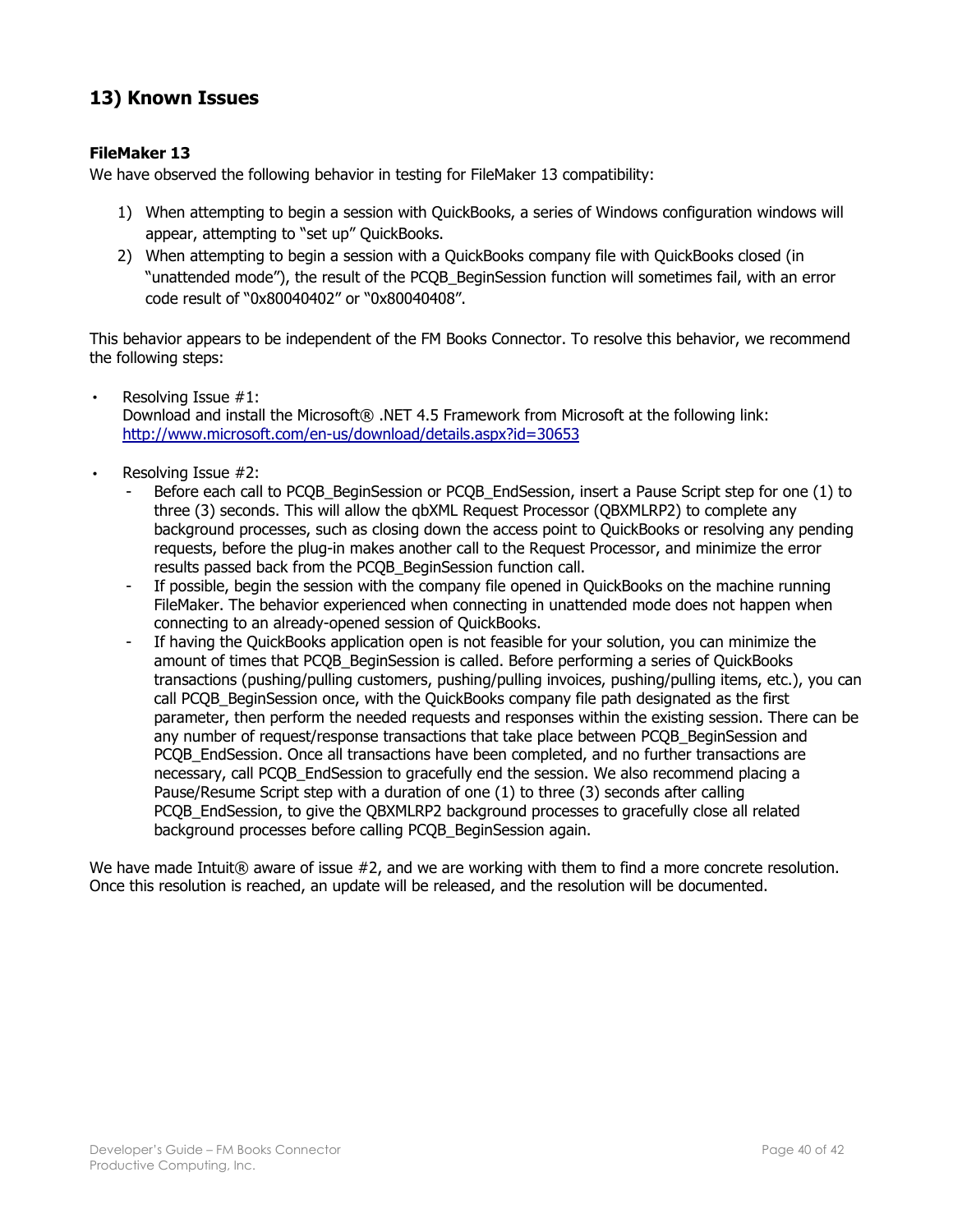#### <span id="page-40-0"></span>**Session Timeout Issue**

In version 9.0.0.0, we encountered an error in which the plug-in would return an error of "The server threw an exception" when calling PCQB\_BeginSession, PCQB\_EndSession, and PCQB\_RqExecute in certain situations. This was due to an inherent 2 minute "timeout" for the QuickBooks session that was previously unknown. In version 9.0.0.1, the plug-in will automatically attempt to refresh its session in order to attempt to mitigate these particular issues, so that it can "extend" the timeout. As long as sessions are properly begun and ended in close succession to their intended requests, the plug-in will not encounter this particular error. However, if this error is encountered, the user should force-close QuickBooks using the Task Manager (after saving all of their changes) and re-start it, then begin a fresh session with the plug-in.

In 9.0.0.2, the 32-bit version of the plug-in has been adjusted to utilize a more direct conduit to communicate with QuickBooks from FileMaker. This conduit has resolved the "server threw an exception" error. The 64-bit version of the plug-in, however, still will utilize the FM QB Bridge to handle the translation from 64-bit FileMaker to 32-bit QuickBooks.

This issue has been fixed as of version 10.0.0.0.

#### <span id="page-40-1"></span>**PCQB\_Browse**

The error returned when attempting to "open" a file that is already opened on a Windows network is intended Windows functionality; it is tied to the Windows file security model, and cannot be overridden.

If a developer's solution requires the use of PCQB\_Browse, it is best to attempt to use that when no one else has opened the QuickBooks company file, so that the file path can be acquired successfully, or otherwise manually enter in the file path for PCQB BeginSession to utilize.

#### <span id="page-40-2"></span>**PCQB\_BeginSession with Unattended Access Mode**

When beginning a session with a company for the first time in order to set up access for the FM Books Connector, if the developer plans to use Unattended Access mode (transferring data with the QuickBooks company file while QuickBooks is closed), the developer must make note of whether they opened the company file by a mapped network path (e.g. "H:\") or a UNC (e.g. "\\server\share\") path. When calling PCQB\_BeginSession with the company file path, that path must be the exact same as the path that was used when setting up the connection certificate in QuickBooks. This is intended QuickBooks functionality.

#### <span id="page-40-3"></span>**FileMaker Plug-in Function Script Step with PCQB\_BeginSession's "Connection Mode" Parameter**

We have discovered a possible bug with the FileMaker Plugin API in regard to handling plug-in function script steps where the default value of a drop-down list type parameter is not the first entry in the list. Specifically, when specifying the "PCQB" BeginSession" function as a script step, if the developer does not explicitly choose the "Do Not Care" option, which is the default value, the plug-in will behave as though the "Single User Mode" option was selected. This issue has been reported and we are awaiting an update to the API to resolve the problem.

The workaround for this issue is to explicitly specify the "Do Not Care" option simply by clicking the dropdown list and choosing the option from the list. This will properly set the value for the plug-in.